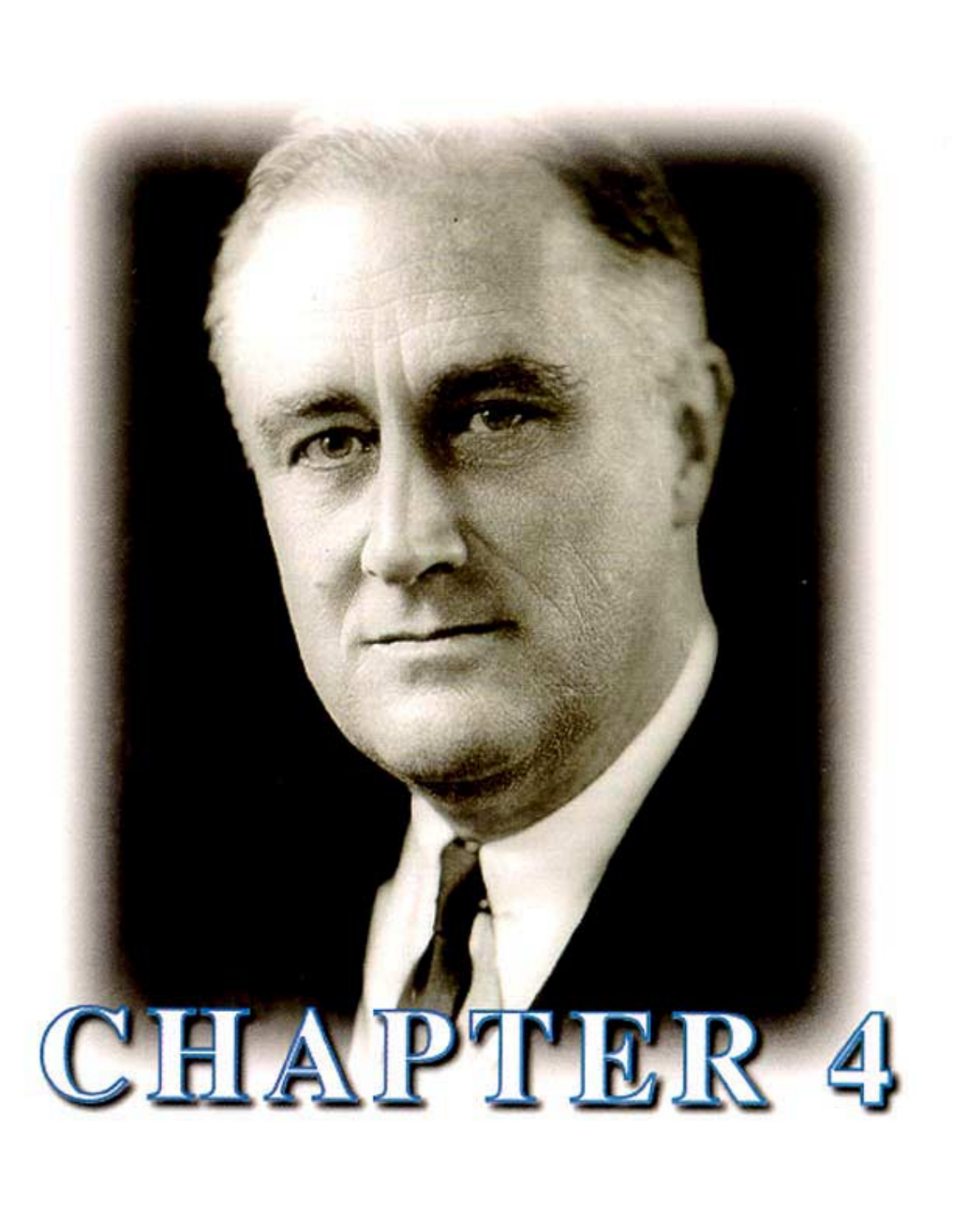# **CHAPTER 4**

**Counterintelligence Between The Wars** 

# **Introduction**

The "war to end all wars" was over and the United States was poised on the threshold of world leadership, when the American people retreated into a period of isolationism. They wanted to forget the war, and its destructive influence on the nation's psyche, and forget the world's problems. Americans wanted to be happy and enjoy life.

Enter the "Roaring Twenties." Depicted in movies by speakeasies, gangsters, dapper college boys and flapper girls dancing to the new, electrifying jazz, it displayed an era of happy, carefree Americans enjoying a materialistic lifestyle. That image disguised the many problems facing the nation. Most Americans still harbored deep-rooted bias against foreigners immigrating to the United States. To them, these refugees from abroad were undercutting their dreams of a good life by willing to work for low wages. They also brought the evils associated with the Old World and the new evil of communism.

A "Red Scare" began to sweep the country. American business leaders alleged that there was more to the growing strikes across the nation than workers desiring higher pay. They accused the foreign "Reds" and anarchists, Bolsheviks, Communists and Socialists of plotting to destroy the American way of life. Hysteria increased. Government leaders said that unless these anarchists were stopped, a Red revolution would subvert America.

In June 1919 a bomb exploded outside the home of Attorney General, A. Mitchell Palmer, which killed the bomber. A search of the body found leaflets, which suggested a foreign conspiracy. Almost six months later, Palmer, using the Bureau of Investigation and citizen volunteers, launched a series of raids on "radical" meetings. Thousands of people were arrested without cause. Palmer was a hero but as the raids and the abuses committed by the raiders continued, American public opinion shifted. In the end, Palmer and the Bureau of Investigation were rebuked.

There were cries that the Bureau of Investigation be stripped of its investigative authority and that the Secret Service be given this role. Instead, a new Attorney General, Harlan Fiske Stone, decided that the Bureau was needed but had to operate under strict legal guidelines. Stone fired William Burns, chief of the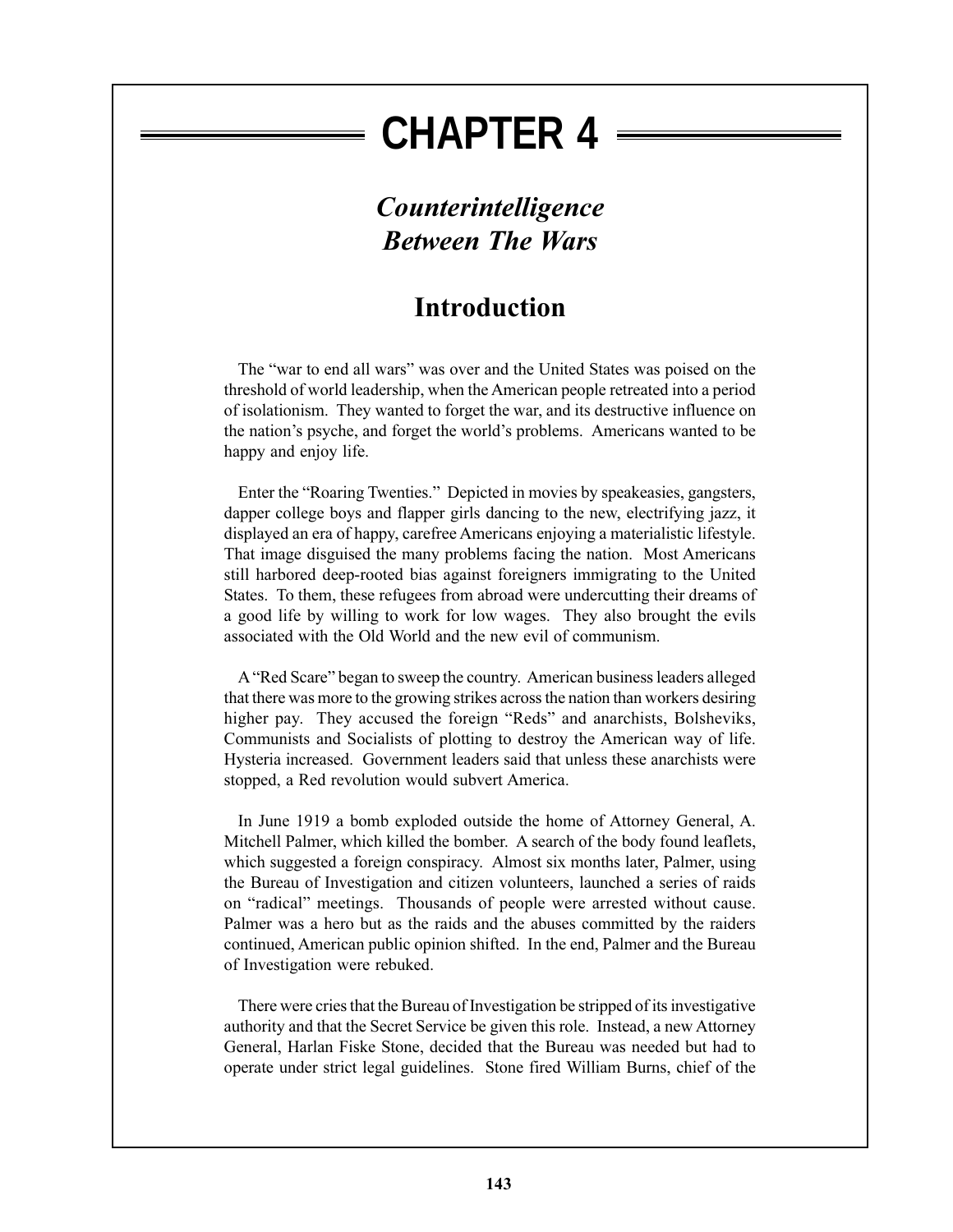Bureau, and abolished the General Intelligence Division, headed by J. Edgar Hoover. Hoover was then made acting director and later director of the Bureau.

Further, after World War I ended, the military did not want to terminate its cryptographic and decoding activities. Working with the Department of State, a Cipher Bureau was established in New York with secret funds provided by State. This bureau became known as the "Black Chamber." Using cooperative liaison contacts in Western Union Telegraph Company and the Postal Telegraph Company, the Black Chamber was given access to diplomatic cable traffic. The Chamber operated until the new Secretary of State, Henry Stimson, withdrew State Department's funding in 1929. The military then transferred the Chamber's functions to the Army Signal Corps.

In the early 1930s, a special committee, led by New York Congressman Hamilton Fish, was authorized by the House of Representatives to investigate communism. After almost a year of study, the committee concluded that the federal intelligence community had no authority to deal with the growing problem of communist activity. The committee recommended that the Department of Justice severely crackdown on communists but the recommendation fell on deaf ears.

In 1934 Congress granted the Bureau of Investigation the power to make arrests but required the Bureau to obtain a warrant from the Judiciary prior to making the arrest. To obtain the warrant, the Bureau was required to show reasonable grounds for suspecting the person to be arrested and the Judiciary had to agree with the grounds.

In 1938, Texas Congressman Martin Dies, who headed a special committee to investigate subversion in the United States, continued to shove the Roosevelt Administration and the FBI to be more active in the investigation of communists and Nazis. The FBI informed Congressman Dies and his committee that it had commenced "building up a system of internal security" since early 1935.

There was an ardent desire by the counterintelligence community to counter this newly perceived threat but the old arguments surfaced as to what government entity would be in charge. President Roosevelt, also feeling the heat from the Dies Committee, directed the creation of the modern federal counterintelligence system. He temporarily solved the mistrust and discord that plagued the counterintelligence community in a series of presidential directives that gave the FBI the mantle of lead agency to investigate and conduct domestic surveillance against individuals and organizations posing a threat to the United States.

Having gained the advantage over the Army's Military Intelligence Division and Navy's Office of Naval Intelligence, Hoover would never waive his primary role. This would have serious consequences when the Office of Strategic Services is formed during World War II and the Central Intelligence Agency is created in 1947.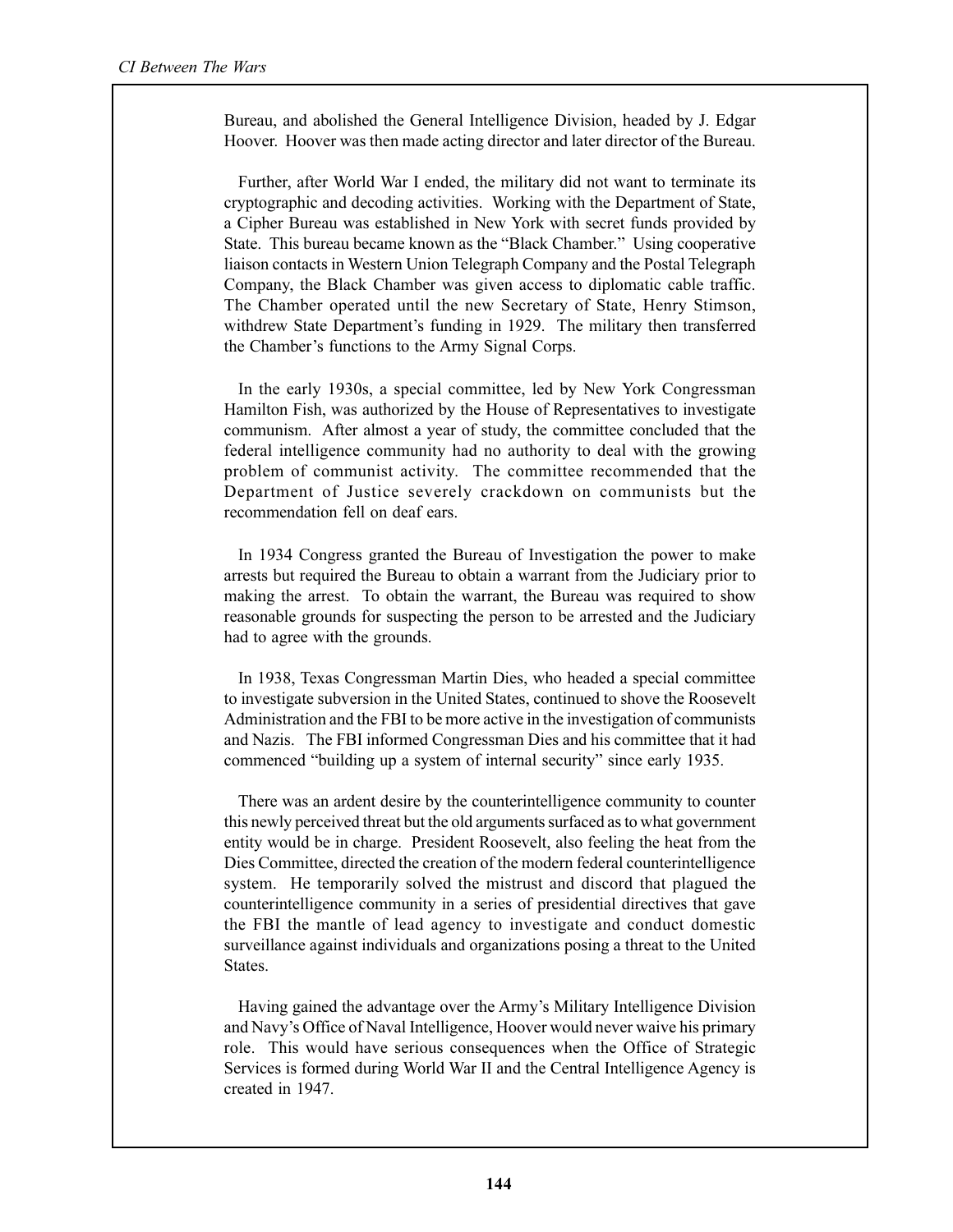# The Corps Of Intelligence Police From 1917 To World War II

During World War I the Intelligence Section. American Expeditionary Force, recommended and the War College Division sanctioned the establishment of the Corps of Intelligence Police. Authority for such action was contained in the provisions of Section II of an Act of Congress (approved 18 May 1917) giving the President the power to increase the Army to meet the national emergency. This Corps of fifty men in the rank of sergeant of infantry was to report for counterespionage duty under the Commanding General, American Expeditionary Force. On 13 August 1917, War Department General Orders officially established the Corps of Intelligence Police.

A French-speaking officer with experience in police work was given the mission of recruiting the men. He traveled to New Orleans and New York City where he advertised in the local newspapers for men who could speak French to do intelligence work in France. He accepted all candidates who could pass the Army physical examination and answer a few simple questions in French.

On 25 November 1917, the Corps of Intelligence Police, fifty strong, arrived in St. Nazaire, France. Some were sent to British Intelligence at Le Havre for further training. The others were assigned to the rear area under the control of General Headquarters or were merged with divisional intelligence sections. The Le Havre Detachment worked at copying British suspect lists and counterespionage summaries and began indexing these lists. This training continued until a short while before the Armistice.

In January 1918, the Corps opened its office in Paris and began work on its central card file, securing names from British, French, and American sources. At the end of the war this file contained some 50,000 names.

The first actual counterespionage work was done at St. Nazaire where enemy agents were reported to be active. Agents apprehended by the Corps of Intelligence Police were immediately turned over to

French authorities for disposition. Civilians were screened, travelers checked, and passports examined. In addition to work of a counterespionage and security nature, the Corps of Intelligence Police also did investigative work for the Department of Criminal Investigation by conducting fraud and graft investigations. Members of the Corps of Intelligence Police were assigned to the American Peace Delegation in Paris. One detachment was assigned to guard President Wilson's residence while he was in France.

In January 1918, authorization was granted to increase the Corps gradually to an eventual strength of 750 men. One year later, there were 405 agents on duty with the American Expeditionary Force. However, the allotted 750 vacancies were never filled because of the Armistice and demobilization of the Corps.

Meanwhile, during the years 1917-1918, the work of the Corps of Intelligence Police in the continental United States was carried out under the Chief of the War College Division, General Staff. On 28 November 1917, the Corps was increased to 300 men, 250 of whom were to work within the United States. In March 1918, with the abolition of the War College Division of the General Staff, the Corps of Intelligence Police was transferred to the control of the Military Intelligence Branch of the Executive Division of the General Staff.

The next increase in strength came in an order from The Adjutant General dated 4 September 1918. This was deemed necessary because of the rapid increase in the number of investigations being conducted throughout the United States and the territorial departments.

However, these goals were never reached, for by January 1920, of a total of 600 men who had been on duty in the Corps of Intelligence Police, only 18 remained. This caused serious concern among those who saw the menace of failing to provide a permanent place for the Corps of Intelligence Police in the organization of the Army. Many saw the necessity for such personnel, in New York, Washington, and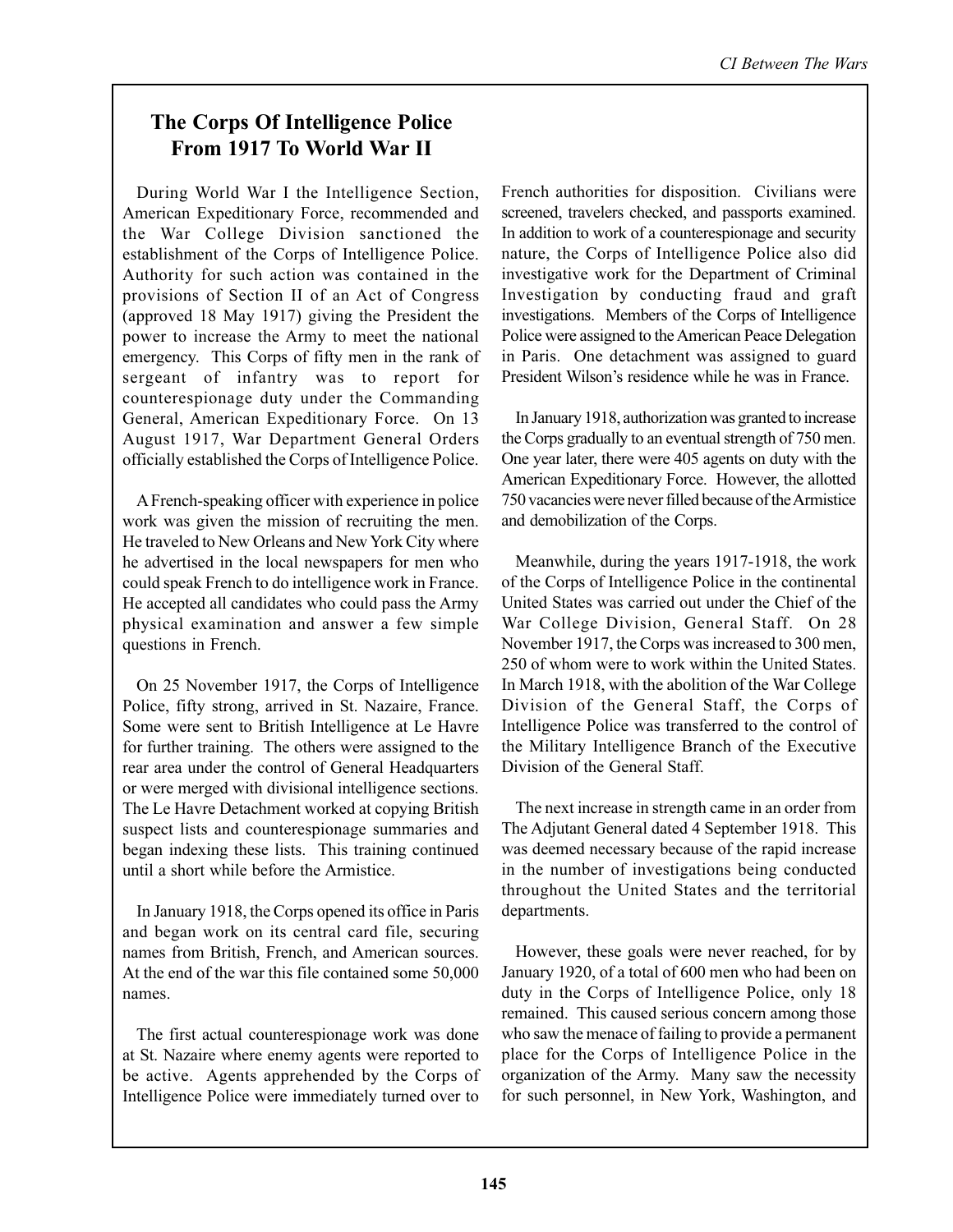the Western and Southern Departments for investigation and guard duties of a strictly confidential nature. Therefore, authority was requested to detail not more than 24 sergeants of the duly authorized organizations of the Army for intelligence service. These were to be evenly divided among the Eastern, Western, and Southern Departments, and the District of Columbia. The Adjutant General granted the authority for such action on 7 February 1920. These men were to be subject to the orders of the Department Commander in whose territory they were assigned, except for the six men on duty with the Western Department who were to be subject to the orders of the Director of Military Intelligence. However, this order did not create a permanent status for the Corps of Intelligence Police in the organization of the Army.

A series of memoranda, prepared by the Director of Intelligence, pointed out the necessity for such a body of men, requested a permanent organization for the Corps of Intelligence Police, and set forth the quotas for the Corps Areas and Departments. The quota of 45 sergeants allotted by the resultant order was not as great as had been desired by the various Corps Areas and Departments, but it did give the Corps of Intelligence Police a permanent foothold in the organization of the Army.

Duties of the Corps of Intelligence Police were outlined by the War Department in the spring of 1921. All individuals who might be suspected of operating against the Military Establishment were to be closely observed. In addition, the Corps of Intelligence Police was directed to report on radical activities in political and industrial fields. This was a tremendous assignment for a handful of men whose number was reduced to a mere 30 in 1922 when the Army was cut to 125,000 men.

The policy of isolationism that swept the country at that time made it impossible to increase the Army in general and the Corps of Intelligence Police in particular. Although there was important work for the Corps, the policy of the Army prohibited the Corps of Intelligence Police from growing large enough to control subversive activity or directly affecting, the Military Establishment. However, in 1926, when it became clear that the Corps of Intelligence Police would have to expand rapidly

in an emergency, a "Mobilization Plan" for the Corps was drawn up. The initial strength of the Corps was set at 250 men with provision for increments as the mobilization progressed. The functions of the personnel were outlined more clearly, and a promotion plan formulated.

Despite the best intentions of the men who were aware of the real value of the Corps of Intelligence Police, a further decrease occurred in 1926, which brought the total to 28; and in November 1933, strength was decreased to 15. This curtailment of essential personnel was effected as an economy move in the days of the depression. It was argued that the grades held by the men were too high for the clerical duties they were performing. It was even suggested that other military personnel or civilian employees replace the Corps of Intelligence Police in certain localities. To this, the Philippine Department answered:

"This Department presents a special case in that its distance from the homeland, its close proximity to World Powers, its heterogeneous mixture of foreigners, and the uncertainty of the future, all tend to emphasize the importance of keeping the Commanding General fully informed at all times. In order to perform this important duty, the scope of the organization charged with its execution is wide and varied...All of the present members of the Corps of Intelligence Police are men of proven ability, loyalty, and experience... Were any of these agents replaced by civilians or military personnel, it would confront this office with the necessity of building a new organization and discarding one which has reached its present state of efficiency after years of intelligence effort and experience."

From 1934 to 1939, with but a single increase of one man authorized for work in the Philippine Department, the Corps of Intelligence Police existed precariously with its small quota. Meanwhile, continued reports indicated that Japanese and Nazi activity were on the upswing in the Panama, Hawaiian, and Philippine Departments. Finally, in June, 1939, President Franklin D. Roosevelt issued a proclamation which stated that the control of all matters of an espionage, counterespionage, and sabotage nature would be handled by the Federal Bureau of Investigation of the Department of Justice, the Military Intelligence Division of the War Department, and the Office of Naval Intelligence of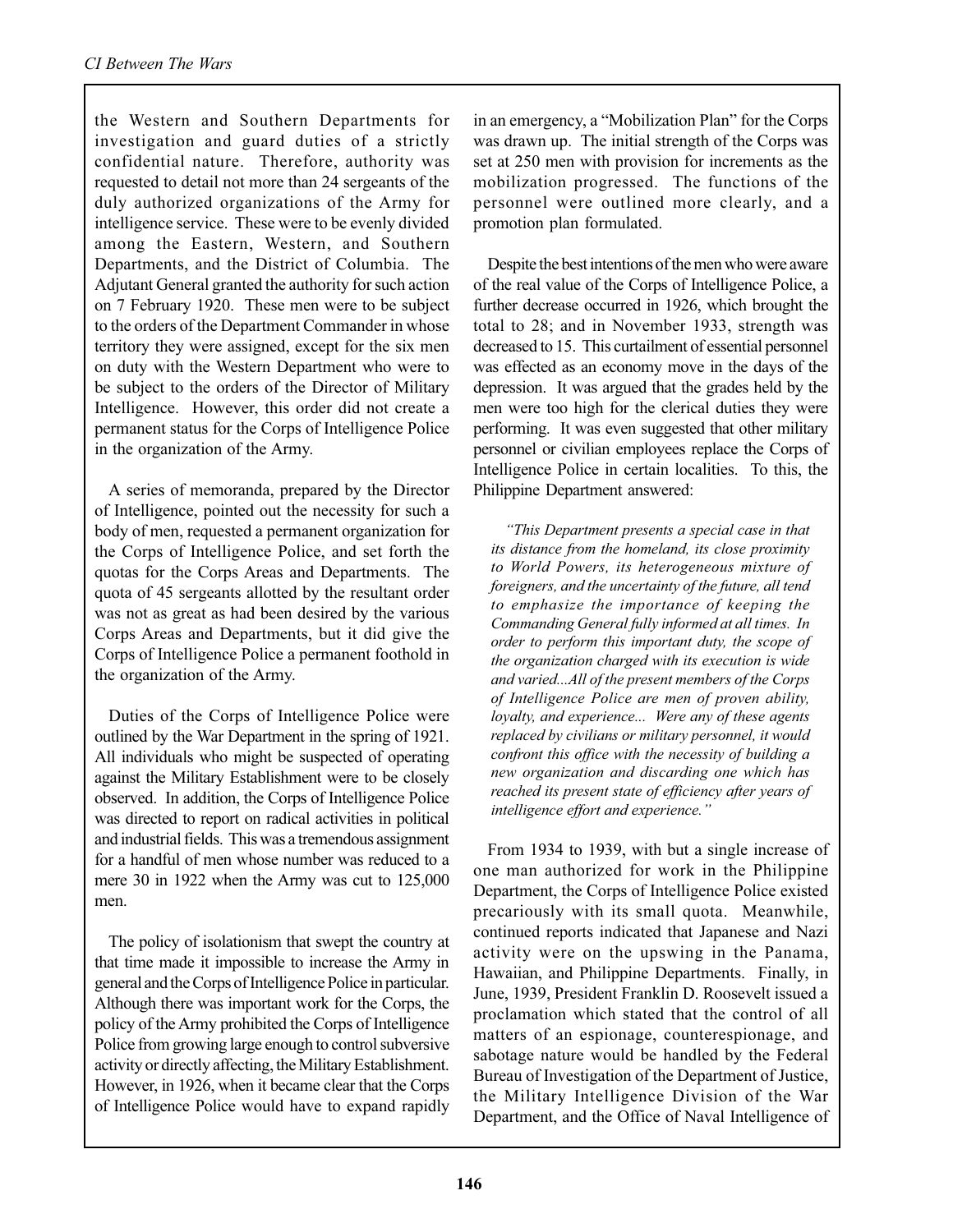the Navy Department. The Directors of these three agencies were ordered to function as a committee to coordinate their activities.

One year later, the chiefs of the three agencies involved drew up an agreement as to jurisdiction, with particular emphasis given to foreign operations. Further revision of this agreement, defining clearly the work to be handled by each agency, was made in February 1942. This has become known as the Delimitations Agreement of 1942.

Expansion of the Corps began almost immediately. In June 1940, authorization was granted to bring in an additional 26 men. In December 1940, the allotment was increased to 188 men. Although some difficulty was experienced in recruiting, because of a lack of definite standards of qualifications, it was soon established that only men of the highest integrity with a high school education or better would be selected. On 20 February 1941 a total of 288 men was reached. A total of 18 agents was allotted to the important Panama Canal Department. By 31 May the over-all total swelled to 513, and by 17 February 1942 the Panama Canal Department alone could count 59 men on duty there.

In January 1941, the office of the Chief of the Corps of Intelligence Police-Sub-Section, Investigating Section, Counter Intelligence Branch, Military Intelligence Division, was established. On 24 February 1941, the Corps of Intelligence Police Investigators School became operational in the Army War College and, after two classes, was moved to Chicago. By April, Technical Manual 30-215 (Tentative) was published, thereby creating a definite and consistent procedure of training for all personnel in the Corps.

On 6 December 1941, the eve of Pearl Harbor, the Corps of Intelligence Police was a permanent organization of the Army, organized under the direction of the Assistant Chief of Staff, G-2, General Staff. It had authorization for 513 enlisted men, and had begun the task of expanding its work under the policies set forth in the Delimitations Agreement. Suddenly the days of begging for men and money had come to an end. The problem was now to grow as rapidly as possible, procure and train men, and do a professional job simultaneously.

### **Memo to Director of Naval Intelligence**

United States Asiatic Fleet U.S.S. Huron, Flagship Manila, P.I. 24December 1923

From: Commander in Chief Director of Naval Intelligence To: Orange<sup>1</sup> Radio Code Subject:

1. Information has been received from a reliable military source that considerable progress has been made in the Department of Military Intelligence, Washington, in breaking certain Orange Radio Codes

2. If the above information is true, the Commander in Chief considers it of vital importance that all such data be available in his SECRET files prior to any emergency that may arise.

3. Should the above information be sent to the Commander in Chief, and if the Director of Naval Intelligence considers it advisable, the mailing envelope will be kept sealed and the seal unbroken until such conditions arise that make it advisable to open it.

4. In connection with the above, it is considered highly desirable that an officer who has completed the Orange language course be made available for duty in the Asiatic Fleet. One such officer is at present on duty on board the flagship, but he is at present under orders to the United States, and his departure will leave no one who is able to speak or translate Orange language.

Thos. Washington Army's Domestic Intelligence

Under the terms of the National Defense Act of 1920, the six territorial departments of the Army within the continental limits of the United States, were superceded for purposes of administration, training and tactical control by nine corps areas. Likewise, for inspection, maneuvers, war mobilization and demobilization, these same corps areas were further grouped into three larger army areas with the commanding officers and staffs for them to be named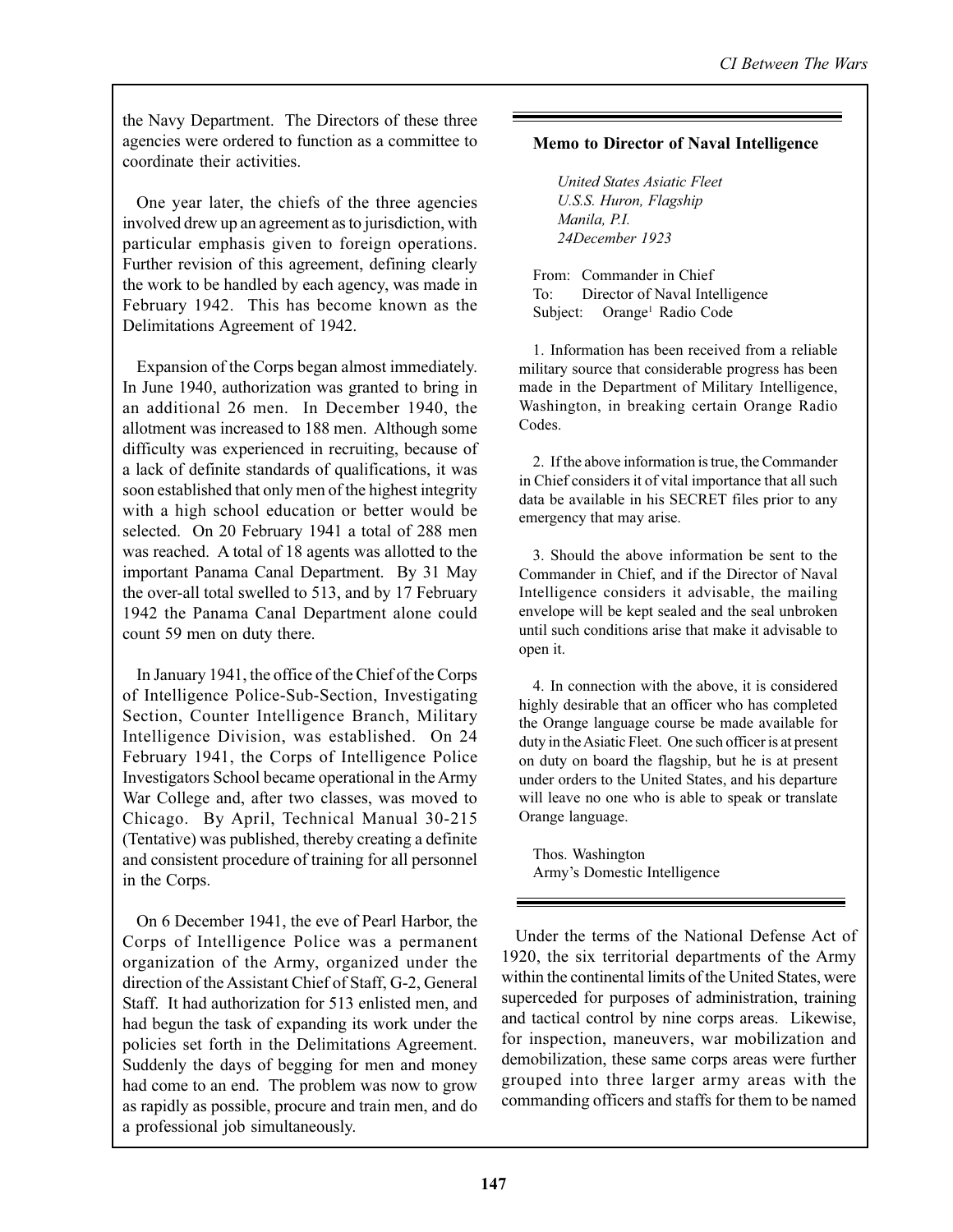from time to time only as necessity arose. The overseas territorial commands, however, continued to remain officially designated as departments.

Subsequent War Department orders also required that there should be an "Assistant Chief of Staff for Military Intelligence" included on the staff of the Commanding General of each Corps Area and Department. This, of course, would have been a particularly appropriate time for the War Department authorities to describe in detail the specific duties assigned to these Corps Area and Department Military Intelligence officers, as well as to establish beyond any doubt their precise relationship to the Assistant Chief of Staff G-2 in Washington. Unfortunately for all concerned, though, these two important steps were not properly taken.

Both the MID officials and the Corps Area Intelligence officer soon felt the need for additional information to provide the latter with effective guidance in the conduct of their assigned duties. It was finally decided, therefore, to furnish each Corps Area and Department Headquarters with six hastily revised copies of a pamphlet that had been prepared during 1918 for use by the field intelligence offices in order to form a divisional intelligence service. This obsolete wartime pamphlet was given the new title of "Provisional Instructions for the Operations of the Military Intelligence Service in Corps Areas and Departments" but it still contained a number of references to approved wartime methods for investigating individuals and groups who might become involved in domestic disorders within the United States. Its issuance under peacetime conditions thus plainly presaged future difficulties for the departmental military intelligence agency.

Following the conclusion of World War I, most of the experienced intelligence personnel within the War Department felt strongly that MID should continue to follow the growth of all significant radical movements either at home or abroad, so as to discharge fully its basic military intelligence responsibilities.<sup>2</sup> This action appeared to be even more essential in view of the possible need for a sudden commitment of Federal troops in the event of major domestic disturbance<sup>3</sup> and because of the constantly increasing efforts by various extremist groups to subvert members of the armed

forces. There was no desire on the part of these same officials; however, to examine in any way the political beliefs or other private opinions held by military personnel.<sup>4</sup> That was one reason why an agreement had been concurred in calling for the War Department to relinquish all previous activities connected with military graft and fraud investigations and to turn the entire function without delay over to the Department of the Justice.<sup>5</sup>

Despite every possible effort by the department intelligence authorities to execute their domestic intelligence responsibilities in a manner calculated to avoid outside criticism, they were steadily forced on the defensive. Important segments of the American public were in no mood to countenance any military intelligence activities which they could construe as being an intrusion into their own private affairs, while left wing socialist and pacifist organs remained constantly on the alert to publish in sensational style whatever evidence that came to light point toward military intelligence involvement in such matters.<sup>6</sup> In the MID annual report for the fiscal year ending 30 June 1921, the military security mission assigned to the Negative Branch was most carefully defined as consisting only of the following non-operational tasks:

1. Observation of movements within the United States whose object is the overthrow by violence of the government of the United States, or the subversion of the loyalty of the personnel of the military establishment.

2. Observation of the activities based on foreign countries the object of which is the overthrow of the United States by force.

3. Study of the measures necessary for carrying out the counter-espionage service in the military establishment in time of war."7

The problem of how best to acquire needed information on important radical movements in the United States during peacetime, without stirring up a public furor or encroaching upon the established authority of the Department of Justice, continued to remain an exceedingly vexatious one for the military intelligence authorities to solve. It already had become clearly evident that it no longer be practicable for MID to perform any actual investigations of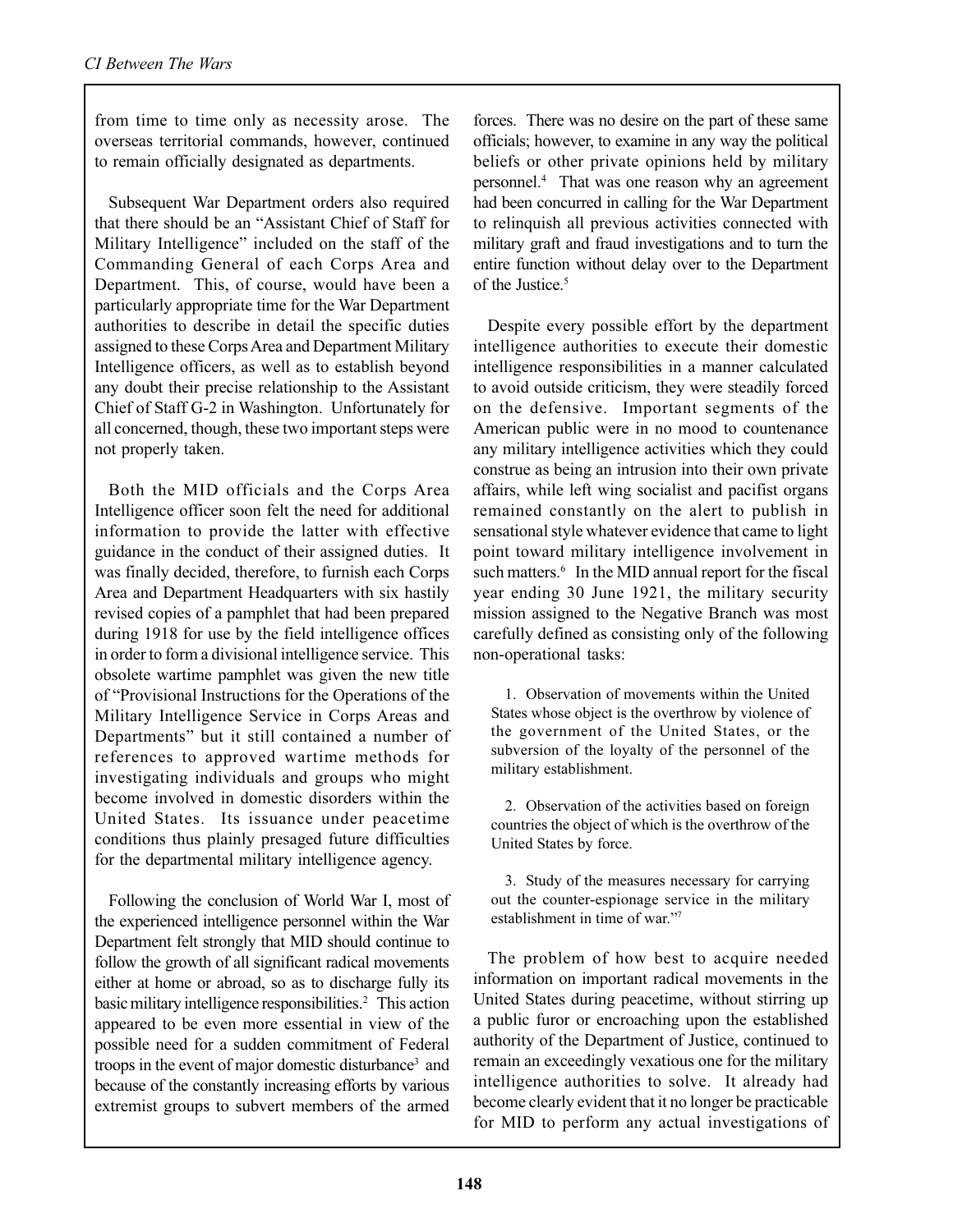American individuals engaged in radical activities, even though their activities were closely related to military subversion or might bear directly upon the possible use of Federal troops in domestic disturbances.<sup>8</sup> The only practicable course of action appeared to lie in working out some sort of an arrangement wherein MID could regularly receive from the Department of Justice "sufficient information on individuals to enable it to have full knowledge of radical and interracial movements" developing within the United States. Necessary steps were taken toward the end of 1920, to initiate a series of conferences between the responsible officials of MID and the Department of Justice on domestic intelligence matters.<sup>9</sup> When these exploratory talks proved to be successful, a formal agreement was jointly signed by Maj. W.W. Hicks, Chief, MI4 and J. Edgar Hoover, which said:

1. The Department of Justice will transmit to MID eleven additional copies of its General Intelligence Bulletin, for distribution to each of the Corps Area and Department Intelligence Officers of the Army. Also, after having been officially designated to the Department of Justice by MID, these same Corps Area and Department of Intelligence officers will be granted full access by the Divisional Superintendents of the Department of Justice to their field reports. Such reports, however, are to be examined at the Department of Justice field offices and not removed therefrom by the military intelligence personnel.

2. MID will furnish to the Division of Investigation enough extra copies of its "G-2 Weekly Situation Survey" for distribution to the nine Divisional Superintendents of the Department of Justice in the field.<sup>10</sup>

Upon completing this noteworthy agreement with the Army intelligence authorities, Hoover took the occasion to declare:

"I sincerely hope that the plan which we have devised for a more thorough and effective cooperation will be satisfactorily carried out and if there is any matter which should arise in connection with the arrangements do not hesitate to bring the same to my attention as  $I$ am particularly desirous of establishing a thorough cooperation between our two services."<sup>11</sup>

Although the MID officials did manage in this way to remain for the time being comparatively well-

informed regarding the domestic intelligence situation, problems of an extremely embarrassing nature kept coming up on the subject at frequent intervals. These problems were derived principally from the fact that many of the Corps Area G-2's were still conducting undercover investigations along the lines described in their previously issued "Provisional" Instructions for the Operation being of the Military Intelligence Service in Corps Areas and Departments." Since activities of this type had already caused a large amount of adverse public comment to be directed against the United States Army, the Director of Military Intelligence, in June 1922, secured permission from the Office of the Chief of Staff to rescind that offending pamphlet. At the same time, the Corps Area Commanders were specifically instructed, as follows:

The Assistant Chiefs of Staff, G-2 of Corps Areas should be charged with such of the specific duties of the Military Intelligence Division enumerated in paragraph 9, AR 10-15, as are applicable within their respective boundaries. They should be required to make studies from an opponent's point of view of possible operations on the frontier contiguous to their areas, as such studies are necessary for the formulation of mobilization and defense plans. In general, except for the supervision of all activities concerning Military Topographical Surveys and Maps, the collection of information pertaining to our own territory is a function of staff sections or branches other then G-2.<sup>12</sup>

This noticeably vague letter describing the duties of the Corps Area G-2's fell far short of constituting a suitable official directive for delimiting their operations within the domestic intelligence field. Questionable intelligence practices continued in most of the Corps Areas, especially because all the higher tactical headquarters of the Army were still being required to maintain an up-to-date emergency plan covering the possible commitment of their troops in local civil disturbances.<sup>13</sup> It was finally considered necessary, therefore, to dispatch another letter on the same subject to the Corps Area Commanders, in December 1922 as follows:

The Secretary of War is much concerned at reports from time to time of the activities of intelligence officers in the United States. It is obvious that the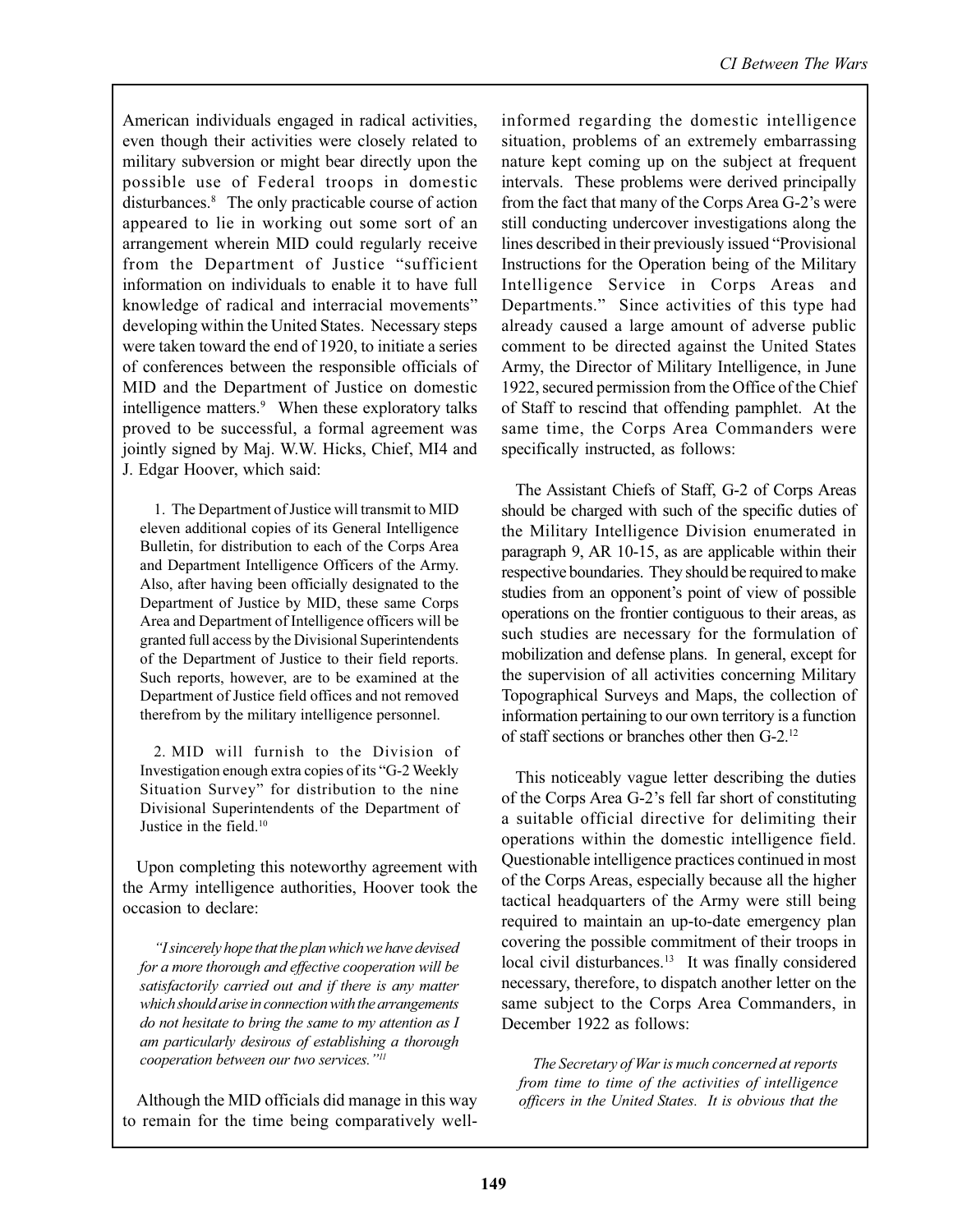American people are very sensitive with regard to any military interference in their affairs. Harmless and even readily justifiable inquiries arouse suspicion and opponents of the Army are very apt to quote such acts as forms of Russian or Prussian military supervision. During the World War it became necessary to investigate individuals, groups and corporations.... All investigations ceased shortly after the Armistice but the general idea was kept alive by the seeking of information preparatory to the drafting of the various local War Plans White. The result is that in the minds of civilians and those of many officers as well, the word "intelligence" is associated with the investigations and inquiries mentioned above.<sup>14</sup>

While this more strongly worded communication seemed to put across the desired point effectively to the Corps Area G-2's themselves, it failed to solve the problem of curbing activities of the more enthusiastic intelligence officers at post, camps and stations, or members of the Military Intelligence Section of the Officers Reserve Corps (M.I. Reserve) who were sponsoring semi-private investigations of radical groups on their own. As long as these individuals kept operating, it probably would be only a matter of time when one of them would undertake some embarrassing project and put military intelligence right back on the front pages of the socalled liberal press. An incident of this sort did take place, derived from a circular letter written by 1<sup>st</sup> Lt. W.D. Long, Post Intelligence Officer, Vancouver Barracks, Washington, and addressed to all "County Sheriffs of the State of Oregon."<sup>15</sup>

Sent out on his own initiative and without the knowledge or sanction of his commanding officer, the letter contained the following highly explosive statements:

The Intelligence Service of the Army has for its primary purpose the surveillance of all organizations or elements hostile or potentially hostile to the government of this country, or who see to over-throw the government by violence.

Among organizations falling under the above heads are radical groups such as the I.W.W., World War Veterans, Union of Russian Workers, Communist Party, Communist Labor Party, One Big Union, Workers International Industrial Union, Anarchists,

Bolsheviki, and such semi-radical organizations as the Socialists, Non-partisan League, Big Four Brotherhoods, and the American Federation of Labor.<sup>16</sup>

As might well be expected, when this circular letter was reproduced in such news organs as The Nation and The Labor Herald, a violent storm erupted. The affair not only received prominent editorial coverage throughout the country but also caused a deluge of protesting letters to reach the President and Secretary of War, many of them signed by politically influential labor leaders.<sup>17</sup> Secretary of War John W. Weeks ordered the immediate relief of Lt. Long from his military duties<sup>18</sup> and instructions dispatched to all Corps Area Commanders for them to take whatever steps were necessary to insure that no intelligence officer would be appointed in the future at any post, camp or station unless the assignment was specifically prescribed under an existing table of organization.<sup>19</sup> Furthermore, whenever a table of organization did call for the assignment of such an intelligence officer, his responsibilities were to be limited strictly to training troops in their combat intelligence duties.<sup>20</sup>

Still remaining at hand, however, was the ticklish problem of curbing unofficial investigative activities on the part of individual M.I. Reserve officers. This matter was soon handled by addressing a War Department letter to all listed members of the M.I. Reserve and forwarding it to them through their respective Corps Area Commanders. The letter first emphasized that the mere fact of an appointment in the M.I. Reserve did not automatically give the individual permission to perform military security investigations and then went on to forbid the actual conduct of any operations of such type unless they had been directly authorized by the War Department. It also warned each M.I. Reserve officer against taking any personal advantage of his military commission to promote some unofficial investigation in which he might be privately engaged.<sup>21</sup>

These various strictures on domestic intelligence activities were originally applied with equal force both within the overseas Departments and the Corps Areas. It was not long, though, before the intelligence officials of the overseas departments started to complain that they were being seriously hindered by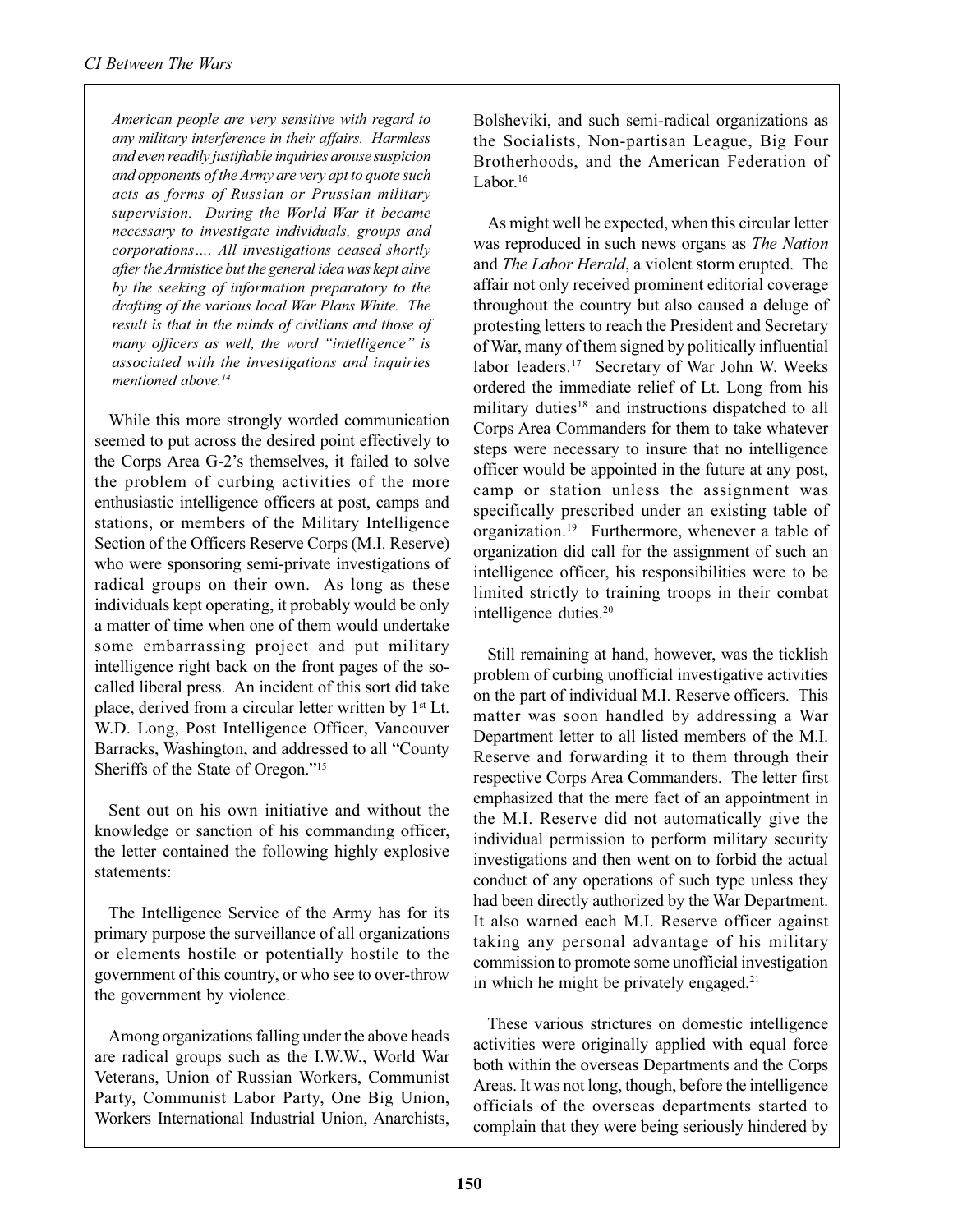them in the execution of their primary missions. For example, on 16 February 1924, the Assistant Chief of Staff G-2, Hawaiian Department, protested that owning to the peculiar racial conditions existing throughout his area and the absence of any other governmental agency capable of keeping him properly informed about the domestic situation, it was necessary for him to carry out investigations similar to those described in the recently rescinded War Department countersubversive pamphlet. He requested permission, therefore, to continue maintaining "the close watch and supervision that is now being kept on our alien and other racial groups" in Hawaii.<sup>22</sup> Despite the admitted special conditions in his area, the MID authorities chose to reply to him most indefinitely as follows: "You must appreciate that both the letter and spirit of the recent instructions are opposed to investigation activities by military authorities and contemplate them only when absolutely necessary in the interest of national defense or when civilian agencies do not function."23

The G-2's of the Panama Canal and Philippine Departments likewise expressed themselves as being thoroughly dissatisfied with the new domestic intelligence situation. The former commented that "a G-2 should be able to give warning of approaching trouble and not wait until trouble starts to find out what it is all about," while the latter felt that in the Philippine area it was "essential that the G-2 be fully informed of the political situation at all times and to do this it is necessary to carry on a modified form of espionage. $24$ 

On 8 March 1924, the Assistant Chief of Staff G-2, Sixth Corps Area, finally made the rather telling point that he could hardly be expected to devise a suitable counterespionage system for his command under the existing War Department Mobilization Plan unless he was granted access to some effective form of official guidance in the matter. When he further requested that the rescinded provisional instruction pamphlet be reissued to him for such purpose, the action was approved by the Deputy Chief of Staff but only with the proviso that all the returned copies would be clearly stamped "To Be Used Solely in the Preparation of War Plans."25

A discouraging climax to the entire postwar domestic intelligence effort occurred early in April 1925. By the time it had become completely apparent to Col. (later Brig. Gen.) James H. Reeves, the Assistant Chief of Staff G-2, War Department General Staff<sup>26</sup>, that MID was not receiving enough information under the approved system to fulfill its assigned military security responsibilities for developing the War Department General Mobilization Plan. He believed that the Corps Area Commanders should again be required to forward periodic reports to the War Department "relative to groups and organizations which might be involved in internal disorders or in aiding an enemy." To accomplish this action, he had a letter drafted in MID for dispatch to all the major unit commanders that slightly modified the restrictions that were already in force covering the collection of such information. When this proposed letter was submitted to the Chief of Staff for his approval, it came back with the following unfavorable notation inscribed on it:

**DISAPPROVED:** G-2 in liaison with Department of Justice should keep in good touch with general situation without calling on Corps Area Commanders.

By order of the Secretary of War

/s/ D.E. Nolan

D.E. NOLAN Major General Deputy Chief of Staff<sup>27</sup>

A marked deterioration in the performance of basic counterintelligence responsibilities within MID was now plainly evident, with irresistible pressures generated by a hostile public opinion having forced the departmental military intelligence authorities to adopt an essentially negative approach to the whole problem. During 1927, 1928, and 1929, therefore, with reference to domestic intelligence, the following carefully worded paragraph appeared as a regular part of the G-2 Annual Report:

The collection of information by G-2 regarding the radical situation in the United States is confined to that which appears in the public press. The information collected is studied in connection with the possible effect of the radical situation upon the execution of any existing or proposed war plans. It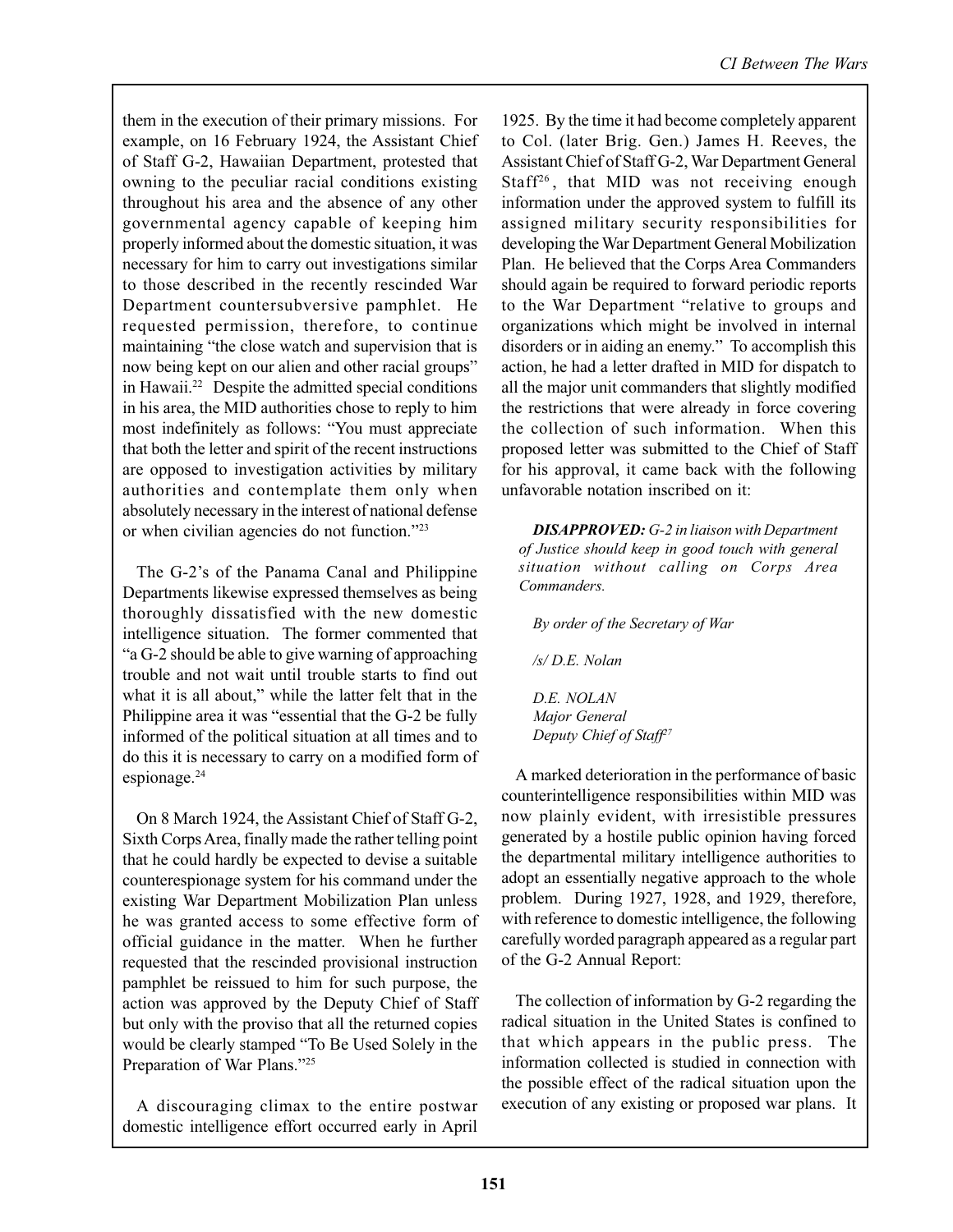is also studied in connection with the effect upon the efficiency of the Army of the United States at the present time, especially with reference to the military training in schools, colleges and activities of pacifists and radicals.<sup>28</sup>

It was during this particular period that M/Sgt. John J. Mauer, Corps of Intelligence Police, was put in personal charge of all MID activities bearing upon Communist activities and the subversion of Army personnel. He continued to supervise these operations until 18 January 1943, when he was finally forced to transfer to an inactive reserve status "by reason of physical disqualification." His duties were considered to be so ultra-secret that even many members of his own MID branch had no true idea of who was or what he was actually doing. Under his efficient direction, the cellular organization commencing at company level, which had been introduced into the Army in World War I to detect subversives, was first reestablished and then revitalized.

During 1929, in compliance with a provision of the War Department General Mobilization Plan, the MID Operations Branch completed a new "Regulations for Counter Espionage in Time of War." These regulations were promptly approved by the Chief of Staff but with the stipulation that they would be issued only to key field commanders who might have a definite need for them in the appropriate development of their respective mobilization plans.

Early in 1931, with the Nation already in the midst of a severe economic depression and the threat of serious domestic disturbances mounting daily, Brig. Gen. A.T. Smith, the new Assistant Chief of Staff  $G-2<sup>29</sup>$ , decided to reopen once more the sensitive question of MID shortcomings in not being able to maintain an effective surveillance over radical activities in the United states. On 19 February 1931, he submitted a relevant study to the Chief of Staff, which strongly recommended the lifting of all restrictions in regard to corps area and other field intelligence officers investigating such matters. Even though this recommendation had been formally concurred in by the G-1, G-3, G-4, and the Chief of the War Plans Division, it was disapproved by the Chief of Staff, Gen. Douglas MacArthur, who declared "it is not believed advisable at this time to

initiate this procedure."<sup>30</sup> Unfortunately for the departmental military effort, this adverse decision was made just when the first bonus marches were being organized throughout the country for the avowed purpose of converging upon the District of Columbia and intimidating the United States Government. Six months later, though, permission was finally obtained on a temporary basis to have the Corps Area Commanders forward to the War Department a monthly report covering subversive activities detected within their own areas.

After the initial bonus marcher groups had actually started to undertake a mass descent upon Washington, the Assistant Chief of Staff G-2, was belatedly instructed by higher authority to follow their detailed progress. Accordingly, on 25 May 1932, a secret War Department memorandum was sent out to all Corp Area Intelligence Officers directing them to investigate and report regularly concerning "bonus" demonstrations by veterans." At the same time, MID commenced to forward a daily memorandum to the Chief of Staff describing the current status of the bonus marcher situation within the Nation's capital.<sup>31</sup> Because of this intensified intelligence effort, the antisubversive files of the departmental intelligence agency soon grew to be richly productive in valuable information and personnel data covering the large number of Communist agitators who were operating with the Bonus Expeditionary Force (BEF).<sup>32</sup>

The principal sources utilized by MID in collecting information on subversive individuals within the ranks of the bonus marchers were through direct observation by departmental military intelligence personnel, civil police<sup>33</sup> and press reports, and interviews held with cooperative BEF members. Alerted United States Army troop units stationed in or near the District of Columbia also executed a number of special reconnaissance missions and notified MID of the results obtained. The departmental agency thus soon found itself actually acting as an operational intelligence center, with Sergeant Mauer in direct charge. Oddly enough, in this same connection, when the Assistant Chief of Staff G-2, Second Corps Area, queried a local representative of the Division of Investigation of the Department of Justice on the subject of bonus marcher activities, he was told that "the Bureau has no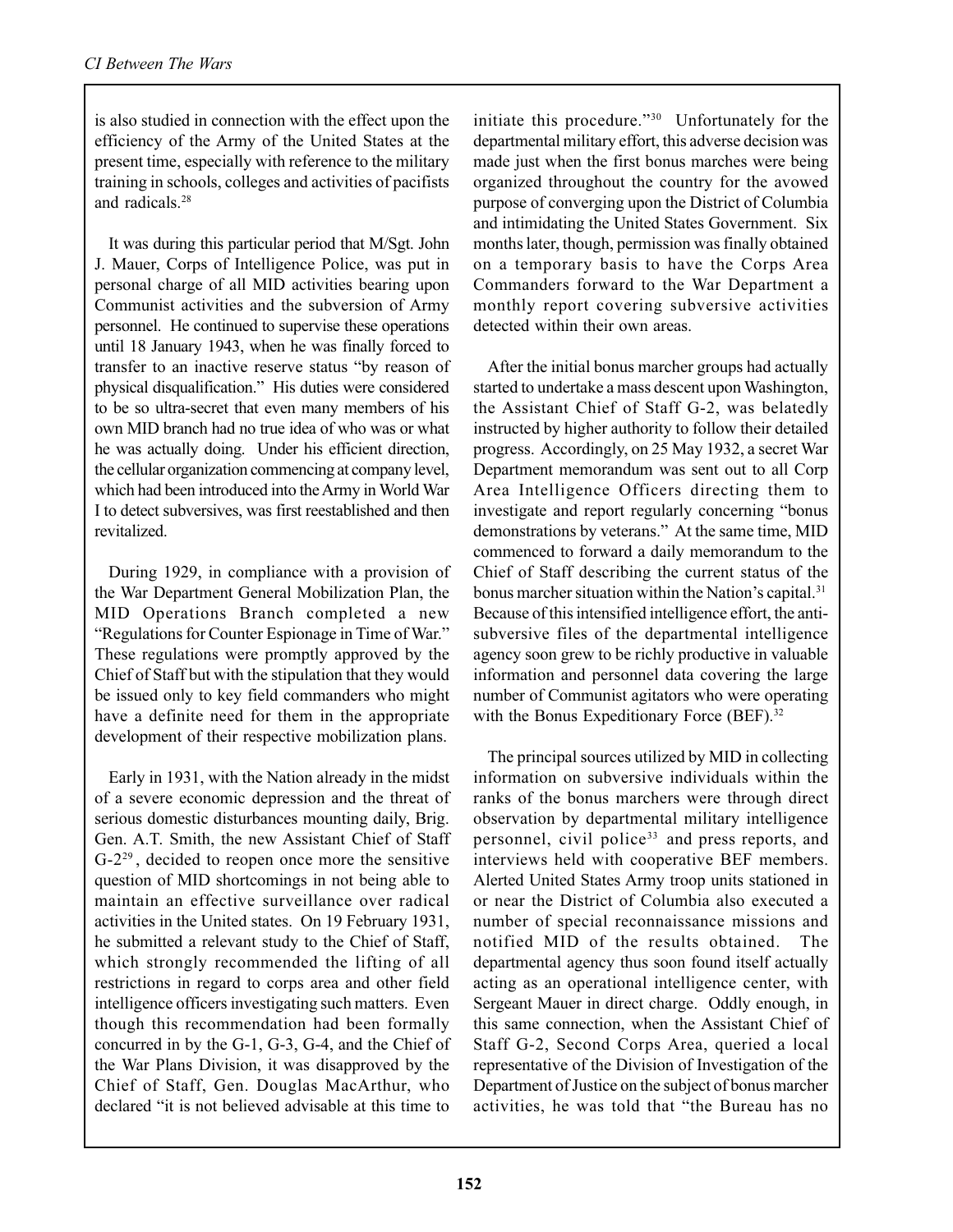jurisdiction over communistic or radical activities and cannot engage in any inquiry concerning same."34

Even after the remarkably successful eviction, on 28-29 July 1932, of the original bonus marcher expedition from the District of Columbia by United States Army elements without firing a single shot, the threat of further domestic disturbances along similar lines continued to remain dangerously acute.<sup>35</sup> As a mater of fact, radical elements had recently launched a concerted subversive drive among the ranks of the Civilian Conservation Corps, which was then in the process of being organized as an antidepression measure by the national administration. Communist-inspired efforts to stir up discontent of major proportions not only continued throughout the life of that particular corps but also were later coupled with a companion effort aimed at personnel of the National Guard.<sup>36</sup>

The United States Army now stood in obvious need of an active and efficient counterintelligence organization centered about MID but it was not long before the powerful influences which were constantly trying to limit activities along such lines again became controlling. Effective 19 March 1934, for example, "in order to relieve the Corps Area G-2's of the burden of preparing monthly subversive reports, that profitable requirement was abruptly terminated.<sup>37</sup> Nevertheless, to overcome the effects of this unfavorable development, an informal practice shortly grew up wherein the Corps Area Assistant Chief of Staff G-2's continued to forward to MID a series of unofficial monthly "Notes on the Subversive Situation."<sup>38</sup> They were severely handicapped in this irregular enterprise, however, since they did not dare to engage in any open investigative activity to support it.

During early 1934, with Japanese-American relations rapidly worsening, both the President and the War Department began to receive a large number of letters claiming information to the effect that the Panama Canal was in immediate danger of sabotage. As might well be expected, these warnings proceeded to set off a complicated train of events involving the departmental military intelligence agency. After a high-level conference on the subject, attended by representatives of the War, Navy and State Departments, the Secretary of War addressed a letter to the Commanding General, Panama Canal department, with information copy to the Governor of the Canal Zone, directing that "no effort be spared to maintain the safety of the Canal from any type of sabotage."<sup>39</sup> A corresponding conference was then held within the Panama area, which mainly resulted in a request to Washington for additional counterespionage funds and the assignment of a qualified specialist to coordinate and advise the Governor relative to military security matters. The Secretary of War duly approved these two requests on 11 April 1934.

In searching for a counterintelligence expert to assist the Governor of the Canal Zone as requested, Brig. Gen. A.T. Smith first consulted with J. Edgar Hoover and W.H. Moran, Chief of the United States Secret Service, hoping that one of these key internal security officials might be able to recommend an acceptable civilian for the position. When neither of them seemed willing to do so, he was then forced to turn to the Officer Reserve Corps list in order to find a qualified person with suitable military intelligence background. After careful reviewing the considerable number of applications he had received, General Smith finally selected Maj. Harry A. Taylor, Infantry Reserve, for the assignment. Major Taylor was directed to report to Panama without delay, to become the "Intelligence Specialist for the Governor" of the Canal Zone."40

Under the existing "Joint Cooperative Plan for the Defense of the Panama Canal," the G-2 Office, Panama Canal Department, was designated as the "coordinating agency for protective information gathered by the Canal Administration, Army and Navy." Although the American Legation in Panama had not formed a part of this early collection arrangement, the MID officials felt that it should now be brought into the regional intelligence picture just as soon as possible. Hence, the Secretary of War was prevailed upon to direct the Governor of the Canal Zone to reach an agreement with the American Administer in Panama City, which would serve to link the Legation in security matters with the three other parties concerned and thereby insure a maximum coordination of effort for collecting information on Canal Zone protection. The eventual result was the creation of a four-member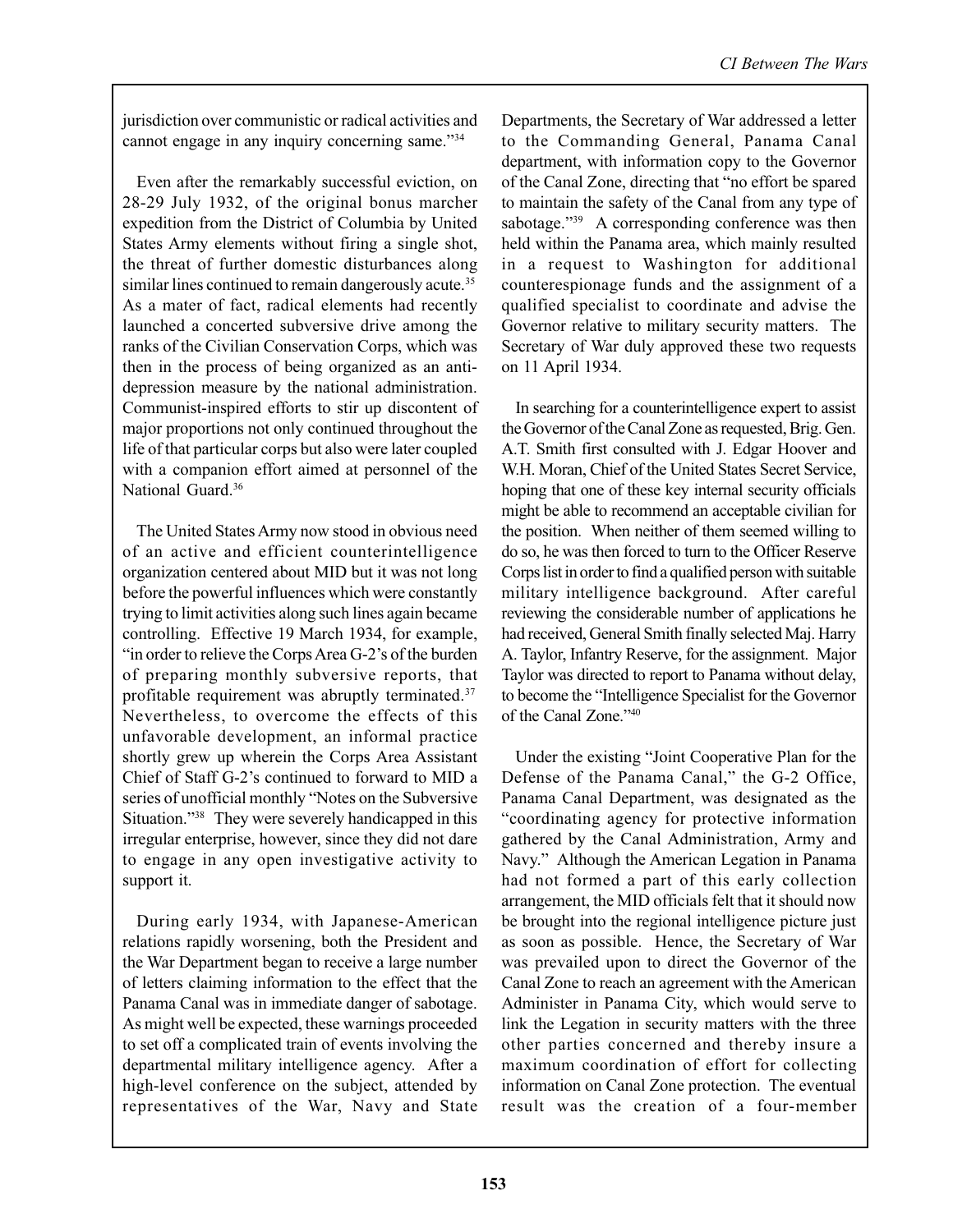Interdepartmental Intelligence Liaison Board to accomplish that particular purpose, composed of appropriate local intelligence representatives from the Canal Zone Administration, American Legation in Panama, Naval District and Army Department.

The pressures caused by that particular sabotage scare not only served to improve the conduct of counterintelligence operations throughout the Panama Canal area measurably but also helped the Assistant Chief of Staff G-2, War Department General Staff, gain requisite authority to reopen the American military Attaché Office in Columbia, which had been closed in 1932 as an economy measure. On the other hand, similar requests for reopening inactive military posts in Peru and Venezuela failed to obtain like approval until 1939 and 1940, respectively.

During the same general period, MID received numerous reports from a wide variety of more or less reliable sources claiming to describe the operations of Japanese intelligence agents both in the United States and its overseas territories. Additionally, the Army Signal Corps succeeded in intercepting and translating a significant volume of Japanese governmental and commercial coded messages. There was, therefore, a gradual but notable resurgence of counterintelligence activity within the War Department that finally culminated on 17 April 1939, in the establishment of a separate MID Counterintelligence Branch.

This new Counterintelligence Branch was purposely designed to achieve a better functional concentration for military security activities than had been obtainable under the earlier catchall Operations Branch. For that reason, it was given the more aptly descriptive name of "counterintelligence" in denoting its activities, instead of the less adequate terms of "negative intelligence" or "counterespionage." Initially allocated an officer complement of only one colonel, one lieutenant colonel and one major, the branch was called upon to accomplish the following specific tasks:

1. Plans and regulations for both national and military censorship.

2. Plans and regulations for counterespionage and passport control.

3. Domestic intelligence information.

- 4. Safeguarding of military information.
- 5. Plans and regulations for espionage.<sup>41</sup>

One of the immediate effects of the improved counterintelligence situation in MID was to place a greatly increased emphasis upon issuing proper security instructions for use by the United States Army. This was a most important matter because the current instructions were not only in obvious need of re-codification but also often in actual conflict with each other. The first AR 380-5 "Safeguarding Military Information," dated 19 June 1939, therefore, sought to combine all of the existing rules and regulations on that complicated subject into one concise document. A new counterintelligence field manual was then promptly prepared, which later formed an integral part of the BFM 30 (Military Intelligence) series that was issued to the Army commencing in 1940.

Because the War Department Mobilization Instructions for 1938 had stressed that all subordinate mobilization plans must provide for the immediate institution of military censorship in case of an emergency, the new counterintelligence manual included detailed instructions covering the establishment of such censorship in the field.<sup>42</sup> Censorship planning at the departmental and national level was also expedited in order to complete a joint (Army-Navy) censorship plan by early 1941, which was then approved by the President. While most of the activity within the censorship field continued to remain only in the planning stage prior to the end of the peacetime period, several selected officerspecialists were sent to Bermuda for the purpose of observing British censorship methods and an informal lecture course in military censorship for "certain key officers" was opened at Clarendon, Virginia. Finally, effective 1 September 1941, a separate Censorship Branch was created in MID.

Along with the rest of MID, the Counterintelligence Branch was being sorely handicapped at this time by a constant lack of insufficient and qualified personnel. During June 1940, though, after the assignment of three recent graduates from the Army War College, it was reorganized on a much sounder basis and placed in a better position to conduct an orderly expansion if and when more funds might become available. Early in 1941, the branch also managed to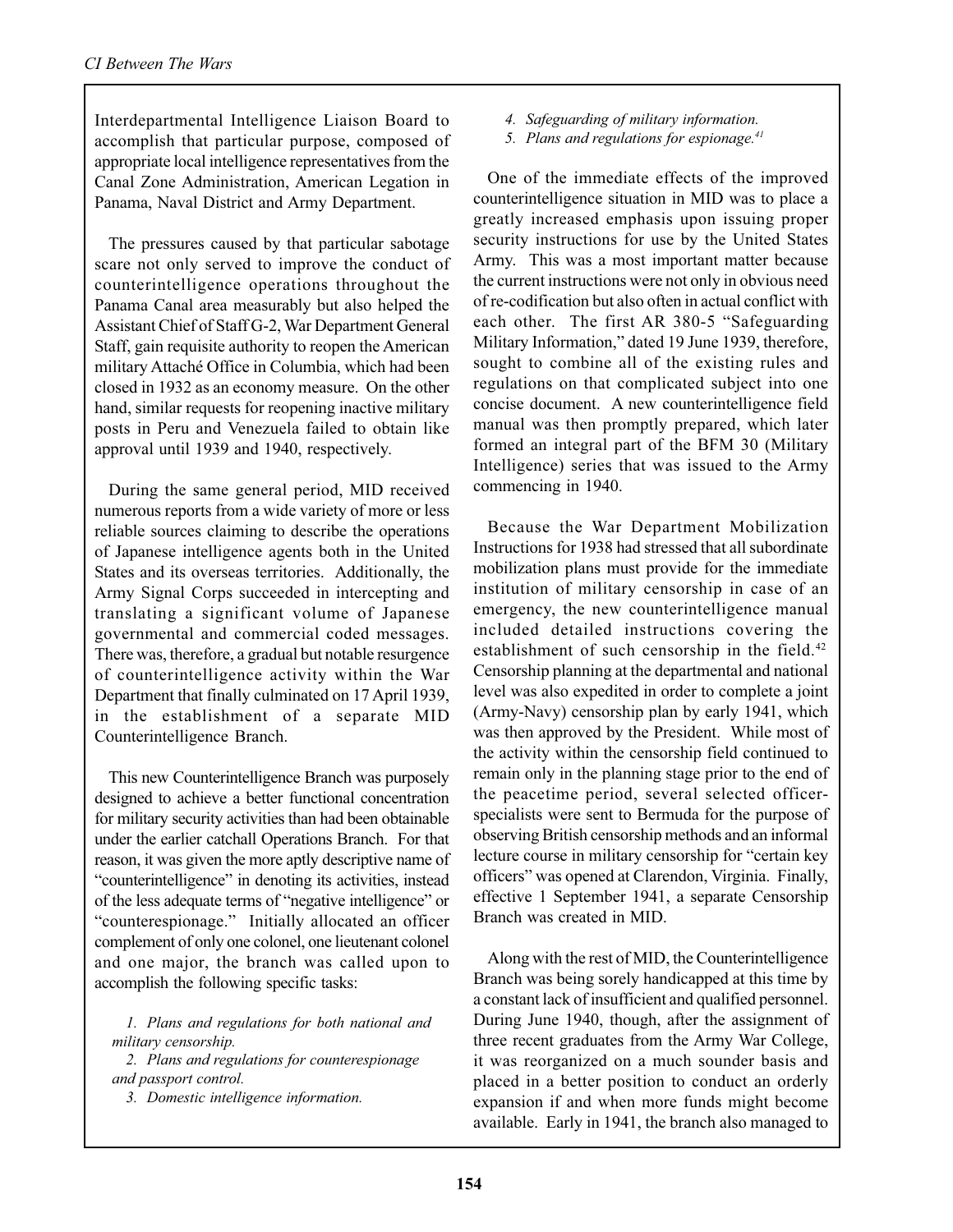establish a school for the express purpose of training counterintelligence agents. Instructors for this school were selected from among former FBI agents and civilian detectives holding ORC commissions. Its initial graduates all had to be utilized directly by MID in attempting to uncover subversives working at Army arsenals or plants executing government contracts but it was later possible to assign some of them to tactical units in the field.<sup>43</sup>

There were several other important counterintelligence developments just before Pearl Harbor, as follows:

1. Shortly after the Counterintelligence Branch was formed, the problem of satisfying the basic requirements for establishing suitable security measures in industrial plants working on manufacturing projects for the Army became acute. Since the FBI had already started to make lengthy surveys along such lines<sup>44</sup>, there was also a compelling need for devising more effective coordination procedures among the many different government agencies involved. Any new system adopted would have to be extended without delay in order to cover the numerous plants and arsenals still operating directly under military control. In October 1939, therefore, Maj. (later Brig. Gen.) W.E. Crist, received instructions from the Assistant Chief of Staff G-2, War Department General Staff, to form a "Plant Protection Section." His new section then promptly commenced to compile pertinent security data with reference to civilian manufacturing facilities engaged in classified or sensitive government contracts, as well as for all military installations handling critical items.

2. In June 1940, MID issued a revised confidential pamphlet entitled "Countersubversive Instructions" to all Army, Corps Area, Department and GHQ Air Force Intelligence Officers. The Chief purpose of this security pamphlet was to clarify earlier instructions regarding the formation of a cellular countersubversive control organization within their respective commands starting at the company level. The new instructions were optimistically intended to achieve a high degree of lateral coordination between this undercover security system and the normal chain of command, a most desirable goal but one which had never before been satisfactorily attained.

3. In view of the impressive combat successes that had recently been gained throughout Western Europe

by the German Army, the Assistant Chief of Staff G-2 became gravely concerned early in 1940 with the problem of providing appropriate security in the rear areas of American military forces operating in the field. He felt that under currently accepted defense doctrines a serious "fifth column" threat could easily develop within these areas, occasioned either by a major domestic disturbance or a full-scale attack from without. For this reason, he had already directed the preparation in MID of a "War Department Counter Fifth Column Plan." This plan, which was submitted to the Chief of Staff on 6 October 1940,<sup>45</sup> not only described the effective organization of a rear area defense without any important commitment of combat troops but also contemplated the timely accumulation of sufficient counterintelligence information in the United States and possessions to cover all areas where such a defense might become necessary. It was given prompt official approval and forwarded to the Corps Area and Department Commanders on 22 October 1940.<sup>46</sup>

4. Early in January 1941, Brig. Gen. (later Maj. Gen.) C.H. Bonesteel, Commanding General, Sixth Corps Area, addressed a letter to the War Department calling attention to certain military steps which should be taken without further delay to insure the security and continued operation of the canal and locks situated near Sault Ste. Marie, Michigan. Both the Director, FBI, and the Transportation Commissioner of the Advisory Commission for the Council of National Defense had previously written personnel letters on this same subject to the Secretary of War.<sup>47</sup> The matter was far from simple, though, because one of the locks was located on Canadian territory and there were two international bridges crossing the canal area. Brig. Gen. (later Maj. Gen.) Sherman Miles, the Acting Assistant Chief of Staff G-2, had displayed an active interest in the problem and MID was already preparing a detailed intelligence study pertaining to it. When finished, this study recommended the immediate institution of more than twenty new security procedures at critical defense plants and the transfer of an infantry battalion from Camp Custer to Fort Brady, Michigan, so as to give such points more substantial military protection. It also recommended stationing a Coast Artillery unit with the general area. Eventually, the War Department created, effective 15 March 1941, a special "District of Sault Sainte Marie" defense sector in the Sixth Corps Area for the announced purpose of "safeguarding and protecting the St. Mary's Falls Canal and Great Lakes Waterway from Whitefish Bay to Lake Huron."48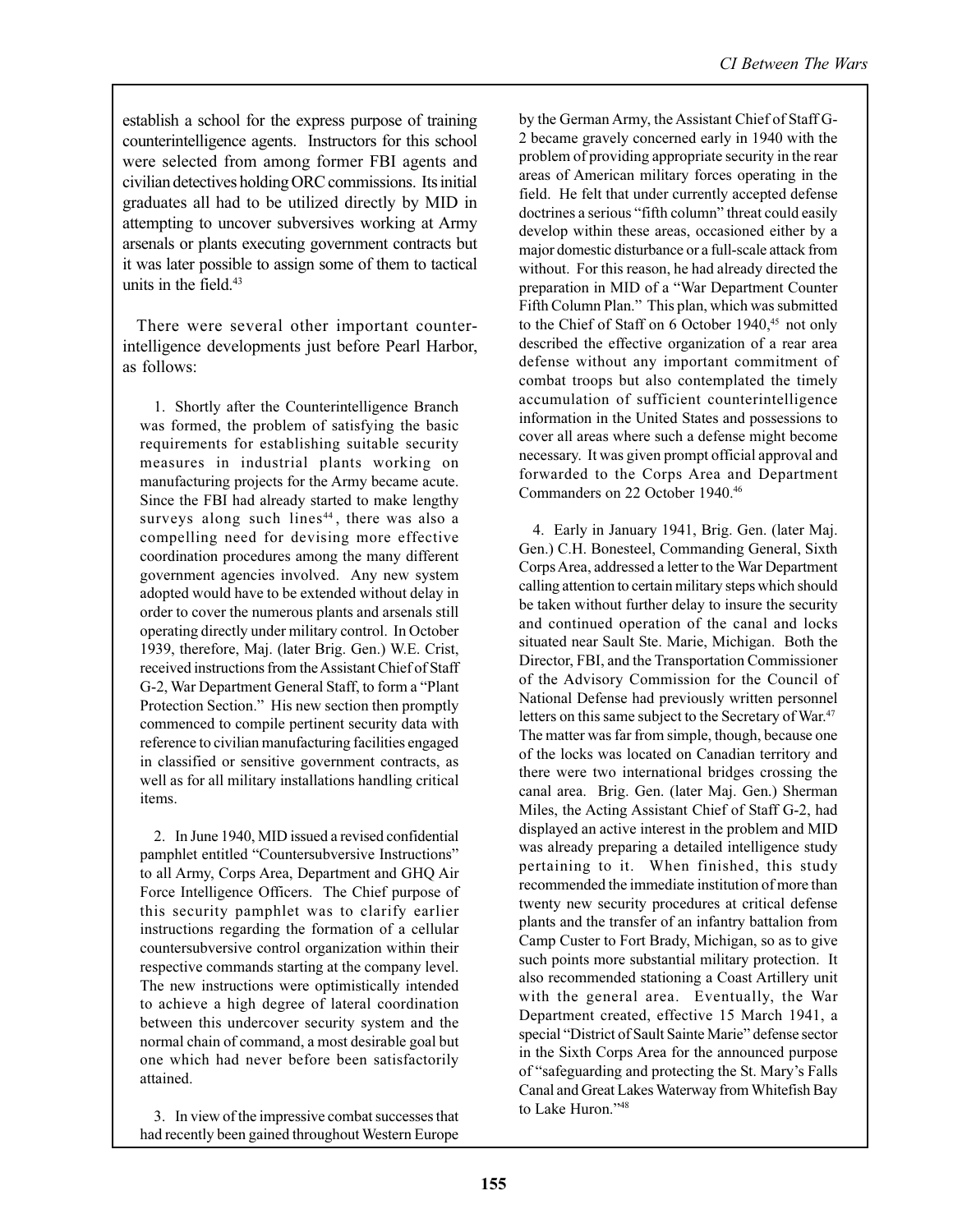5. On 10 June 1941, in view of the national emergency,<sup>49</sup> the Assistant Chief of Staff G-2 was finally granted permission to instruct the Corps Area and Department Commanders to "maintain a digest of subversive situation which will be kept in such form that a brief estimate of the situation, with conclusions, may be submitted promptly by telephone, radiogram, or otherwise, upon request of the War Department." These same commanders were again cautioned, however not to allow any unauthorized investigative activities by their intelligence personnel in accomplishing this newly assigned mission.

6. The President, on 14 November 1941, directed the Secretary of State, to set up a "comprehensive system for the control of all persons, citizens and aliens alike, entering or leaving the United States and its possessions." In compliance, the Secretary of State soon requested the War Department to provide proper representation on several visa committees and one seaman's passport committee, which were being established. MID was naturally called upon to furnish this representation, so the departmental military intelligence agency once more commenced to take part in handling passport and visa control matters for the United States Government.

Hence, after undergoing an abrupt shrinkage immediately following the conclusion of World War I, domestic intelligence operations for the United States Army were soon committed to a lengthy period of enforced inactivity. This unfavorable situation was dictated principally by a public opinion that remained consistently hostile to any form of military intelligence activities along such lines. The handicaps stemming from such outside pressure were somewhat overcome in 1932, though, when the Government was confronted with a series of threatening domestic disturbance caused to a large extent by economic unrest but also conveniently exploited throughout by Communist and other radical elements. These same events likewise served to focus the attention of the national authorities upon the prompt necessity for uncovering Communist attempts to subvert members of the Civilian Conservation Corps and the National Guard. A rapid succession of espionage and sabotage scares pointing toward an alarming increase in foreign agent activities, especially Japanese, against the United States, further contributed to this delayed recognition of the seriousness of the domestic intelligence problem.

Even though the creation of a separate Counterintelligence Branch, within the MID in April 1939, resulted in a more effective domestic intelligence program, this branch, along with the rest of the departmental agency, continued to suffer from a persistent lack of personnel and funds. As a matter of fact, it was not until after the President had issued his limited emergency proclamation in September 1939 that these crippling conditions were permitted slightly to ease. They gradually did improve, however, to the extent that during the last year before Pearl Harbor, there was a marked increase in all phases of Army counterintelligence operations. By 7 December 1941, the Counterintelligence Branch of MID had progressed to the point where it was relatively well-prepared to perform most of its major functional responsibilities and to participate actively in the crucial military security problems which were about to face the Nation.

### **ONI** Message

From: Director of Naval Intelligence To: Pacific Coast Communication Superintendent Subject: Japanese Government Radio Traffic Reference: (a) Letter 1651-24 of 25 January 1924

1. Reference (a) addressed to the Chief of Naval Operations was referred to this office. The letter itself has been referred to the Director of Naval Communications so far as the traffic problem is concerned.

2. The enclosures have been examined in this office and they are all from Japanese officials in this country to Japanese Government offices, principally to the Ministry of Foreign Affairs.

3. The copies enclosed have been sent to the Cryptographic Section of the Code & Signal Section, where they are accumulating a file of all Japanese code messages and it is noted that code and English and code and Japanese have been mixed which us a valuable aid in cryptography.

4. This office also picked up one or two names from Buenos Aires that are interesting from the espionage standpoint and the message regarding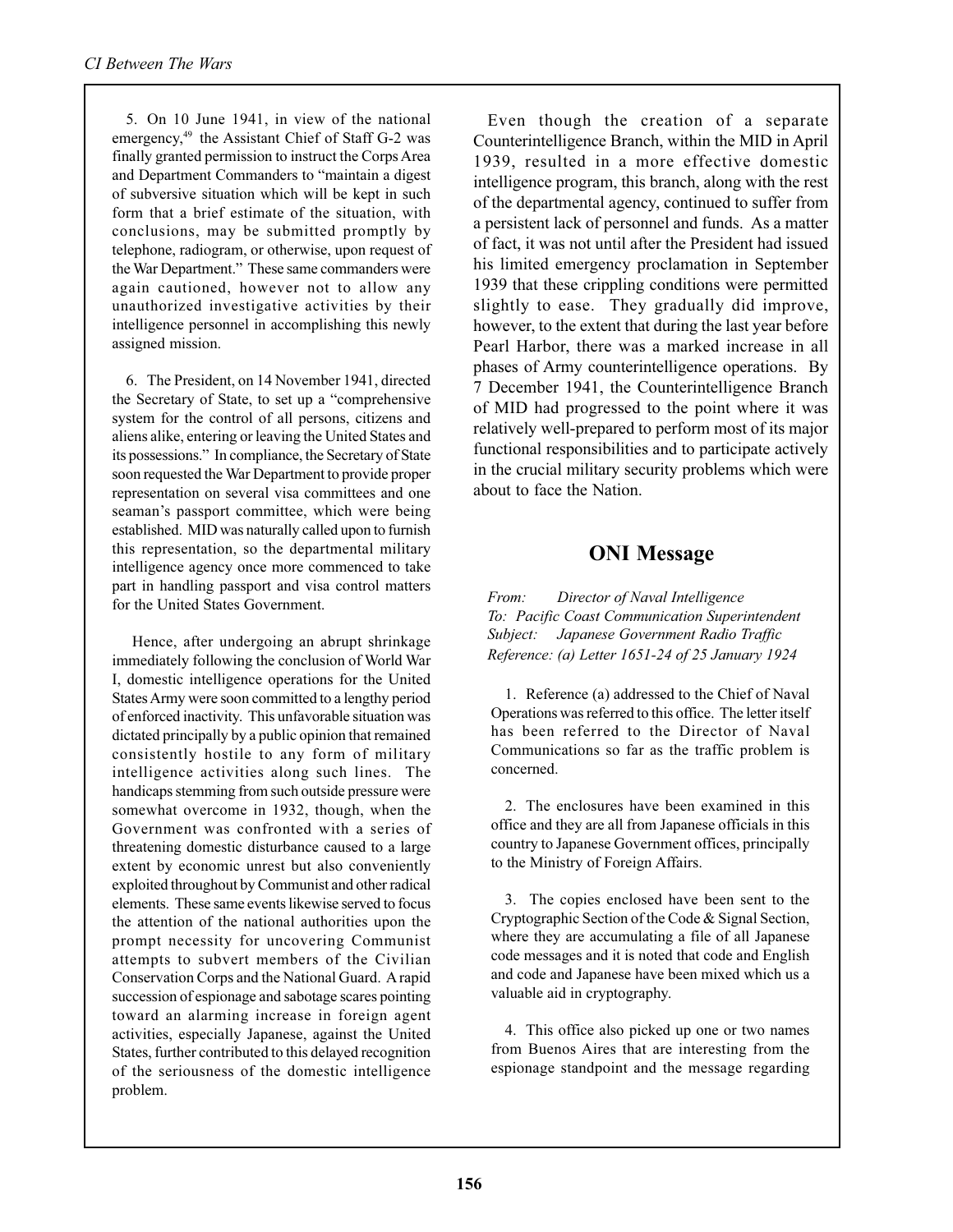Loomis shows his standing as a propagandist in the Japanese Government.

5. It is believed highly desirable that copies of all Japanese messages in code and all Japanese messages in plain Japanese addressed to government offices in Japan or in the United States be sent to this office for examination and later to be sent to the Code  $\&$ Signal Section for cryptographic work. It is requested if practicable that this be done. It is impossible to get from the telephone companies or cable companies any Japanese messages, government of otherwise.

/s/ Henry H. Hough

# **Attorney General Harlan Stone's Reforms**

In April 1924, a new Attorney General took charge of a scandal-ridden Department of Justice. Harlan Fiske Stone, former Dean of the Columbia Law School, had been appointed by President Calvin Coolidge to replace the late President Warren Harding's political crony Harry Daugherty. Stone confronted more than simply corruption in the Justice Department when he took office. The Department's Bureau of Investigation had become a secret political police force. As Stone recalled later, "The organization was lawless, maintaining many activities which were without any authority in federal statutes, and engaging in many practices which were brutal and tyrannical in the extreme."50

Attorney General Stone asked for the resignation of the Bureau Director William J. Burns, former head of the Burns Detective Agency, and directed that the activities of the Bureau "be limited strictly to investigations of violations of the law, under my direction or under the direction of an Assistant Attorney General regularly conducting the work of the Department of Justice." Stone also ordered a review of the entire personnel of the Bureau, the removal of "those who are incompetent and unreliable," and the future selection of "men of known good character and ability, giving preference to men who have had some legal training."<sup>51</sup> The Attorney General chose the young career Bureau official, J. Edgar Hoover, as Acting Director to implement these reforms, largely because

of Hoover's reputation within the Justice Department as an honest and efficient administrator.<sup>52</sup>

A principal problem Stone faced was the Bureau's domestic intelligence operation. He was vividly aware of the violations of individual rights committed in the name of domestic security at the time of the 1920 "Palmer raids." He had joined a committee of protest against Attorney General Palmer's round up of radical aliens for deportation and had urged a congressional investigation. When a Senate Judiciary Subcommittee began hearings in 1921, its first order of business was a letter from Stone calling for "a thoroughgoing investigation of the conduct of the Department of Justice in connection with the deportation cases."53

In considering J. Edgar Hoover for the position of permanent Director of the Bureau of Investigation, Attorney General Stone was aware that he had played a major role in the "Palmer raids" as head of the Justice Department's General Intelligence Division. Roger Baldwin of the American Civil Liberties Union told Stone that he was skeptical of Hoover's ability to reform the Bureau.

With the Attorney General's knowledge, Baldwin met with Hoover to discuss the future of the Bureau. Hoover assured Baldwin that he had played an "unwilling part" in the activities of Palmer, Daugherty, and Burns. He said he regretted their tactics but had not been in a position to anything about them. He intended to help Stone build and efficient law enforcement agency, employing law school graduates, severing connections with private detective agencies, and not issuing propaganda. Most important from the American Civil Liberties Union's point of view, the Bureau's "radical division" would be disbanded. Baldwin wrote Stone, "I think we were wrong in our estimate of his attitude," and announced to the press that the ACLU believed the Justice Department's "red-hunting" days were over.<sup>54</sup>

When Attorney General Stone arrived in 1924, he requested a review of the applicability of the federal criminal statutes to Communist activities in the United States. Various patriotic organizations had urged that Communists be prosecuted under the federal sedition conspiracy law, but the courts had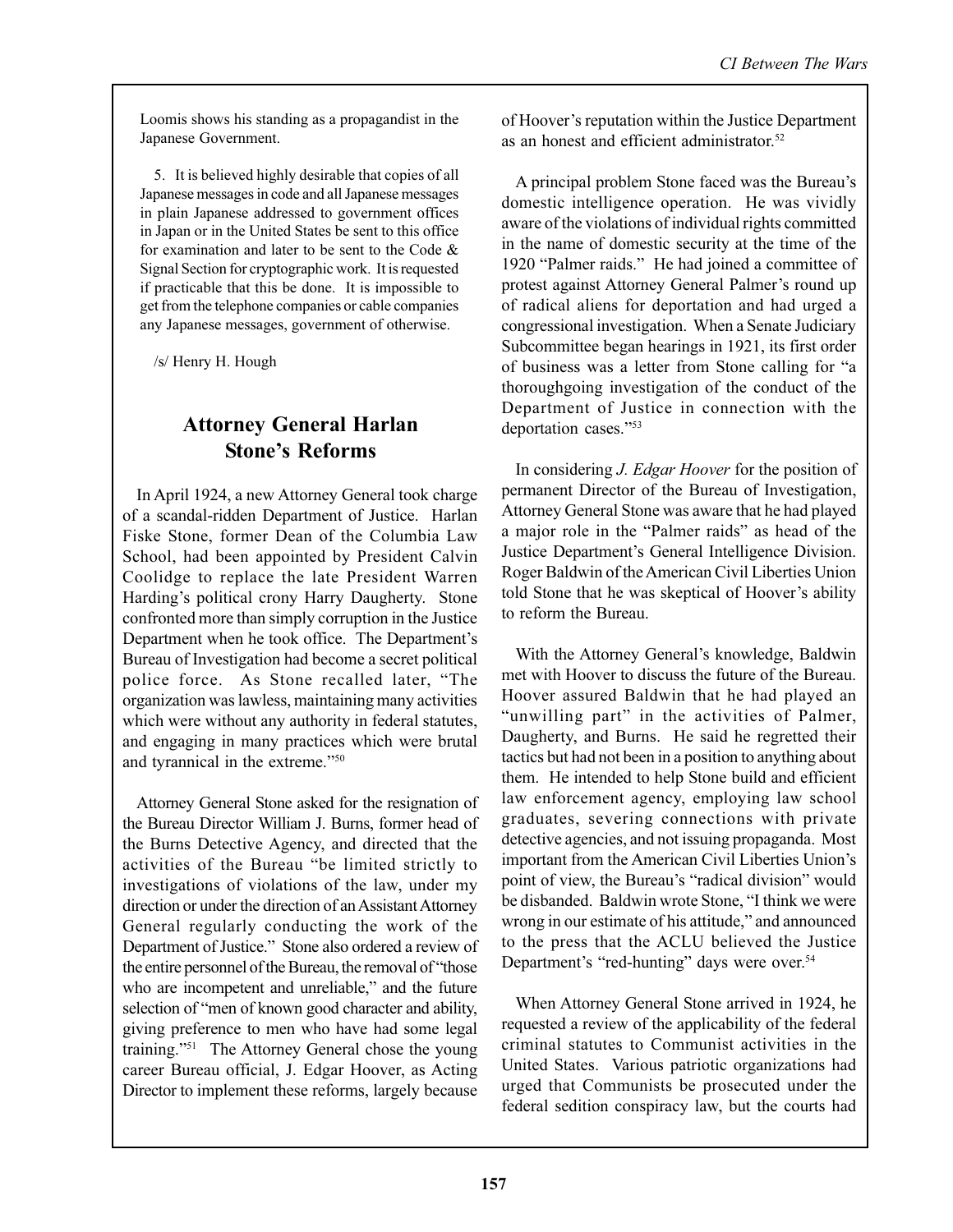ruled that this Civil War statute required proof of a definite plan to use force against the government.<sup>55</sup> Justice Department lawyers also rejected prosecution under the Logan Act, enacted in the 1790s to punish hostile communications between American citizens and a foreign country.<sup>56</sup> These conclusions buttressed the Attorney General's decision to abolish the Bureau's domestic intelligence operations, although Stone told Roger Baldwin of the ACLU that he had no authority to destroy the Bureau's intelligence files, without an Act of Congress.<sup>57</sup>

Attorney General Stone may also have contemplated the possibility of future investigations under Congress's prewar revision of the Justice Department appropriations statute. He asked Acting Director Hoover whether the Bureau would have the authority to investigate Soviet and Communist activities within the United States for the State Department in connection with the question of recognition of the Soviet government. Hoover replied that the appropriations act did allow such investigations, upon formal request by the Secretary of State and approval of the Attorney General. The



**John Edgar Hoover** 

Acting Director stressed that such investigations "should be conducted on an entirely different line than previously conducted by the Bureau of Investigation" and that there should be no publicity "because any publicity would materially hamper the obtaining of successful results."58

After 1924, the Bureau of Investigation continued to receive information volunteers to it about Communist activities, and Bureau field offices were ordered to forward such data to headquarters. But the Bureau made "no investigations of such activities, inasmuch as it does not appear that there is any violation of a Federal Penal Statute involved."<sup>59</sup> Military intelligence officers still had a duty, under an Army emergency plan, to gather information "with reference to the economical, industrial and radical conditions, to observe incidents and events that may develop into strikes, riots, or other disorders and to investigate and report upon the industrial and radical situation."

However, by 1925 the military lacked adequate personnel and requested the Bureau of Investigation to provide information on "radical conditions."<sup>60</sup> J. Edgar Hoover replied that the Bureau had discontinued "general investigations into radical activities," but would communicate to the military any information received from specific investigations of federal violations "which may appear to be of interest" to the military.<sup>61</sup>

Despite the curtailment of federal intelligence operations, it would be misleading to say that domestic intelligence operations ceased in the United States after 1924. The efforts of state and local authorities to investigate possible violations of state sedition laws continued in many parts of the country. Moreover, private industry engaged the services of detectives and informers to conduct surveillance of labor organizing activities. These industrial espionage programs reached their peak in the early  $1930's$ 

A Senate committee investigations in 1936 exposed these tactics and influenced at least one private detective firm, the Pinkerton Agency, to discontinue its anti-labor spying. The Senate inquiry documented the efficient techniques developed by labor spies for destroying unions. They wreaked havoc on union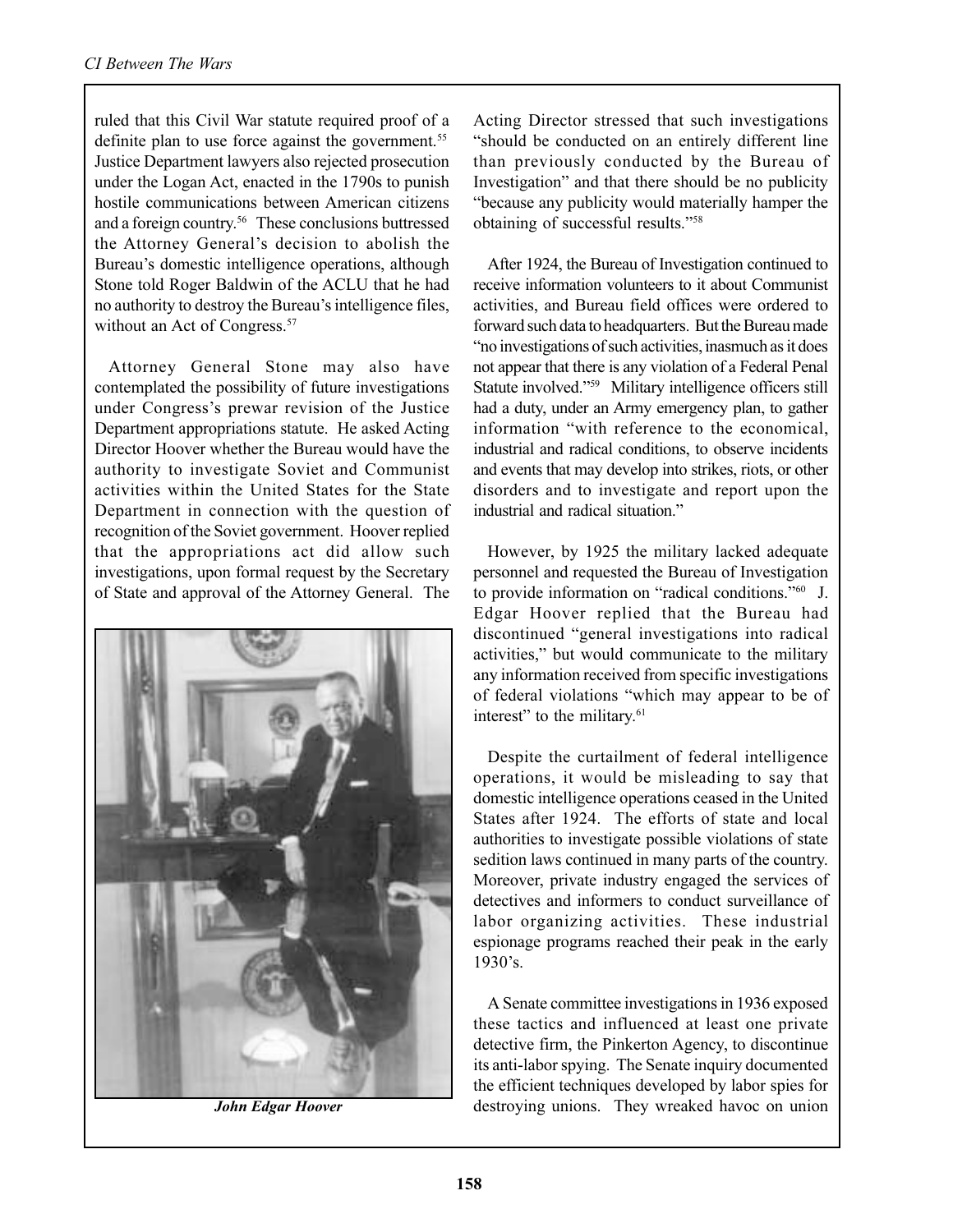locals, generating mistrust, inciting violence, and reporting the identities of union members to hostile employers.<sup>62</sup>

On one major occasion early in the Depression, military intelligence was reactivated temporarily. Army Chief of Staff Douglas MacArthur ordered corps area commanders in mid-1931 to submit reports on subversive activities in their areas. When the "bonus marchers" began arriving in Washington in 1932 to demand veteran benefits, military intelligence agents investigated Communist influence with the help of American Legion officials, reserve officers, and other volunteers.

Military intelligence reports exaggerating the threat of "insurrectionists" among the veteran protestors contributed to the decision to use troops in a mass assault to clear the demonstrators out of Washington. Criticism of this operation led military authorities to instruct that intelligence officers be more discreet although they continued to gather intelligence on civilian groups.<sup>63</sup>

Therefore, while Attorney General Stone had stopped the Justice Department's intelligence efforts in 1924, safeguards did not exist against state, private or military intelligence operations. Moreover, the Bureau of Investigation retained its massive domestic intelligence files from the 1916-1924 period, as well as the vague legal authority under the appropriations act to conduct investigations going beyond the detection of federal crimes if a future Attorney General and a Secretary of State should direct it to  $d$ o so.

Nevertheless, when Congressman Hamilton Fish and members of a Special House Committee to Investigate Communist Activities in the United States proposed legislation authorizing the Bureau of Investigation to investigate "Communist and revolutionary activity" in 1931, Director Hoover opposed it. He told Congressman Fish that it would be better to enact a criminal statute and not expand the Bureau's power beyond criminal investigation, especially since the Bureau had "never been established by legislation" and operated "solely on an appropriation bill."64

Hoover advised the Attorney General a year later,

The work of the Bureau of Investigation at this time is... of an open character not in any manner subject to criticism, and the operations of the Bureau of Investigation may be given the closest scrutiny at all times...The conditions will materially differ were the Bureau to embark upon a policy of investigative activity into conditions which, from a federal standpoint, have not been declared illegal and in connection with which no prosecution might be instituted. The Department and the Bureau would undoubtedly be subject to charges in the matter of alleged secret and undesirable methods...as well as to allegations involving charges of the use of "Agents" Provocateur."

Hoover assumed that the Immigration Bureau with jurisdiction to deport Communist aliens conducted such investigation and, if it did not, "would be subject to criticism for its laxity along these lines." Thus, the Director's position was not based on opposition to the idea of domestic intelligence itself, but rather on his concern for possible criticism of the Bureau if it were to resume "undercover" activities which would be necessary "to secure a foothold in Communistic inner circles" and "to keep fully informed as to changing policies and secret propaganda on the part of Communists."<sup>65</sup>

#### **Letter Hoover to Lang**

September 18, 1925

Commander E.K. Lang Office of Naval Intelligence Navy Department Washington, D.C.

There has just come to my attention certain information which I thought might be of some interest and value to you. The son of a friend of mine in New York has succeeded in picking up Nijui Novgorod Soviet Government Radio laboratory on his short wave set. The transmission is now experimental, as announced by the operation of the Soviet station.

It has occurred to me that the Navy short wave station might probably be interested in this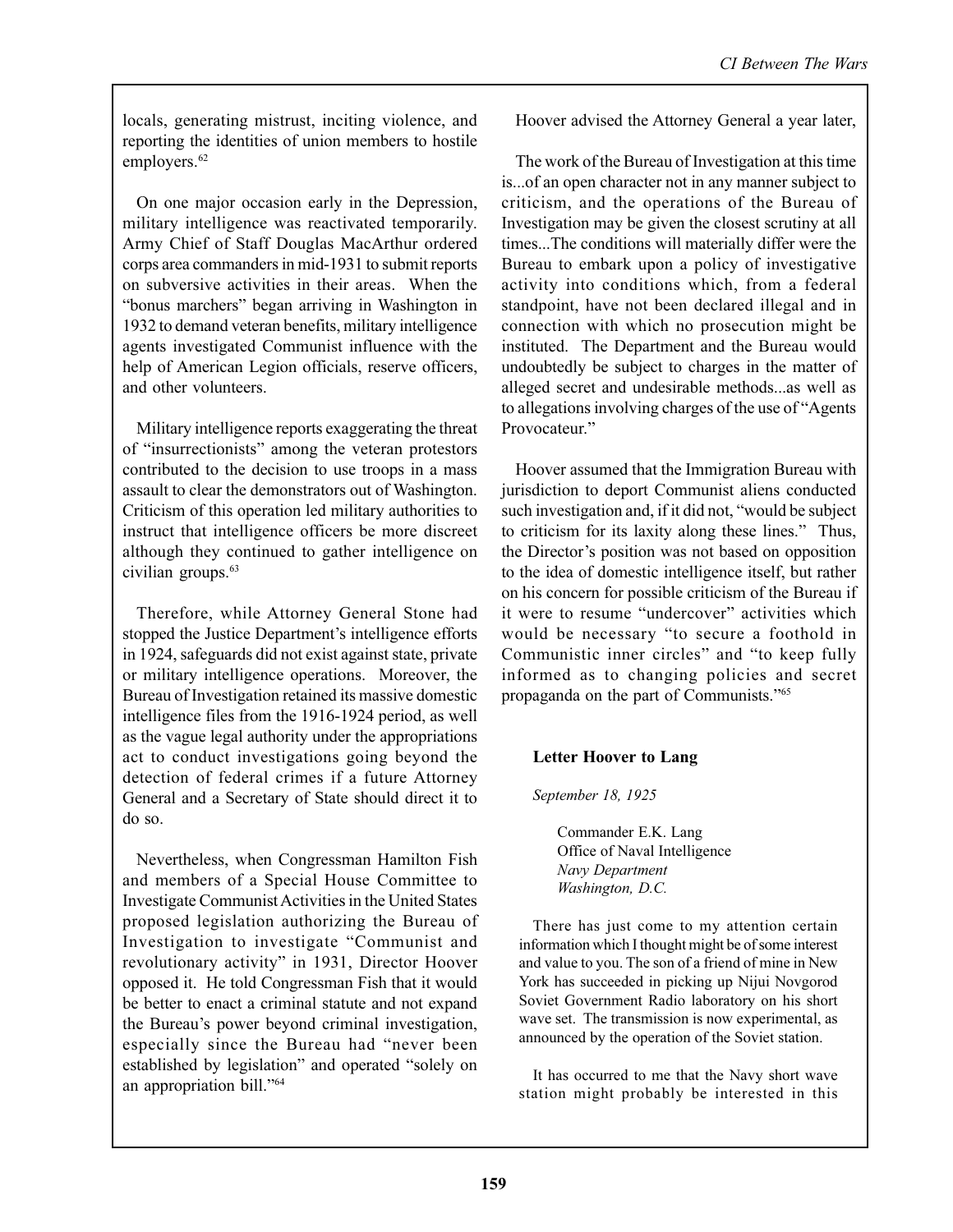information and might be able to pick up some code which would be interesting to decipher. The set which the son of this friend of mine is using was made by him and I have no doubt but that other parties who really have an interest in getting information from Russia are operating sets that are receiving messages from the Soviet station. Knowing that the Soviets are still disseminating propaganda and are in touch with parties on this side, it occurred to me that the medium of the radio would be excellent to use in sending code messages.

Very truly yours,

/s/ J. Edgar Hoover Director

#### **Navy Department Memo**

Navy Department Office of Chief of Naval Operations Washington 22 September 1925

From: Officer-in-Charge, Code and Signal Section To: Lieut. Comdr. E.K. Lang, U.S.N.

SUBJECT: Messages from Nujui Novgorod Soviet Government Radio Laboratory

Reference: Letter from Mr. J. Edgar Hoover, of 18 September 1925

1. The Navy short wave receiving sets are all engaged in handling traffic or in experimental work and cannot be spared for the purpose of copying foreign traffic in which the State Department may be interested.

2. It is suggested that you request this amateur, through Mr. Hoover, to copy such traffic from the Nujui Novgorod Radio Laboratory as he can, and forward it direct to the Office of Naval Intelligence. This traffic will probably be in plain language (if for propaganda) and can be translated by your Translating Section.

3. Such parts of this traffic as may be in cipher can be forwarded to the Code and Signal Section.

/s/D. J. Friedell

# **Special Committee To Investigate Un-American Activities**

This committee was established in 1934 and chaired by Representative John W. McCormack from Massachusetts. The committee was charged with investigating activities by Communists, Nazis and Fascists. The committee concluded that communism was not sufficiently strong enough to harm the United States but its continued growth did represent a future danger to the country. The committee's report cited that attempts were being made from abroad and by diplomatic or consular officials to influence Americans. They also found that some efforts were being made to organize some of the citizens and resident aliens and said that constitutional rights of Americans had to be preserved from these "isms." They found Nazism, Fascism and Communism all to be equally dangerous and unacceptable to American interest.

To solve the problem, the Committee recommended that a law be enacted.

1. that required the registration of all publicity, propaganda, or public relations agents, or other agents who represent any foreign country;

2. that the Secretary of Labor have authority to shorten or terminate any visit to the United States by any foreign visitor traveling on a temporary visa if that person engaged in propaganda activities;

3. that the Department of State and Department of Labor negotiate treaties with other nations to take back their citizens who are deported:

4. that Congress make it unlawful to advise, counsel or urge any military or naval member, including the reserves, to disobey the laws and regulations governing such forces;

5. that Congress enact legislation so the U.S. Attorneys outside the District of Columbia can proceed against witnesses who refuse to answer questions, produce documents or records or refuse to appear or hold in contempt the authority of any Congressional investigating committee; and

6. that Congress make it unlawful for any person to advocate the overthrow or destruction of the United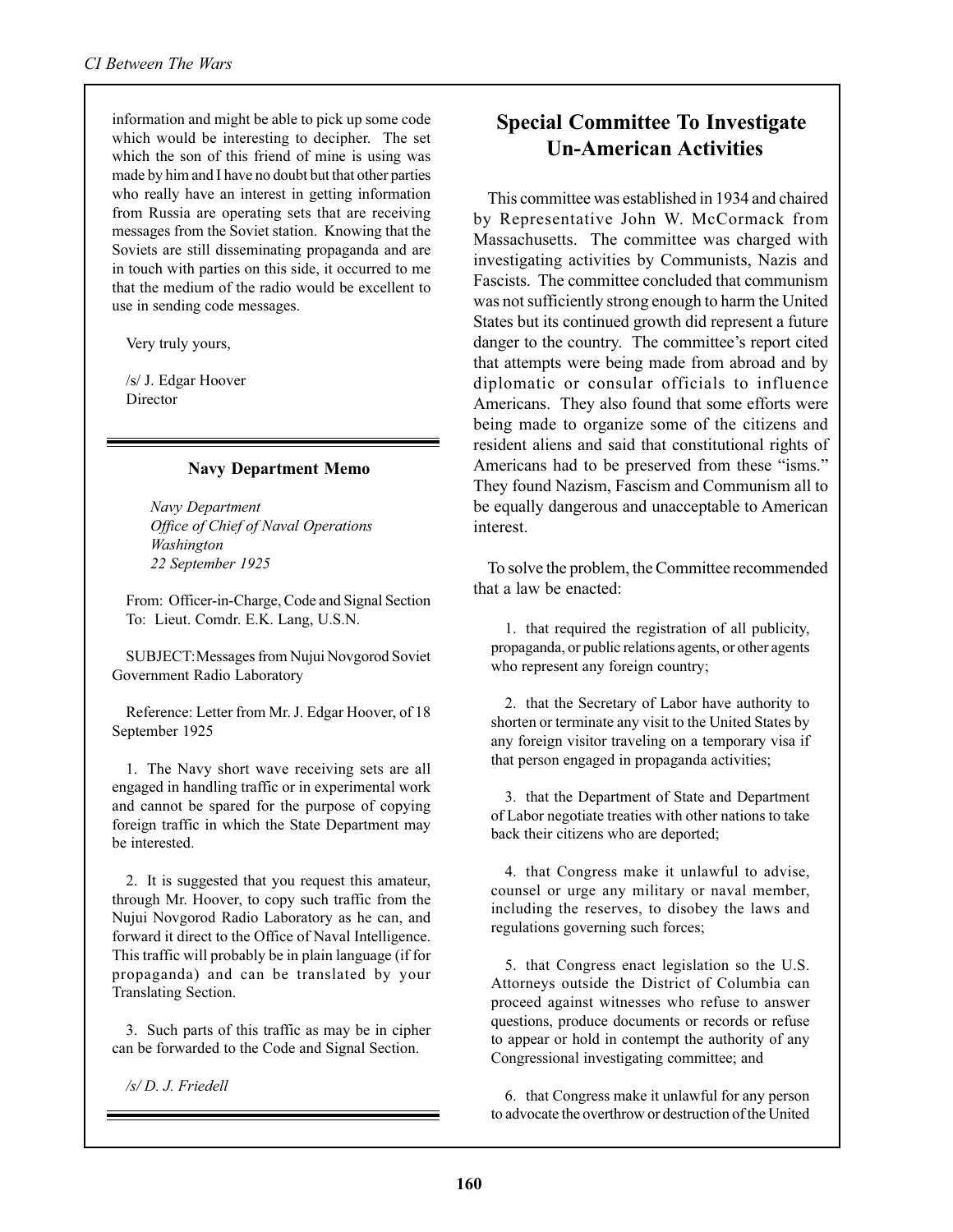States Government or the form of government guaranteed to the States by Article IV of the fourth section of the Constitution.

On the basis of the Committee's recommendation, Congress enacted the McCormack Foreign Agents Registration Act in 1938.

# The FBI Intelligence Program, 1936-1938

Instructions were issued to FBI agents immediately after Director Hoover's meeting with the President and the Secretary of State. FBI field offices were ordered "to obtain from all possible sources information concerning subversive activities being conducted in the United States by Communists, Fascists, representatives or advocates of other organizations or groups advocating the overthrow or replacement of the Government of the United States by illegal methods."66

Theoretically, this directive included purely domestic matters besides the international Communist and Fascists movements. There is no indication; however, that the President or the Attorney General were advised of this order; and the communications between the FBI Director and his superiors made no mention of advocacy of overthrow of the government. Instead, the terms used in 1936 were "general intelligence" and subversive activities."

Following the Hoover-Roosevelt meetings, FBI officials also began developing a systematic organization for intelligence information "concerning subversive activities." The following general classifications were adopted:

Maritime Industry Activities in Government Affairs Activities in the Steel Industry Activities in the Coal Industry Activities in the Newspaper Field Activities in the Clothing, Garment and Fur **Industries General Strike Activities** Activities in the Armed Forces of the United States Activities in Educational Institutions

General Activities-Communist Party and **Affiliated Organizations Activities of the Fascists Anti-Fascists Movements** Activities in Organized Labor Organizations

Steps were also taken to determine whether certain individuals were "available for service in the capacity of an informant," to "index the material previously submitted," and to "prepare memoranda dealing individually with those persons whose names appear prominently at the present time in the subversive circles." The Director was to receive daily memoranda on "major developments in any field" of subversive activities.<sup>67</sup>

The President's instructions had dealt with relations between the FBI and other federal agencies. At this initial meeting with Hoover, the President said that the Secret Service "had assured him that they had informants in every Communist group," but Roosevelt believed this" was solely for the purpose of getting any information upon plots upon his life." He told Hoover that the Secret Service "was not to be brought in on this matter of protecting his life and the survey which he desired to have made with on a much broader field." In addition, the President suggested that Hoover "endeavor to coordinate any investigation along similar lines which might be made by the Military or Naval Intelligence Services."<sup>68</sup>

The Director told his subordinates that he had advised the Attorney General that he would "coordinate, as the President suggested, information upon these matters in the possession of the Military Intelligence Division, the Naval Intelligence Division, and the State Department.<sup>69</sup>

The FBI and the military intelligence proceeded along these lines in 1937-1938. The President designated Attorney General Cummings "as Chairman of a Committee in inquire into the so-called espionage situation" in October 1938, and to report on the need for "an additional appropriation for domestic intelligence." The Attorney General advised the President that a "well defined system" was functioning, made up of the FBI, the Military Intelligence Division, and the Office of Naval Intelligence, whose heads were "in frequent contact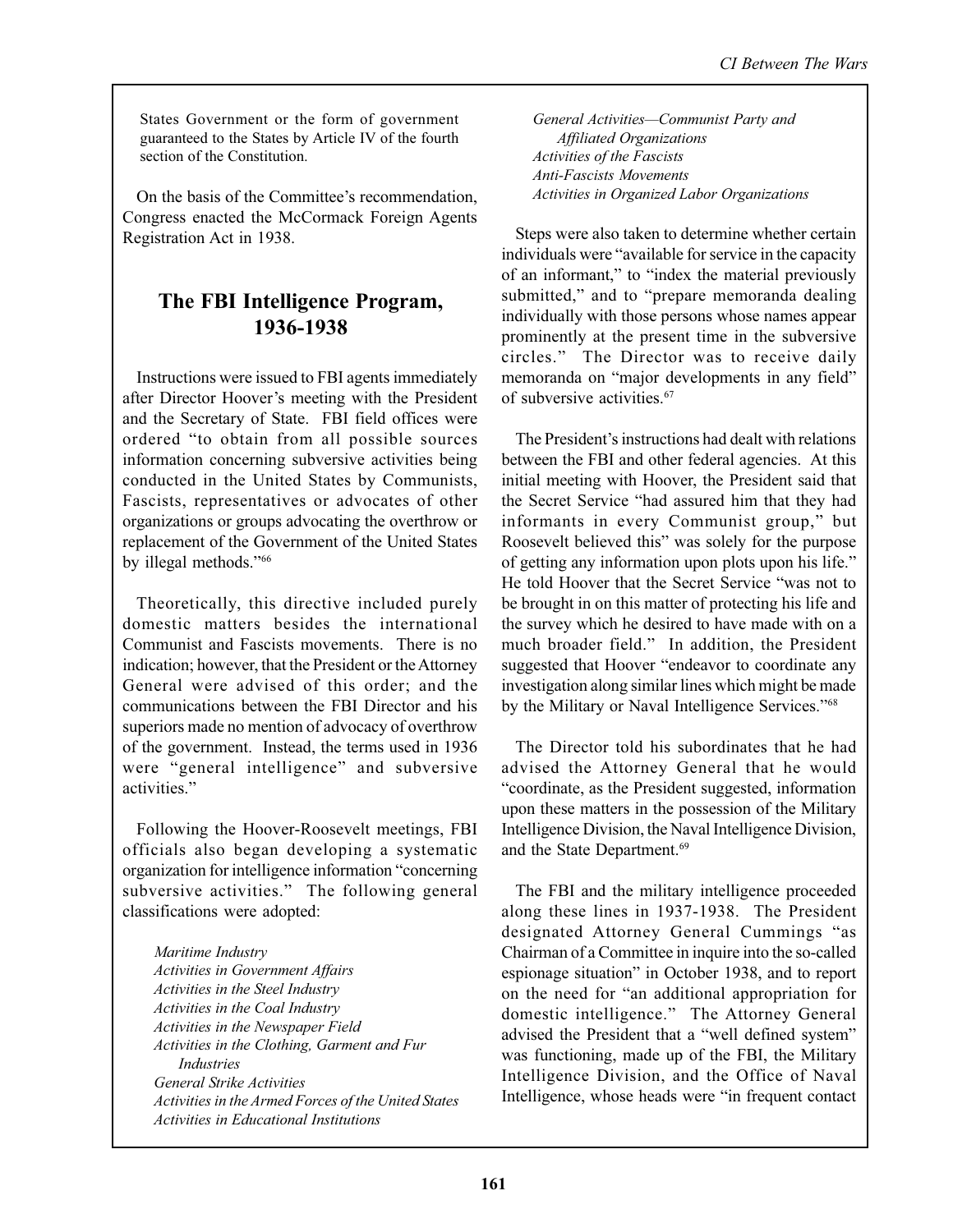and are operating in harmony." He recommended that the appropriations be increased by \$35,000 each for MID and ONI and by \$300,000 for the FBI. He also submitted a plan prepared by Director Hoover in consultation with the military agencies. He observed that "no additional legislation to accomplish the general objectiveness seems to be required" and that "the matter should be handled in strictest confidence."70

The FBI Director's memorandum spelled out the reasons why legislation was considered undesirable. Hoover believed the FBI's expansion could "be covered" by the language in the appropriations statute relating to "other investigations" conducted for the State Department: 71

Under this provision investigations have been conducted in years pasts for the State Department of matters which do not in themselves constitute a specific violation of a Federal Criminal Statute, such as subversive activities. Consequently, this provision is believed to be sufficiently broad to cover any expansion of the present intelligence and counterespionage work which it may be deemed necessary to carry on....

In considering the steps to be taken for the expansion of the present structure of intelligence work, it is believed imperative that it be proceeded with, with the utmost degree of secrecy in order to avoid criticism or objections which might be raised to such an expansion by either ill-informed persons or individuals having some ulterior motive. The word "espionage" has long been a word that has been repugnant to the American people and it is believed that the structure which is already in existence is much broader than espionage or counterespionage, but covers in a true sense real intelligence values to the three services interested, namely, the Navy, the Army, and Justice. Consequently, it would seem undesirable to seek any special legislation which would draw attention to the fact that it was proposed to develop a special counter-espionage drive of any great magnitude. $72$ 

Hoover noted that Army and Navy Intelligence did not need additional legislation "since their activities...are limited to matters concerning their respective services."

The FBI Director reviewed the current and proposed future operations of each of the three intelligence agencies. The FBI had set up a General Intelligence Section to investigative and correlate information dealing with "activities of either a subversive or a so-called intelligence type."

Each FBI field office had "developed contacts with various persons in professional, business, and law enforcement fields" to obtain this information. The following was a break-down of the subject matter in the Intelligence Section: "Maritime; government; industry (steel, automobile, coal, mining, and miscellaneous); general strikes; armed forces; education institutions Fascists; Nazi; organized labor; Negroes; youth; strikes; newspaper field; and miscellaneous." All information "of a subversive or general intelligence character pertaining to any of the above" was reviewed and filed at FBI headquarters, with index cards on individuals which made it possible to identify the persons "engaged in any particular activity, either in any section of the country or in a particular industry or movement."

This index then included "approximately 2500 names...of the various types of individuals engaged in activities of Communism, Nazism, and various types of foreign espionage." In addition, the FBI had "developed a rather extensive library of general intelligence matters, including sixty-five daily, weekly, and monthly publications, as well as many pamphlets and volumes dealing with general intelligence activities." From both investigative sources and research, the FBI from time to time prepared "charts...to show the growth and extent of certain activities."73

The Office of Naval Intelligence and the Military Intelligence Division were concerned with "subversive activities that undermine the loyalty and efficiency" of Army and Navy personnel or civilians involved in military construction and maintenance; with sabotage of military facilities or of "agencies" contributing o the efficiency:" of the military; and with "spy activities that may result in divulgence of information to foreign countries or to persons when such divulgence is contrary to the interests of our national defense." However, MID and ONI lacked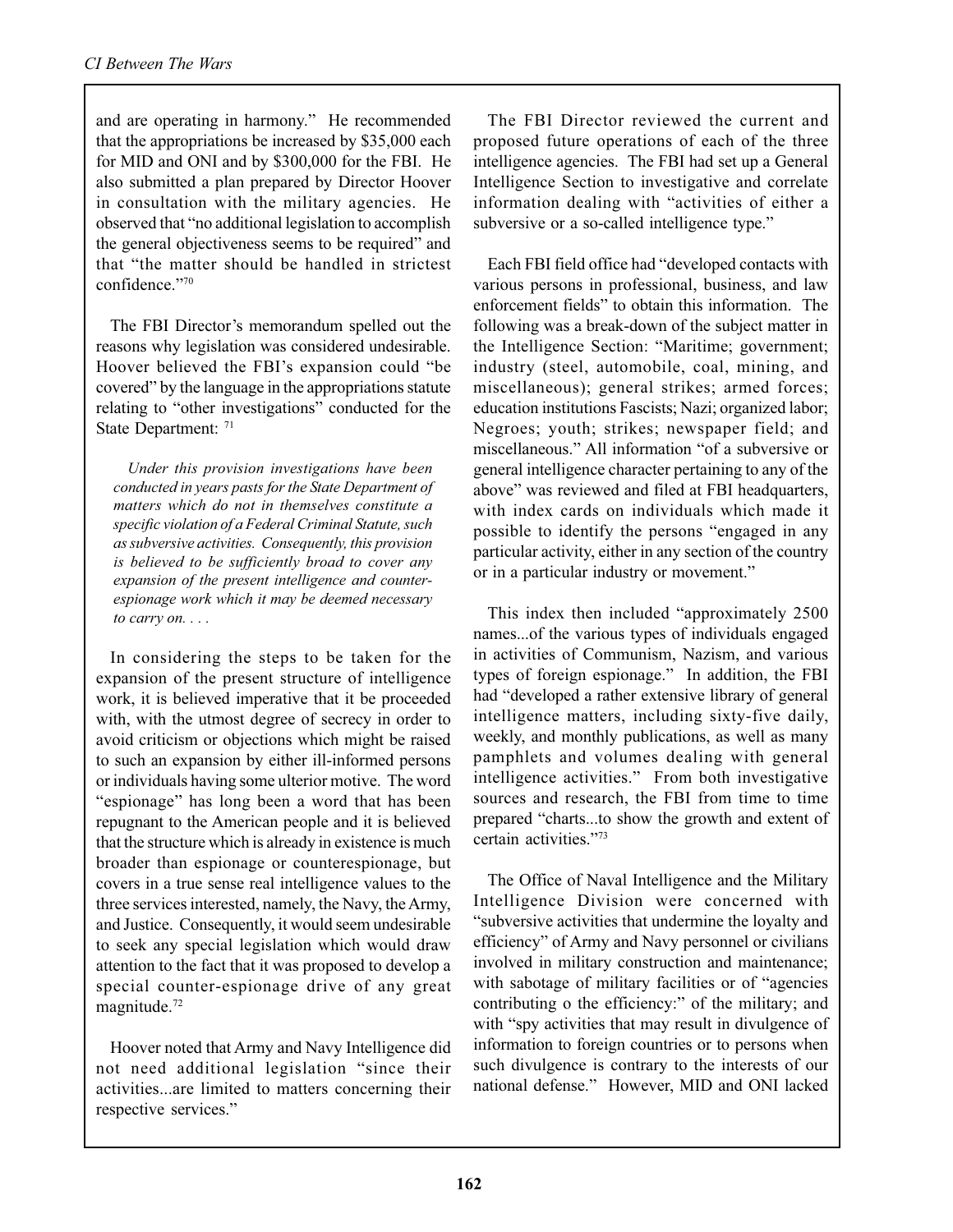trained investigators, and they relied on the FBI "to conduct investigative activity in strictly civilian matters of a domestic character." The three agencies exchanged information of interest o one another, both in the field and at headquarters in Washington.

For the future, all three agencies agreed that other federal agencies should be excluded from intelligence work since others were "less interested in matters of general intelligence and counter-intelligence." And because "the more circumscribed this program is, the more effective it will be and the less danger there is of its becoming a matter of general public knowledge." The FBI hoped to expand its personnel so that it could assign an agent specializing in intelligence to each of its forty-five field offices and could reopen offices in Hawaii, Alaska, and Puerto Rico. Additional funds would also be used to expand FBI facilities for "specialized training in general intelligence work."74

Director Hoover met with the President in November 1938 and learned that he had instructed the Budget Bureau "to include in the Appropriations" estimate \$50,000 for Military Intelligence, \$50,000 for Naval Intelligence and \$150,000 for the Federal Bureau of Investigation to handle counter-espionage activities." The President also said "that had approved the plan which (Hoover) had prepared and which had been sent to him by the Attorney General," except for the revised budget figures.<sup>75</sup>

# The Search For Japanese Spies

The Office of Naval Intelligence (ONI) suspected that the Japanese naval attaché office at the Japanese Embassy in Washington, D.C. controlled their spy operations throughout the United States. Under ONI guidance, efforts were increased to cover Japanese activities, including surveillance of Embassy military officials and suspected Japanese naval officers posing as students at major American universities. Their efforts resulted in the expulsion of Japanese assistant naval attaché, Yoshiro Kanamoto, who was caught photographing the U.S. Navy's fuel oil reserve depot at Point Loma and sketching the North Island Naval Air Station.

William D. Puleston, ONI Director, took a personal interest in the so-called language students. "The personality and movements of Japanese language officers are matters of greatest interest to this office, because experience in the past has shown that they engage in illegal activities." ONI was able to confirm the Director's concerns about this perceived threat from deciphering Japanese coded radio messages.

In reviewing a Japanese message, a cryptoanalyst, Miss Aggie Driscoll, had marked a section with contained the word "TO-MI-MU-RA." Not knowing what it meant, Miss Aggie, as her colleagues called her, showed the message to a Japanese language expert. The expert initially said that the word could reflect a Japanese name but Miss Aggie did not buy that explanation. The expert next suggested that the part of the word "mura" means town but also has an alternate meaning of "son." By putting the first part of the word with "son," the word becomes "Tomison or Thompson. ONI now a lead to a possible spy.

The lead led to Harry J. Thompson, a clerk in the Navy, who was contacting his ex-shipmates on behalf of the Japanese. His case officer was Commander Miyazaki, who was in the United States under English language student cover. When the FBI arrested Thompson, Miyazaki suddenly left the United States for Japan. Thompson was convicted under the Espionage Act of 1917 and sentenced to fifteen years at McNeil Island.

The radio traffic also revealed another possible American spy, codenamed Agent K. ONI investigation resulted in identifying Agent K as John Semer Farnsworth.

John Semer Farnsworth was arrested on 14 July 1937 and charged with selling confidential papers of the U.S. Navy to an agent of the Japanese government. Farnsworth, a former Lt. Commander, was held on \$10,000 bond and confined to the Washington, D.C. jail until his preliminary hearing.

The Japanese embassy depicted the charges as "astonishing" and stated that the first time they heard of Farnsworth was on the day before his arrest when someone called the embassy twice to ask for money in connection with a recent spy case. The spy case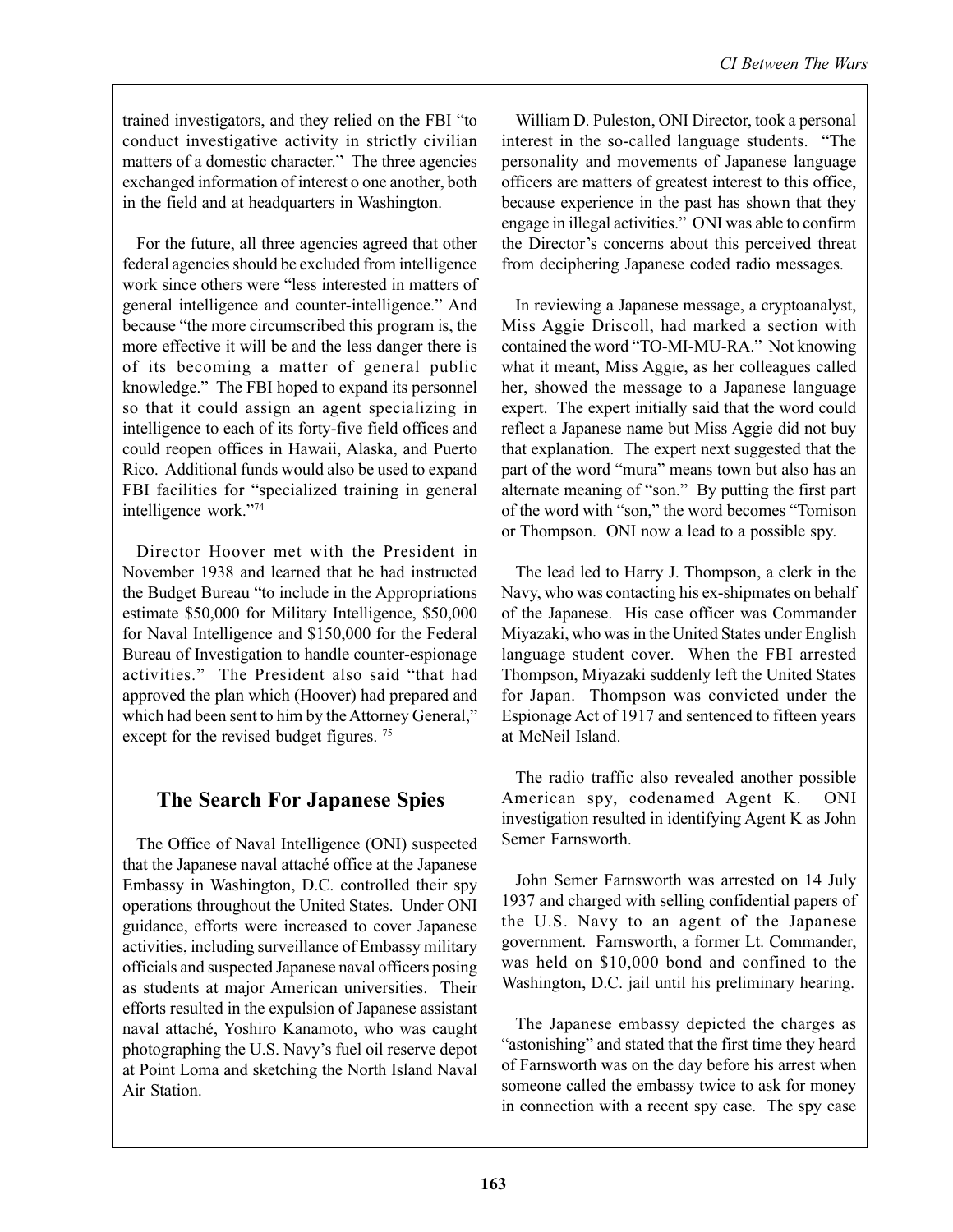the embassy was referring to involved a former navy enlisted man, Harry T. Thompson, who was convicted and sentenced at Los Angeles, California for selling naval secrets to a Japanese agent.

FBI Director, J. Edgar Hoover, denied the arrest of Farnsworth was connected to the Thompson case. Thompson was the first man convicted of espionage since World War I. The U.S. Navy said that Farnsworth and Thompson are the only two such espionage cases in the history of the navy. Later years would see many more such cases.

Farnsworth, born 13 August 1893 in Chicago, Illinois, was appointed to the U.S. Naval Academy in 1911. The Naval Academy yearbook described Farnsworth as "daring and reckless." The writer of the account stated that if Farnsworth had resided in the days of the old navy, he "would have been famous for his desperate deeds and hairbreadth escapes." The writer closed his remarks with a quote from John Milton, "He can, I know, but doubt to think he will."

After his graduation in 1915, he was assigned to the Asiatic fleet, where in 1916 he went aboard the



Photograph of John Semer Farnsworth in the **U.S. Naval Academy Yearbook.** 

S.S. Galveston. He returned to the United States in 1917 and was given the temporary rank of lieutenant. His next assignment was in 1920 when he took flight training at Pensacola Air Station. He completed his training in 1922 and received ratings on seaplanes and airships. Farnsworth returned to Annapolis for a post-graduate course and then on to Massachusetts Institute of Technology and a college in New York to complete his post-graduate studies.

He was assigned to duty with VO Squadron 6, Aircraft Squadron, Scouting Fleet. Farnsworth, considered to be one of the most brilliant of the navy's young officer, was court-martialed in 1927. He was dismissed from the service on 12 November 1927 for conduct "tending to impair the morale of the service" and for "scandalous conduct tending to the destruction of good morale. The official explanation for the dismissal of one of the Navy's bright future stars was that Farnsworth borrowed money from enlisted men and committed perjury in disclaiming indebtedness

Farnsworth was under surveillance for two years by Office of Naval Intelligence (ONI) and FBI officers. Surveillance began after Farnsworth visited Annapolis where he was reported to have pushed the wife of a high-ranking navy officer to allow him to read official documents. The wife reported the incident to Navy authorities. Since the case concerned a former navy officer and navy equities, ONI and the FBI jointly worked the investigation.

Farnsworth was destitute and needed money. To try to solve his problem, he began to recontact former associates to solicit documents. The warrant for his arrest charged that "on or about May 15, 1935," Farnsworth sold to a Japanese agent a confidential Navy publication, "The Service of Information and Security." The warrant stated that Farnsworth, "did with intent and reason to believe that the same was to be used to the injury of the United States, and to the advantage of a certain foreign nation, communicate, deliver and transmit to an officer and agent of the imperial Japanese navy a certain document and writing relating to the national defenseto wit, a certain book entitled 'The Service of Information and Security,' a confidential publication of the U.S. Navy.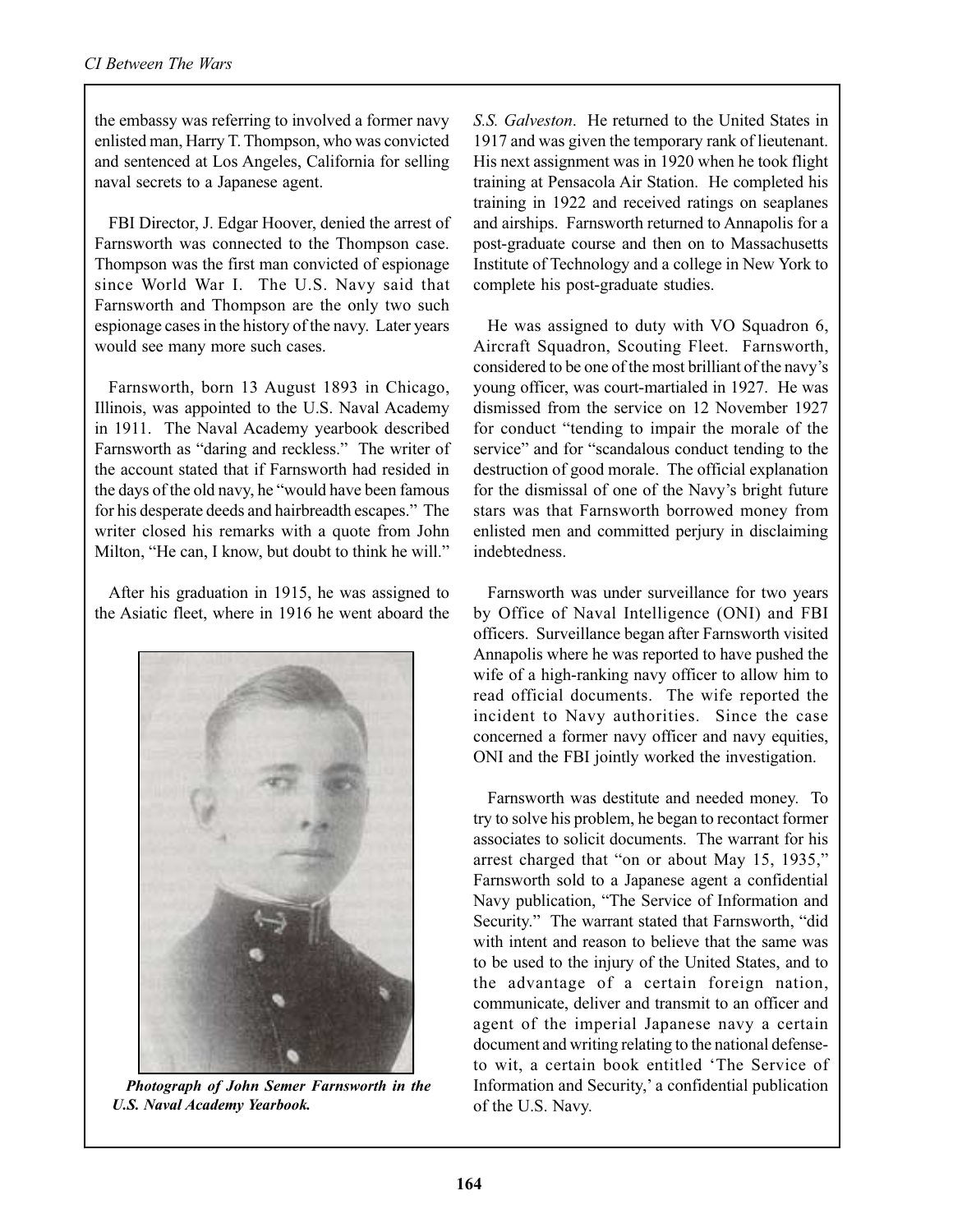This publication was first issued in 1916 under the title, "Scouting and Screening," but the title was changed in 1917 to the present title. The publication contains plans for battle information and tactics that were gathered from actual fleet maneuvers and tested by high-ranking naval officials.

On 17 July 1937, Farnsworth admitted to a journalist that he did show photographs of U.S. Navy aviation equipment to a Japanese agent while he was negotiating employment with the Japanese Air Force. He said that the photographs were available to anyone from the U.S. Navy's Public Relations Office. He also said that he included with the official photographs, some of his own photos taken during his naval service. He was attempting to demonstrate to the Japanese his experience and knowledge by including the photographs with his employment application.

He told the journalist that he had accidentally sent the document, mentioned in the warrant, home with his personal affects when he left the navy. He said the document, along with other personal items, was destroyed by a fire at his house. He denied passing the document to the Japanese agent.

Three days later, Farnsworth informed a newsman that he did sell two articles or monographs on naval subjects to the Japanese agent for \$1,000. He said the articles were not classified. One of the articles was on a London naval conference and the other on naval aviation training.

The case was given to a grand jury. During the grand jury testimony it was revealed that Farnsworth had telephoned the Japanese embassy twice on the day before his arrest. Lt. Commander Leslie G. Genhres testified that Farnsworth took the confidential study from his desk in the Navy Department on 1 August 1934. An employee of the navy photostat plant, Mrs. Grace Jamieson, said that Farnsworth made frequent visits to the plant to copy military documents.

Based on the evidence presented, the grand jury indicted Farnsworth on two charges. The first charge was that Farnsworth actually transmitted the confidential book to an agent of Japan and the second count alleges an attempt to transmit the volume.

At the upcoming trial, Farnsworth faced a maximum penalty of 20 years, authorized under the provisions of the law making it illegal in peacetime "to disclose information affecting the nation's defense. Farnsworth said he would base his defense on an aircraft accident he had when he was an aviation student at Pensacola Naval Air Station. The Navy said it had no record of such an accident but Farnsworth's parents insisted that their son had been "irresponsible: since the accident.

In November 1936, Farnsworth's lawyer asked the court-martial commission to have the American Consul General in Tokyo take depositions from the two Japanese naval officers with whom Farnsworth was alleged to have conspired. The two officers, Yosiyuki Itimiya and Akira Yamaki, both Lt. Commanders of the Imperial Japanese Navy, were formerly stationed at the Japanese embassy in Washington, D.C. as naval observers. Farnsworth's lawyer argued that since the two Japanese officers were no longer accredited to the United States as diplomats, they could freely testify and that their answers to defense questions were material to the case.

In December, Japan refused to authorize its naval officers to present testimony to any disposition in the Farnsworth case. The embassy noted that Japanese law could not compel its military officers to answer interrogations of foreign nations.

On 15 February 1937, Farnsworth changed his innocent plea to nolo contendere and threw himself on the mercy of the court. The prosecution had a list of fifty witnesses ready to testify against Farnsworth. The judge said he wanted to review the aspects of the case before pronouncing sentence. A few days later, Farnsworth requested to again change his plea from nolo contendere to not guilty. In his written request to the judge, he said that he made his decision without the advice of his counsel and it based on the publicity the case received. He claimed that his family suffered from the publicity and he was under the mistaken impression that his nolo contendere plea would not bring such adverse notoriety. The judge said that Farnsworth was in his rights to change his plea before sentencing and that he would hear Farnsworth's motion.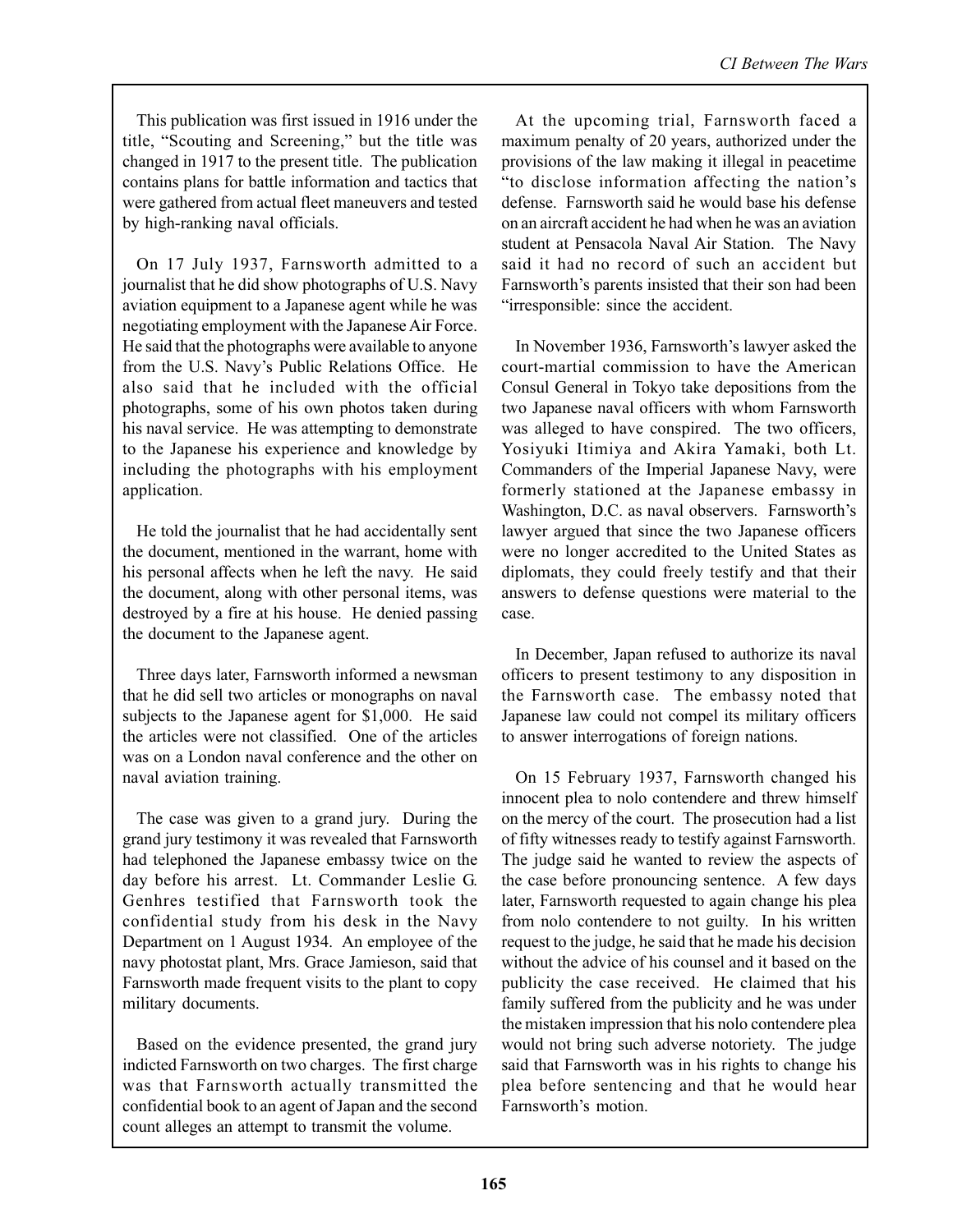This was the first in a series of moves by Farnsworth to have his case dismissed. Farnsworth's lawyers withdrew from the case, and Farnsworth tells the judge that he will conduct his own defense. His next move was to file a writ of habeas corpus to get released from prison. He argued that the facts alleged in the indictment, under which he was convicted, did not constitute a crime. He claimed that he did not understand nolo contendere meant guilty and wanted to withdraw the plea but the court rejected it. The judge denied his writ and upheld the indictment.

Farnsworth was sentenced on 27 February 1937 to serve "not less than four years nor more than twelve years in prison."

In January 1938, Farnsworth again appealed the judge's decision in the writ of habeus corpus. He alleged that the court erred in holding a petitioner could not be released "from unlawful imprisonment" by habeas corpus proceedings; that the trial court did not have the jurisdiction in the case and that the court did not have the power to pronounce an indeterminate sentence. Farnsworth's sentence was upheld by the U.S. Fifth Circuit Court of Appeals for conspiracy to divulge military secrets to Japan. The court ruled that Farnsworth and others conspired "to communicate and transmit to a foreign governmentto wit Japan-writings, code books, photographs and plans relating to the national defense with the intent that they should be used to the injury of the United States "

# **Special House Committee ForThe Investigation Of Un-American Activities**

Martin Dies, a Texas Congressman, introduced a resolution on 21 July 1937 to create a special committee to investigate subversion in the United States. After prolonged debate the resolution passed on 26 May 1938. The committee, known as the Dies Committee after its chairman, was formed on 6 June but formal hearings did not begin until 12 August. The major target of the committee was organized labor groups, particularly the Congress of Industrial Organizations. A major tactic employed by Dies, and

one that set a pattern for how the committee functioned until after World War II, was his meeting alone and secretly with friendly witnesses who accused hundreds of individuals of supporting Communist activities. The press sensationalized these accusations but only a few of the accused were given the opportunity to defend themselves.

Because the Dies Committee was a special committee, its mandate had to be renewed by the Congress every two years. This changed in 1945 when it was replaced by the permanent standing Committee on Un-American Activities. Over the next five years the committee originated investigations into the motion picture industry, hunting for communists. Their investigation resulted in the blacklisting of producers, writers and actors by Hollywood. But the committee's greatest fame was its investigation of Alger Hiss and his eventual perjury, which fixed internal communism as a leading political issue. As a major political force, the Committee used contempt citations as a major weapon against those who refused to testify by taking the Fifth Amendment right against self-incrimination. In 1950, for example, the Committee issued 56 citations out of the 59 citations voted by the House of Representatives.

In the 1950s, Senator Joseph McCarthy began his investigations into communists in government, which overshadowed the work of the committee. Being in the background, the committee did not suffer any affect from McCarthy's downfall. The committee continued to pursue communists and other un-American activities until the beginning of 1960. For the next two decades, the committee focused on the black militants, the anti-war movement, other radical youth groups and terrorism. In 1968 the committee was renamed the Committee on Internal Security. In 1975 the committee was abolished.

# **Defectors**

#### **Alexander Gregory Barmine**

Alexander Gregory Barmine, born 16 August 1899, in Russia, joined the Red Army as a private and rose through the ranks to become a brigadier general. He was recruited by Soviet military intelligence (GRU)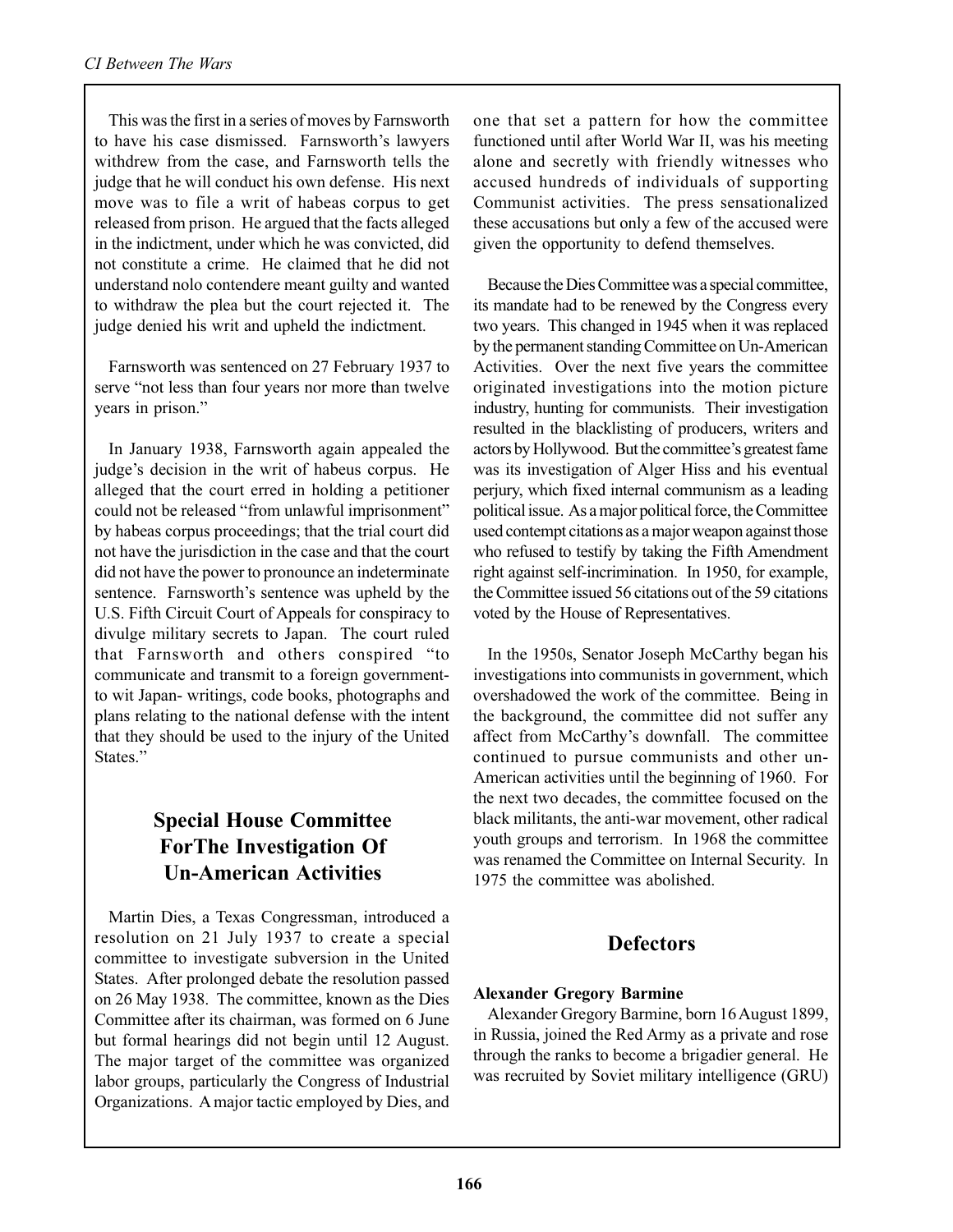from his graduating class in the Soviet General Staff Academy in 1921.

Following three years of language study at the Oriental Institute, he joined the People's Commissariat of Foreign Trade. He served as a foreign trade specialists at several diplomatic posts in Europe. In addition, Barmine reported on his contacts to the GRU.

In 1937, while assigned as Soviet Charge d'Affaires in Athens, Greece, Barmine defected. He first fled to Paris as a political refugee. Three years later he entered the United States where he became a naturalized citizen in July 1943. During World War II he joined the US Army and later served with the Office Strategic Services (OSS) from 1943 until September 1944. He was dismissed from the OSS for absenteeism.

In October 1948, Barmine began work as a consultant with the Department of State. Prior to his retirement in the spring of 1972, he served as chief of the Russian Desk of the Voice of America.

In July 1951 he testified before the Senate Committee on Un-American activities. He wrote two books, Memoirs of a Soviet Diplomat (published in 1938 in London-translated by Gerard Hopkins) and One Who Survived (published in 1945 by Putnam) as well as occasional anti-Soviet magazine articles.

#### **Ignace Reiss**

Ignace Reiss, born January 1899 in Galicia, a part of the old Austro-Hungarian Empire. His true name was apparently Poretskiy. His mother was reportedly a Russian Jewess and his father a gentile. In 1922, while in the Soviet Union, Reiss married Else Bernaut, a student. The couple had one son, Roman Bernaut. Else kept her maiden name and, at times, Reiss used this surname operationally.

From 1921 to 1931 Reiss traveled throughout Europe where he engaged in political action operations for the COMINTERN and then in espionage for the GRU. In 1931 he was recruited by the Soviet Security Service and assigned to industrial espionage directed primarily against Germany. In the Soviet Security Service he was known as "Ludwig." After Hitler's rise to power, Reiss operated from countries bordering on Germany.

In the spring of 1937, Reiss, whose family was living in the West with him, decided to break with the Soviets because of the brutal purges then under way in the Soviet Union. During this time, he established contacts with Trotskiyites in Western Europe. On 17 July 1937, Reiss wrote a letter to the Central Committee of the Communist Party of the Soviet Union and delivered it to the Soviet Commercial Mission in Paris. In this letter he condemned the frightful excesses of Stalin and the Soviet Security Service. He then fled to Switzerland where his family was located.

Turning their full attention to the liquidation of Reiss, Soviet agents tracked him down in Switzerland. On 4 September 1937 Reiss was shot and killed by Soviet assassins and his bullet-ridden body dumped on the side of a road in Chamblandes outside Lausanne, Switzerland.

Reiss' wife identified the body bearing identity papers with the name Herman Eberhardt as that of Ignace Reiss. In later years after World War II, she was at time in contact with US intelligence about Soviet Security Service operations and personnel. She also wrote Our Own People: A Memoir of Ignace Reiss and his Friends (published in London in 1969). The book is a study of their involvement in pre-World War II Soviet operations in Europe. One of Reiss' friends mentioned in the book was the defector Walter Krivitsky.

An active participant in the Soviet operation against Reiss was Roland Abbiate, born 15 August 1905 in London, who lived at one time in the United States during the early twenties. Abbiate disappeared after the murder. Later, during World War II, he turned up again in the United States where he served as a Soviet diplomat, Vladimir Sergeyvich Pravdin.

Anatoli Golitsyn, another Soviet defector in the 1960s, also claimed that Pravdin was active in Austria after World War II, often passing as a Frenchman.

The French Ministry of Interior study, A Soviet Counter-espionage Network Abroad - the Reiss Case, published on 20 September 1951, stated "The assassination of Ignace Reiss on 4 September 1937 at Chamblandes near Lausanne, Switzerland, is an excellent example of the observation, surveillance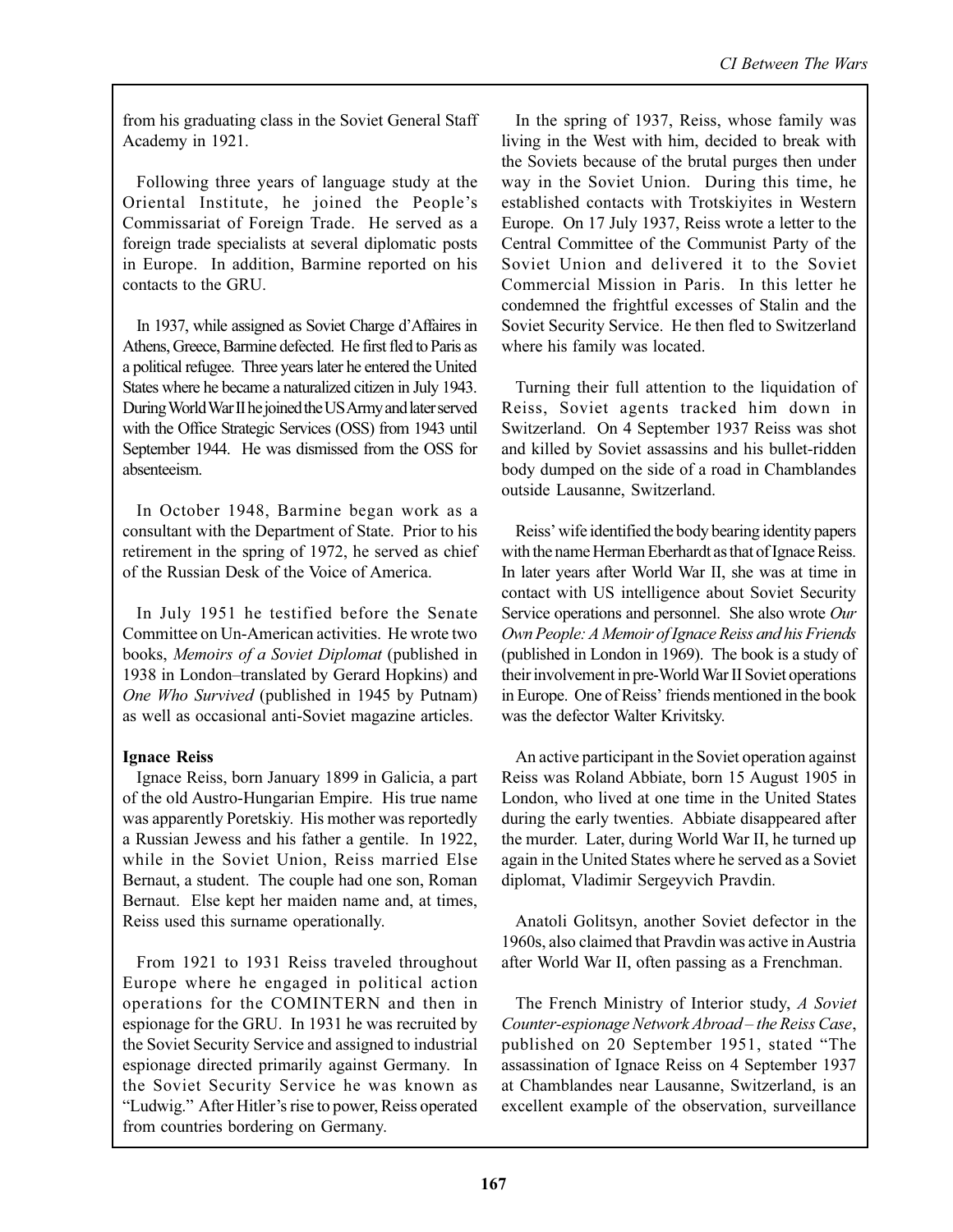and liquidation of a 'deserter' from the Soviet secret service"

#### **Walter G. Krivitsky**

Walter G. Krivitsky, born 28 June 1899 in Podwoloczyska, Russia, was a Soviet military intelligence officer who defected to the West prior to World War II. Krivitsky, whose true name was Samuel Ginsburg, spent nearly twenty years in Soviet intelligence.

At the age of thirteen, Krivitsky became active in the Russian working class movement and five years later, in 1917, he joined the Bolshevik Party. Shortly after the revolution, he entered the Red Army and was assigned to military intelligence.

In 1920, he was sent to Danzig, with orders to prevent the landing of French munitions being shipped to the Polish army. He was also instructed to organize strikes against arms shipments in other European cities. In 1922 Krivitsky, along with other Soviet officers, was dispatched to Berlin to mobilize elements of unrest in the Ruhr; to create the German Communist Party's intelligence service; and to form the nucleus of the future German Red Army.

By 1926, Krivitsky was chief for Central Europe in Soviet Military Intelligence. After several years in Moscow he was posted to The Hague in 1935 as Chief of Military Intelligence for Western Europe.

During this assignment, he provided Moscow with information about secret negotiations then taking place between Japan and Germany. In 1936, Krivitsky was instructed to create a system to purchase and transport arms to the Red forces fighting in the Spanish Civil War

In September 1937, one of Krivitsky's closest colleagues and friends, Ignace Reiss, was murdered after having broken with the Soviets. Krivitsky feared that he too was doomed to be purged. In later years he claimed that his friend's death, coupled with Stalin's purges of the Old Bolshevik Guard, many of whom were his friends and colleagues, were key factors influencing his own decision to sever his connection with the Soviet government and the Communist Party of the Soviet Union in October 1937.

Krivitsky with his family were given asylum by the French government in October 1937. During the next year, while living in France and guarded by the French police, the Soviets tried unsuccessfully to assassinate him. In November 1938, Krivitsky, who planned to write a book, arrived in the United States for an extended visit. The following year he testified before the House Committee on Un-American Activities and was interviewed by British authorities.

Traveling from Canada, Krivitsky re-entered the United States in October 1940 in order to settle in New York under the name Walter Poref. On 10 February 1941 he was found shot to death in a hotel room in Washington, D.C. where he was in transit to New York. Questions still remain whether his death was a suicide or a Soviet liquidation.

Krivitsky's book I Was Stalin's Agent, was published in London in 1940. In it, he warned of high-level penetrations in Western governments.

#### **Aleksandr Orlov**

Aleksandr Orlov, whose true name was Leon Lazarevich Feldbin, was born on 21 August 1985 in Bobruisk, Russia. He was drafted into the Russian army and stationed in the Urals in 1916. The next year he joined the Bolshevik Party and graduated as a second lieutenant from the Third Moscow Military School.

By September 1920 he was with the 12<sup>th</sup> Red Army on the Polish front where he was in charge of guerrilla activity and counterintelligence. The successes of his work on the Polish front brought him to the attention of Feliks Dzerzhinskiy, chief of the Cheka, the Soviet State Security Service at the time. A year later, during a brief assignment to Archangel, Orlov was married.

With his wife, Orlov returned to Moscow in 1921 to become assistant prosecutor to the Soviet Supreme Court. While in this position, he worked on the formation of the Soviet criminal code and, at Dzerzhinskiy's request, investigated Soviet citizens accused of economic crimes. Soon thereafter Dzerzhinskiy brought Orlov into the Cheka as deputy chief of the Economic Directorate. He served in this position until 1925 when he became brigade commander of the border guards in Armenia. The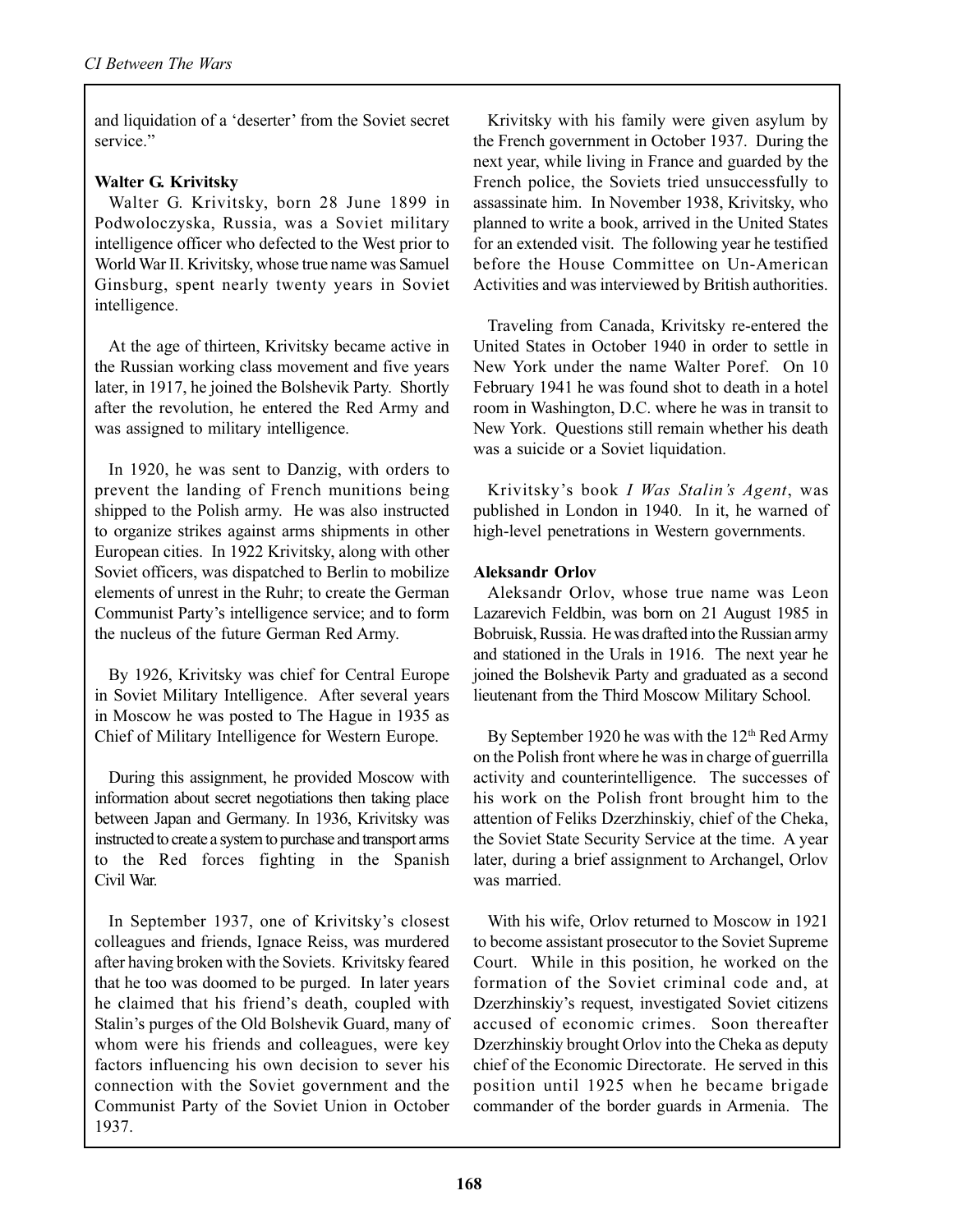following year Orlov was reassigned to the Foreign Department in a newly created headquarters unit that was to oversee and control Soviet foreign trade. Shortly thereafter, under the alias Leon Nikolayev, Orlov was transferred to the Paris representation as chief of Soviet intelligence operations in France.

From 1928 until 1931 he served at the Soviet Trade Delegation in Berlin where he again was concerned with economic intelligence. As deputy chief of the headquarters economic control component from 1933 to early 1936, Orlov traveled frequently to Europe, directing illegals in operations against Germany. While still assigned in Moscow, he served a year as deputy chief of the Department of Railways and Sea Transport in the Soviet State Security Service.

In 1936 Orlov was sent to Spain as Soviet liaison representative to the Republican Government for matters of intelligence, counterintelligence, and guerrilla warfare. Throughout Orlov's stay in Spain, tales mounted of secret trials, summary executions, and widespread terror in the Soviet Union.

In July 1938, Orlov was abruptly ordered to Paris. While in transit, he stopped to see his family, which was living in France not far from the Spanish border. Orlov discussed with his wife his growing suspicions and his moral revulsion, and then decided to break with Stalin and the Soviet Union. After first enlisting the aid of the Canadians, the Orlovs entered the United States on 13 August 1938. Eighteen years later they were granted permanent residence.

After Orlov's defection, he provided much information to US intelligence on pre-World War II personnel and operations of the Soviet State Security Service. With the publication of his book, The Secret History of Stalin's Crimes in 1953, the true history of the Soviet Union from 1934 to 1938 was revealed for the first time. In 1955 and again in 1957, Orlov appeared before the Senate Subcommittee on Internal Security. His second book, The Handbook of Intelligence and Guerrilla Warfare, was published in 1963.

In April 1973 Orlov died in the United States.

# **FBI Intelligence Authority And Subversion**

There is no evidence that either the Congress in 1916 or Attorney General Stone in 1924 intended the provision of the appropriations statue to authorize the establishment of a permanent domestic intelligence structure. Yet Director Hoover advised the Attorney General and the President in 1938 that the statute was "sufficiently broad to cover any expansion of the present intelligence and counterespionage work which it may be deemed necessary to carry on."76 Because of their reluctance to seek new legislation in order to keep the program secret, **Attorney General Cummings and President Roosevelt** did not question the FBI Director's interpretation. Nevertheless, the President's approval of Director Hoover's 1938 plan for joint FBI-military domestic intelligence was a substantial exercise of independent presidential power.

The precise nature of FBI authority to investigate "subversion" became confusing in 1938-1939. Despite the references in Director Hoover's 1938 memorandum to "subversion," Attorney General Cummings cited only the President's interest in the "so-called espionage situation."<sup>77</sup> Cummings' successor, Attorney General Frank Murphy, appears to have abandoned the term "subversive activities."78 Moreover, when Director Hoover provided Attorney General Murphy a copy of his 1938 plan, he described it (without mentioning "subversion") as a program "intended to ascertain the identity of persons engaged in espionage, counter-espionage, and sabotage of a nature not within the specific provision of prevailing statues."79

Moreover, a shift away from the authority of the appropriations provision, which was linked to the State Department's request, became necessary in 1939 when the FBI resisted an attempt by the State Department to coordinate domestic intelligence investigations. Director Hoover urged Attorney General Frank Murphy in March 1939 to discuss the situation with the President and persuade him to "take" appropriate action with reference to other governmental agencies, including the State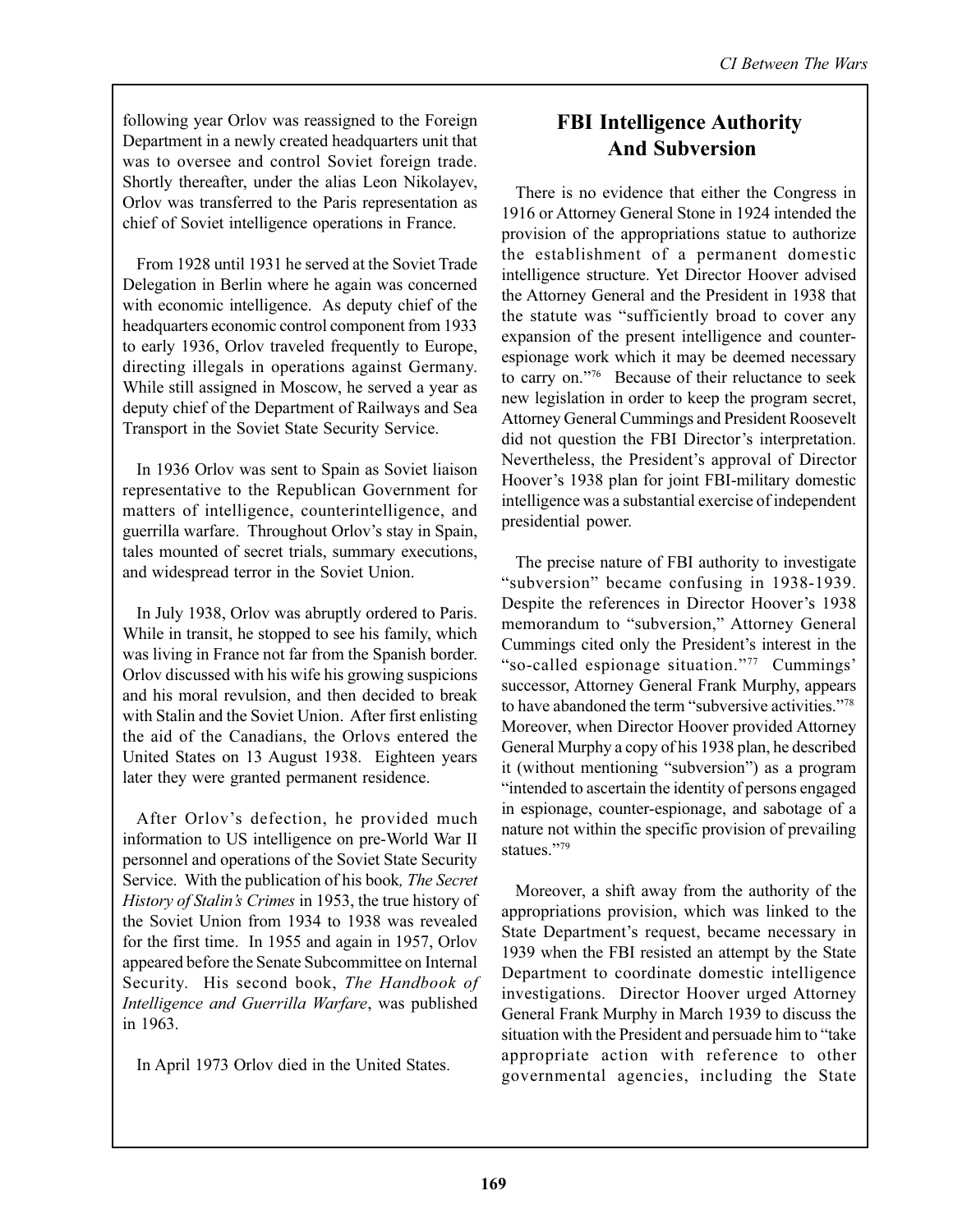Department, which are attempting to literally chisel into this type of work...." The Director acknowledged that the FBI required "the specific authorization of the State Department" where the subject of an investigation "enjoys any diplomatic status," but he knew of "no instance in connection with the handling of the espionage work in which the State Department has had any occasion to be in any manner or degree dissatisfied with or apprehensive of the action taken by Bureau agents."80

Director Hoover was also concerned that the State Department would allow other Federal investigative agencies, including the Secret Service and other Treasury Department units, to conduct domestic intelligence investigations.<sup>81</sup> The FBI cited the following example in communications to the Attorney General in 1939:

On the West coast recently a representative of the Alcohol Tax Unit of the Treasury Department endeavored to induce a Corps Area Intelligence Officer of the War Department to utilize the services of that agency in the handling of all investigations involving espionage, counter-espionage, and sabotage....

A case was recently brought to the Bureau's attention in which a complaint involving potential espionage in a middle western State was referred through routine channels of a Treasury Department investigative agency and displayed in such a manner before reference ultimately in Washington to the office of Military Intelligence and then to the Federal Bureau of Investigation, that a period of some six weeks elapsed....<sup>82</sup>

During a recent investigation . . . an attorney and Commander of the American Legion Post . . . disclosed that a Committee of that Post of the American Legion is conducting an investigation relating to un-American activities on behalf of the Operator in Charge of the Secret Service, New York  $City.$ <sup>83</sup>

Consequently, at the FBI Director's request, the Justice Department asked the Secret Service, the Bureau of Internal Revenue, the Narcotics Bureau, the Customs Service, the Coast Guard, and the Post Office Department to instruct their personnel that information "relating to espionage and subversive activities" should be promptly forwarded to the FBI.<sup>84</sup>

The Justice Department letter did not solve the problem, mainly because of the State Department's continued intervention. Director Hoover advised Attorney General Frank Murphy "that the Treasury Department and the State Department were reluctant to concede jurisdiction" to the FBI and that a conference had been held in the office of an Assistant Secretary of State "at which time subtle protests against the handling of cases of this type in the Justice Department were uttered." Hoover protested this "continual bickering" among Departments, especially "in view of the serious world conditions which are hourly growing more alarming."85

Two months later the problem remained unresolved. Assistant Secretary of State George S. Messersmith took on the role of "coordinator" of a committee composed of representatives of the War, Navy, Treasury, Post Office, and Justice Departments. The FBI Director learned that under the proposed procedures, any agency receiving information would refer it to the State Department which, after analysis, would transit the data to that agency which it believed should conduct the substantive investigation. FBI and Justice Department officials prepared a memorandum for possible presentation to the President, pointing out the disadvantages of this procedure:

The inter-departmental committee by its operations of necessity causes delay, which may be fatal to a successful investigation. It also results in a duplication of investigative effort . . . because of the lack of knowledge of one agency that another agency is working upon the same investigation. The State Department coordinator is not in a position to evaluate properly the respective investigative ability of the representatives of particular departments in a manner comparable to that which the men actually in charge of an investigative agency may evaluate the proper merit of his own men.<sup>86</sup>

Endorsing this view, Attorney General Murphy wrote the President to urge abandonment of this interdepartmental committee and "a concentration of investigation of all espionage, counterespionage, and sabotage matters" in the FBI, the G-2 section of the War Department, and the Office of Naval Intelligence. The directors of these agencies would "function as a committee for the purpose of coordinating the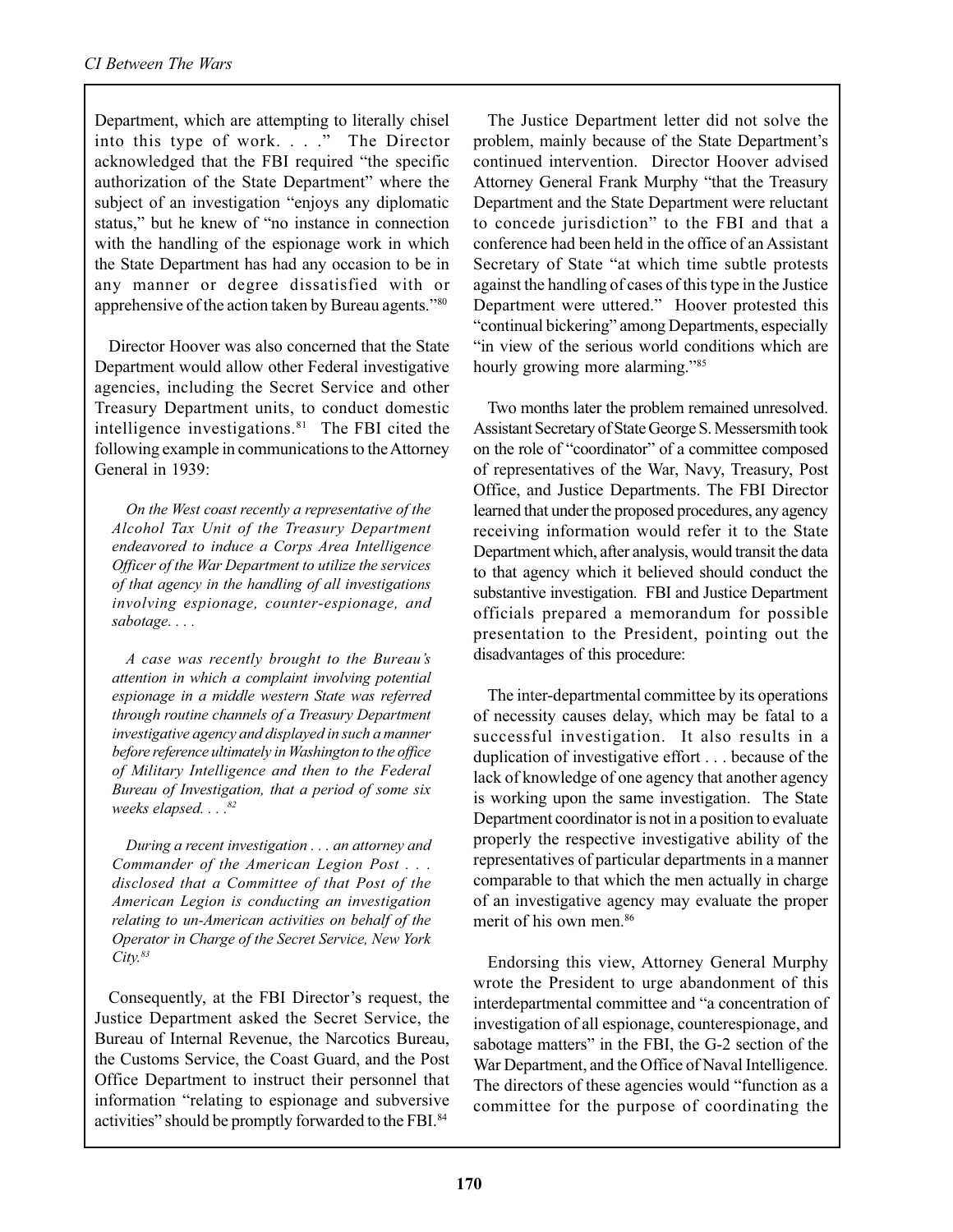activities of their subordinates." To buttress his recommendation, the Attorney General pointed out that the FBI and military intelligence:

"... have not only gathered a tremendous reservoir of information concerning foreign agencies operating in the United States, but have also perfected methods of investigation and have developed channels for the exchange of information, which are both efficient and so mobile and elastic as to permit prompt expansion in the event of an emergency."

Murphy stressed that the FBI was "a highly skilled investigative force supported by the resources of an exceedingly efficient, well equipped, and adequately manned technical laboratory and identification division." This identification data related "to more than ten million persons, including a very large number of individuals of foreign extraction." The Attorney General added, "As a result of an exchange of data between the Departments of Justice, War and Navy, comprehensive indices have been prepared."87

President Roosevelt agreed to the Attorney General's proposal and sent a confidential directive drafted by FBI and Justice Department officials to the heads of the relevant departments. This June 1939 directive was the closet thing to a formal charter for the FBI and military domestic intelligence: It read as follows:

It is my desire that the investigation of all espionage, counterespionage, and sabotage maters be controlled and handled by the Federal Bureau of Investigation of the Department of Justice, the Military Intelligence Division of the War Department, and the Office of Naval Intelligence in the Navy Department. The Directors of these three agencies are to function as a committee to coordinate their activities.

No investigations should be conducted by an investigative agency of the Government into matters involving actually or potentially any espionage, counterespionage, or sabotage, except by the three agencies mentioned above.

I shall be glad if you will instruct the heads of all other investigative agencies than the three named, to refer immediately to the nearest office of the Federal

Bureau of Investigation any data, information, or material that may come to their notice bearing directly or indirectly on espionage, counterespionage, or sabotage. <sup>88</sup> (Emphasis added.)

The legal implications of this directive are clouded by its failure to use the term "subversive activities" and its references instead to *potential* espionage or sabotage and to information bearing *indirectly* on espionage or sabotage. This language may have been an effort by the Justice Department and the FBI to deal with the problem of legal authority posed by the break with the State Department. Since the FBI no longer wanted to base its domestic intelligence investigations on State Department requests, some other way had to be fond to retain a semblance of congressional authorization. Yet the scope of the FBI's assignment made this a troublesome point. In 1936, President Roosevelt had wanted intelligence about Communist and Fascist activities generally, not just data bearing on potential espionage or sabotage; and the 1938 plan provided for the FBI to investigative "activities of either a subversive or a so-called intelligence type."<sup>89</sup> There is no indication that the President's June 1939 directive had the intent or effect of limiting domestic intelligence to the investigation of violations of law.

Consistent with the FBI Director's earlier desires, these arrangements were kept secret until September 1939 when war broke out in Europe. At that time Director Hoover decided that secrecy created more problems that it solved, especially with regard to the activities of local law enforcement. He learned that the New York City Police Department had "created a special sabotage squad of fifty detectives . . . and that this squad will be augmented in the rather near future to comprise 150 men." There had been "considerable publicity" with the result that private citizens were likely to transmit information concerning sabotage "to the New York City Police Department rather than the FBI." Calling this development to the attention of the Attorney General, the Director strongly urged that the President "issue" a statement or request addressed to all police officials in the United States: asking them to turn over to the FBI "any information obtained pertaining to espionage, counterespionage, sabotage, and neutrality regulations."<sup>90</sup>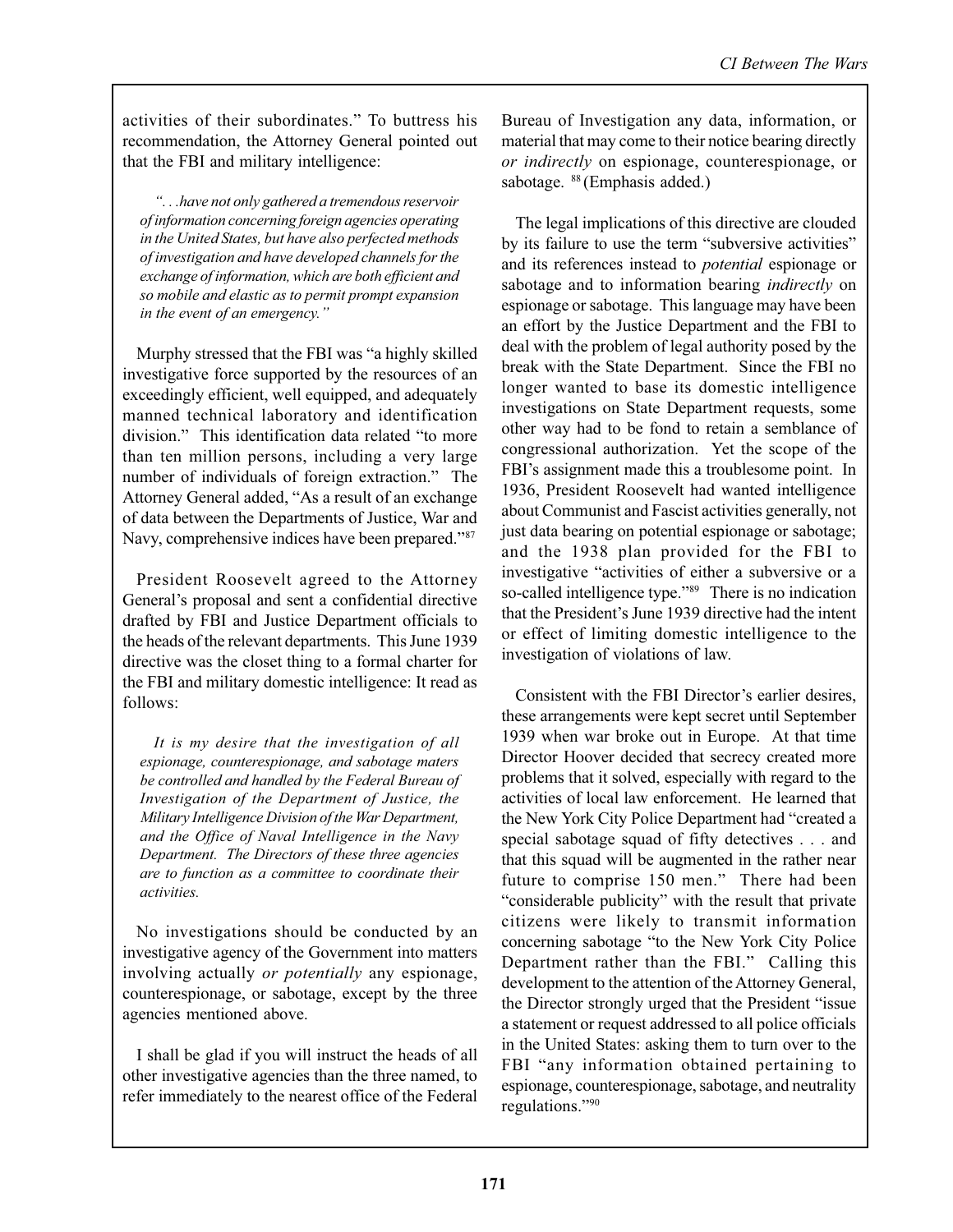A document to this effect was immediately drafted in the Attorney General's office and dispatched by messenger to the White House with a note from the Attorney General suggesting that it be issued in the form of "a public statement."<sup>91</sup> In recording his discussions that day with the Attorney General's assistant. Alexander Holtzoff. FBI official E. A. Tamm referred to the statement as "an Executive Order." Tamm also talked with the Attorney General regarding "the order":

Mr. Murphy stated that when he was preparing this he tried to make it as strong as possible. He requested that I relay this to Mr. Hoover as soon as possible and stated he knew the Director would be very glad to hear this. Mr. Murphy stated he prepared this one on the basis of the memorandum, which the Director forwarded to him.<sup>92</sup>

The President's statement (or order or Executive Order) read as follows:

The Attorney General has been requested by me to instruct the Federal Bureau of Investigation of the Department of Justice to take charge of investigative work in matters relating to espionage, sabotage, and violations of the neutrality regulations.

This task must be conducted in a comprehensive and effective manner on a national basis, and all information must be carefully sifted out and correlated in order to avoid confusion and irresponsibility.

To this end I request all police officers, sheriffs, and other law enforcement officers in the United States promptly to turn over to the nearest representative of the Federal Bureau of Investigation any information obtained by them relating to espionage, counterespionage, sabotage, subversive violations activities and  $of$ the neutrality laws.<sup>93</sup>

The statement was widely reported in the press, along with the following remarks by Attorney General Murphy at a news conference held the same day:

Foreign agents and those engaged in espionage will no longer find this country a happy hunting ground for their activities. There will be no repetition of the confusion and laxity and indifference of twenty vears ago.

We have opened many new FBI offices throughout the land. Our men are well prepared and well trained. At the same time, if you want to this work done in a reasonable and responsible way it must not turn into a witch-hunt. We must do no wrong to any man.

Your government asks you to cooperate with it. You can turn in any information to the nearest local representative of the Federal Bureau of Investigation.<sup>94</sup>

Three weeks later Murphy reiterated that the government would "not act on the basis of hysteria." He added, "Twenty years ago inhuman and cruel things were done in the name of Justice; sometimes vigilantes and others took over the work. We do not want such things done today, for the work has now been localized in the FBI."95

Two days after issuing the FBI statement, President Roosevelt proclaimed a national emergency "in connection with and to the extent necessary for the proper observance, safeguarding, and enforcing of the neutrality of the United States and the strengthening of our national defense within the limits of peacetime authorizations." The proclamation added, "Specific direction and authorizations will be given from time to time for carrying out these two purposes."96

Thereupon, he issued an Executive Order directing the Attorney General to "increase the personnel of the Federal Bureau of Investigation, Department of Justice, in such number, not exceeding 150, as he shall find necessary for the proper performance of the additional duties imposed upon the Department of Justice in connection with the national emergency."97 President Roosevelt told a press conference that the purpose of this order expanding the government's investigative personnel was to protect the country against "some of the things that happened" before World War I:

There was sabotage; there was a great deal of propaganda by both belligerents, and a good many definite plans laid in this country by foreign governments to try to sway American public opinion.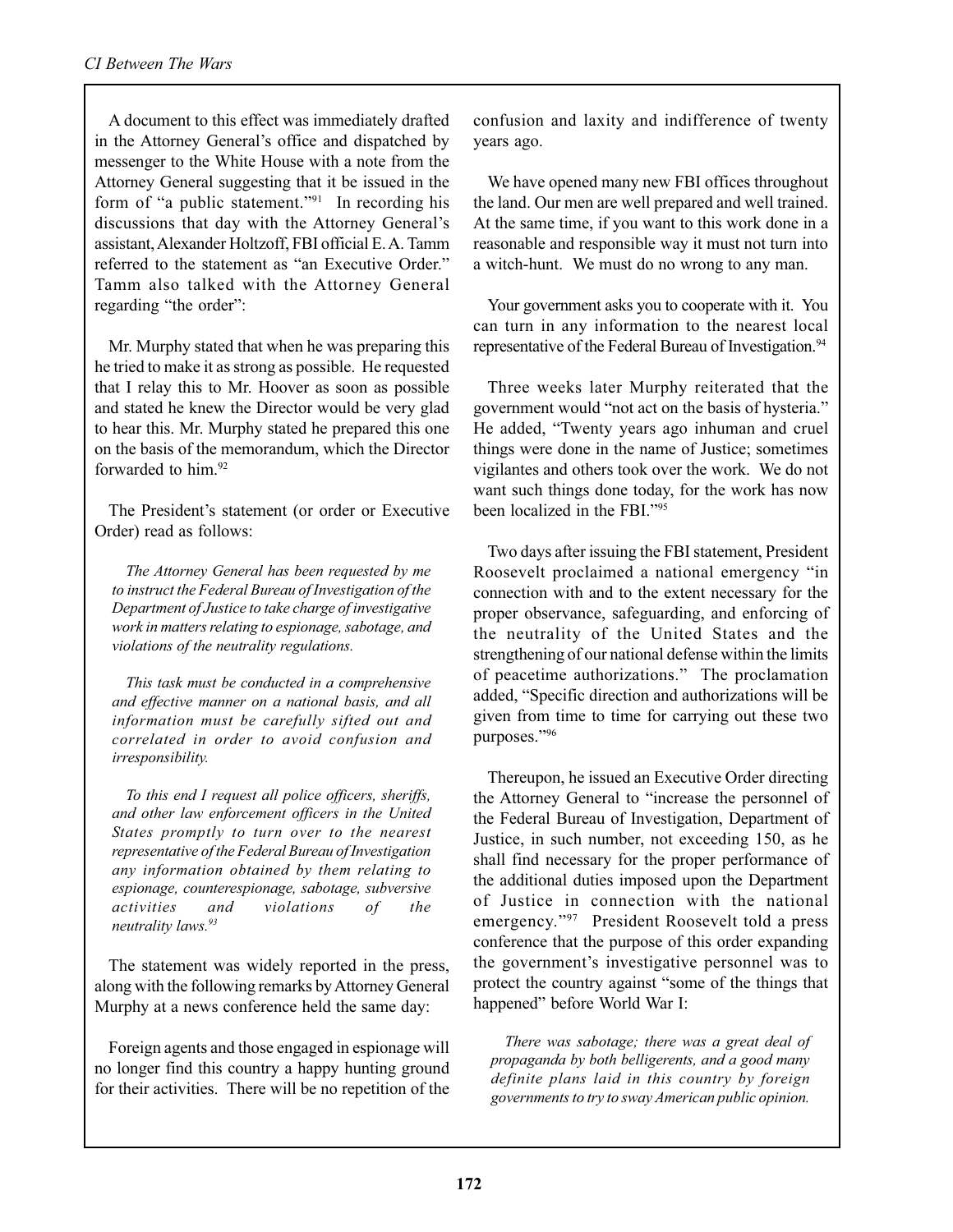... It is to guard against that, and against the spread by any foreign nation of propaganda in this country, which would tend to be subversive-I believe that is the world—of our form of government.<sup>98</sup>

President Roosevelt never formally authorized the FBI or military intelligence to conduct domestic intelligence investigations of "subversive activities," except for his oral instruction in 1936 and 1938. His written directives were limited to investigations of espionage, sabotage, and violations of the neutrality regulations. Nevertheless, the President clearly knew of and approved informally the broad investigations of "subversive activities" carried out by the FBI.

President Roosevelt did use the term "subversive activities" in a directive to Attorney General Robert Jackson on wiretapping in 1940. This directive referred to the activities of other nations "engaged in the organization of propaganda of so-called 'fifth columns'" and in "preparation for sabotage." The Attorney General was directed to authorize wiretapping "of persons suspected of subversive activities against the Government of the United States, including suspected spies." The President also instructed that such wiretaps be limited "insofar as possible to aliens."<sup>99</sup>

With respect to investigations generally, however, the confusion as to precisely what President Roosevelt authorized is indicated by Attorney General Francis Biddle's description of FBI jurisdiction in 1942 and by a new Presidential statement in 1943. Biddle issued a lengthy order defining the duties of the various parts of the Justice Department in September 1942. The pertinent section relating to the FBI stated that it had a duty to "investigative" criminal offenses against the United States and to act as a "clearing house" for the handling of "espionage, sabotage, and other subversive matters."<sup>100</sup> This latter "clearing-house" function was characterized as a duty to "carry out" the President's directive of September 6, 1939.

Four months prior, President Roosevelt renewed his public appeal for "police cooperation" and added a request that "patriotic organizations" cooperate with the FBI. This statement describes his September 1939 order as granting "investigative" authority to the FBI and not simply a "clearing-house" function. However, the President defined that authority as limited to "espionage, sabotage, and violations of the neutrality regulations" without any mention of "subversion."<sup>101</sup>

The statement was consistent with Attorney General Biddle's internal directive later in 1943 that the Justice Department's "proper function" was "investigating the activities of persons who may have violated the law."<sup>102</sup>

A similar problem is involved with the authority for "counterespionage" operations by the FBI and military intelligence. President Roosevelt's confidential order of June 1939 explicitly authorized the FBI and military intelligence to handle counterespionage matters, and the 1938 plan used the terms "counter-espionage" and "counter-intelligence." However, none of the President's public directives formally authorized counterespionage measures going beyond investigation; and the Justice Department's regulations made no reference to this responsibility.

#### **Presidential Directive**

Directive of the President of the United States June 26, 1939:

"It is my desire that the investigation of all espionage, counterespionage, and sabotage matters be controlled and handled by the Federal Bureau of Investigation of the Department of Justice, the Military Intelligence Division of the War Department, and the Office of Naval Intelligence of the Navy Department. The directors of these three agencies are to function as a committee to coordinate their *activities*.

"No investigations should be conducted by any investigating agency of the Government into matters involving actually or potentially any espionage, counterespionage, or sabotage, except by the three agencies mentioned above.

"I shall be glad if you will instruct the heads of all other investigative agencies that the three named, to refer immediately to the nearest office of the Federal Bureau of Investigation any data, information, or material that may come to their notice bearing  $\mathfrak{o} n$ directly  $or$ indirectly espionage, counterespionage, or sabotage."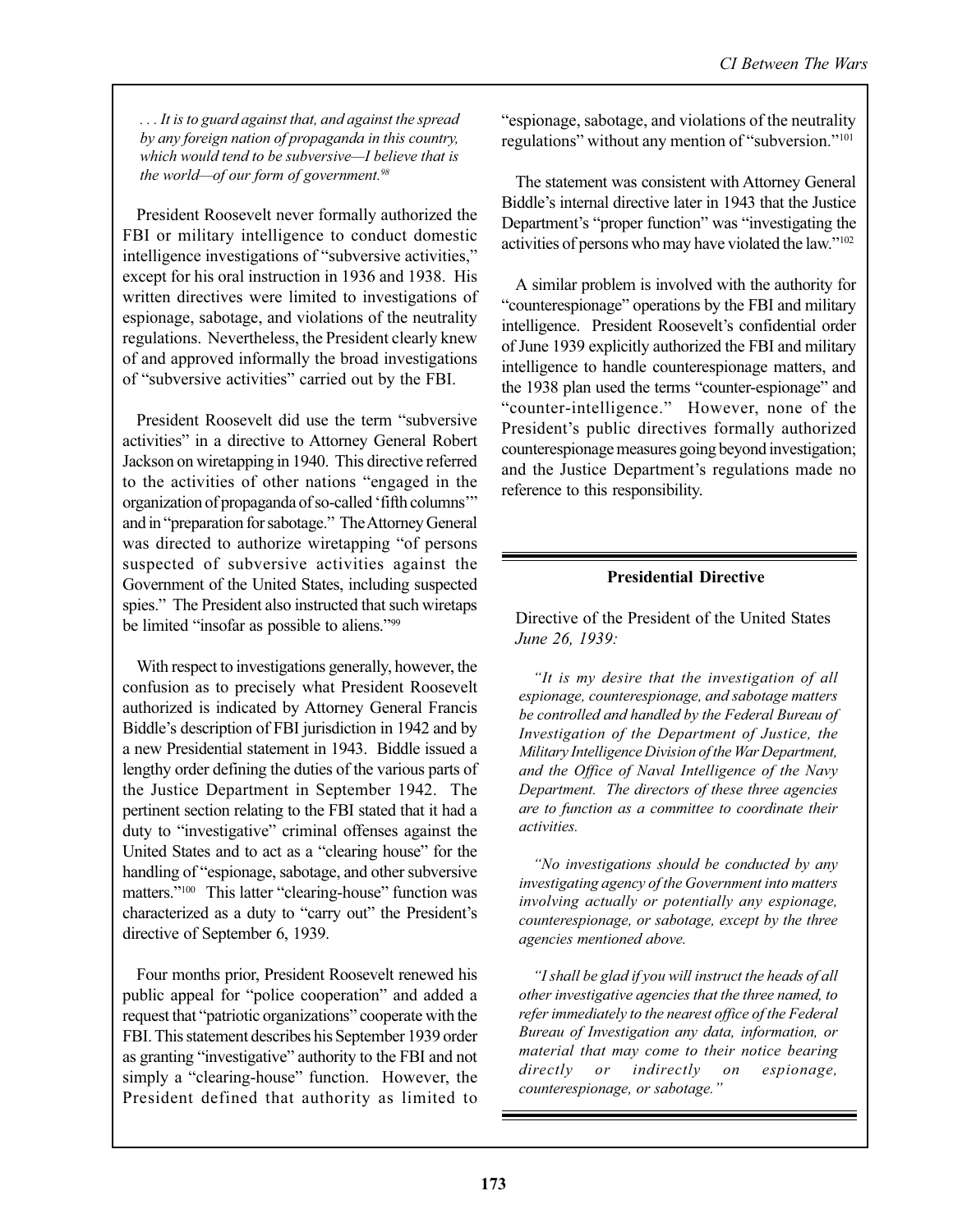# **Letters To/From ONI**

#### **H.G. Dohrman to Ellis**

369 South Pacific Avenue Pittsburgh, Penna. April seventh 1934

My dear Captain Ellis:-

Have been much disquieted lately by the news constantly trickling in revealing the very widespread scope of existent radical activities.

My own impression is that the calling of the strike at the works of the New York Shipbuilding and Drydock Co., was a tactical error, for thereby it focused the attention of the nation upon the danger to the nation of the interruption of our belated shipbuilding program. Some master mind among the radicals must have been asleep for they well know that strikes called in a half-dozen or more plants fabricating essential elements of naval construction will as effectually block progress towards the completion of the ships, as will a single prominent strike

Deem it unfortunate that it was publicly noted that the modernization of two ships of the battleship squadron was advisedly postponed.

I write with the full knowledge of the fact that no emergency requires the return to active duty as such officers as myself and that therefore no compensation is either asked or expected.

For something over one year, while attached to the Bureau of Ordnance, worked under the late Commander A.L. Norton, on a very extensive program of anti-radical work, directed towards uncovering such movements, issuing advance warnings of all those likely to interrupt the continuous flow of navy material, or to be destructive to life and property.

My understanding, through my old time friend the late Vice-Admiral Niblack, was to the effect that Intelligence was kept advised of our movements as made or proposed. My number was " $7 - 6$ ".

We were able at that time to command, without expense, the services of the intelligence divisions of several of our greatest corporations, of men prominent alike in civil life and the clergy.

It is not purpose to convey to you the impression that the excellence of that service, and numerous commendatory letters and verbal statements, indicated that it was distinctly serviceable, can be repeated.

Wide and continued travel was necessary and much personal, as well as departmental, expense was incurred. Like almost every other man in business have suffered reverses that prohibit personal expenditures of that nature; however, my desire to be of service to the Navy is as ardent as it has been these forty-odd years.

The basis of that war time interchange of information was based on the inviolability of all such information, which was received, digested and the important portions forwarded where needed. Such Navy information as it was not incompatible with the public interests to reveal was passed along and information from private conversations between Captain Norton and myself and sources were never mentioned.

This afternoon, in the course of a two hour conversation with the executive head of the greatest of these private intelligence organizations, he expressed a willingness to renew in somewhat the same form the old relations. As a matter of fact this man and myself have almost weekly conversations and exchange information upon such subjects, for I still keep in touch with several of the best of our former men. One in particular visits constantly every place of consequence on the Mississippi and all of its tributaries, covering the entire Middle West. inclusive of the extreme northern and southern portions thereof. I am confident that he will gladly report conditions exactly as he finds them, and I may say that such reports as he may make can be absolutely relied upon. Have known him well for thirty-five years, he is professionally highly competent and his judgment sound.

If the idea appeals to you believe I can secure for you the cooperation of at least three of the nation's greatest industrial intelligence organizations, whose services will not cost the Bureau a penny. My own duty would be to act in the capacity of a screen, removing all non-essential information before forwarding the result to you.

I shall be glad to contribute as much time as possible and postage, unless it is in the end the latter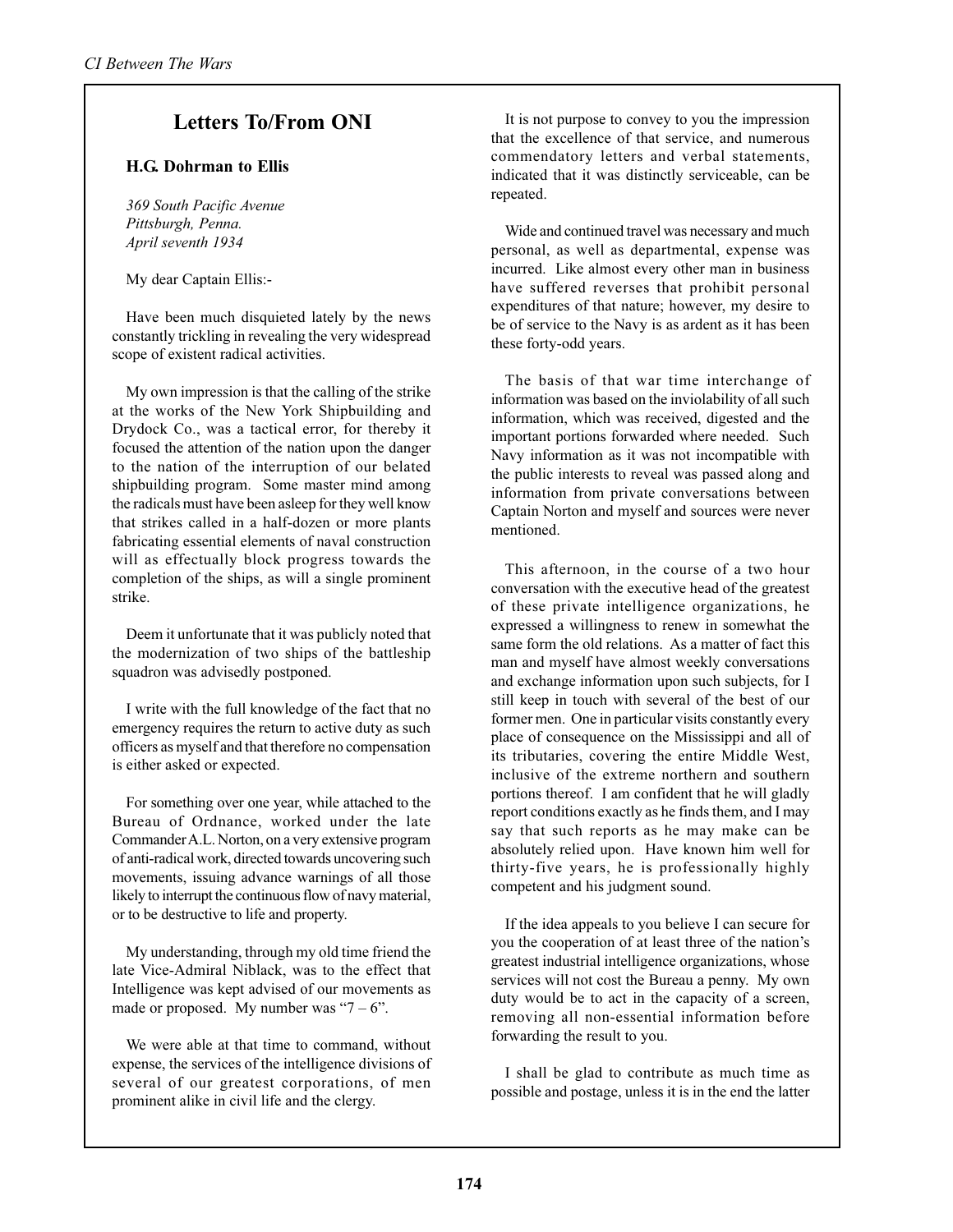should become burdensome, for these days we have to carefully scrutinize even such relatively small items as postage.

In the manner above suggested it will be feasible to cover, in a fairly thorough manner, radical activities promising future potential harm to the Navy, over the most prominent of the centers devoted to the fabrication of steel and to the kindred industries that often are found in steel districts.

In any event am offering the above for your thought; if the idea does not seem either sound or practicable to you, do not hesitate for a moment to say so.

It may be proper to add that in, to me, a highly expensive adventure into the soft coal industry, as president of an operating company kept the Tri-State Operators so fully advised of every movement of the military strikers, that violence and loss of life in our district was almost negligible throughout the strike period of 1922 and 1923.

I fully understand that it is often impossible for a Bureau Chief to do officially what he would like to do personally, even though no cost be attached to the Bureau. I know that much even if we didn't have a General McCord in that day.

Believe me to be with warmest regards and best wishes.

Cordially,

H. G. Dohrman

#### **Ellis to Dohrman**

 $On-16-B-2$ Apr 12, 1934

My dear Dohrman:

I am very grateful indeed to receive your extremely interesting letter of April 7<sup>th</sup> in regard to radical activities in the shipbuilding and steel industries.

Naturally this office is very much interested in receiving information along the lines you suggest and I assure you that your generous and patriotic offer to devote your time and effort without compensation to securing such information is greatly appreciated.

If you can arrange to keep in touch with the private intelligence organizations which you mention and secure a flow of information regarding the current activities of radical groups, I shall be very glad to provide for the matter of postage.

Thanking you for your communication and with assurance of my personal regards.

Very sincerely,

/s/ Hayne Ellis Rear Admiral, U.S.N., Director of Naval Intelligence

#### Dohrman to Ellis

April twentieth 1934

My dear Admiral

Thank you for your cordial letter of the 18<sup>th</sup>, I sincerely hope that your ten days leave will prove to be both pleasant and beneficial.

Am now able to definitely say that we will have the hearty cooperation of the following:-

> The Aluminum Company of America, The Carnegie Steel Corporation, The Jone and Laughlin Steel Corporation, and The National Steel Corporation

The first and fourth at present time have no special intelligence service of their own, but do have excellent police organizations together with an unofficial but usually effective inside organization.

These concerns have plants in almost every important manufacturing district of the nation and information will be received from all of them.

Other sources previously mentioned, and some only considered but not yet mentioned, will materially add to the area covered and the efficiency of the service. When all arrangements have been completed, you will be duly advised.

If a list can be procured from C&R Ordnance and Aeronautics giving only the plants holding Navy contracts, the material under fabrication being impossible to obtain elsewhere, we will do our best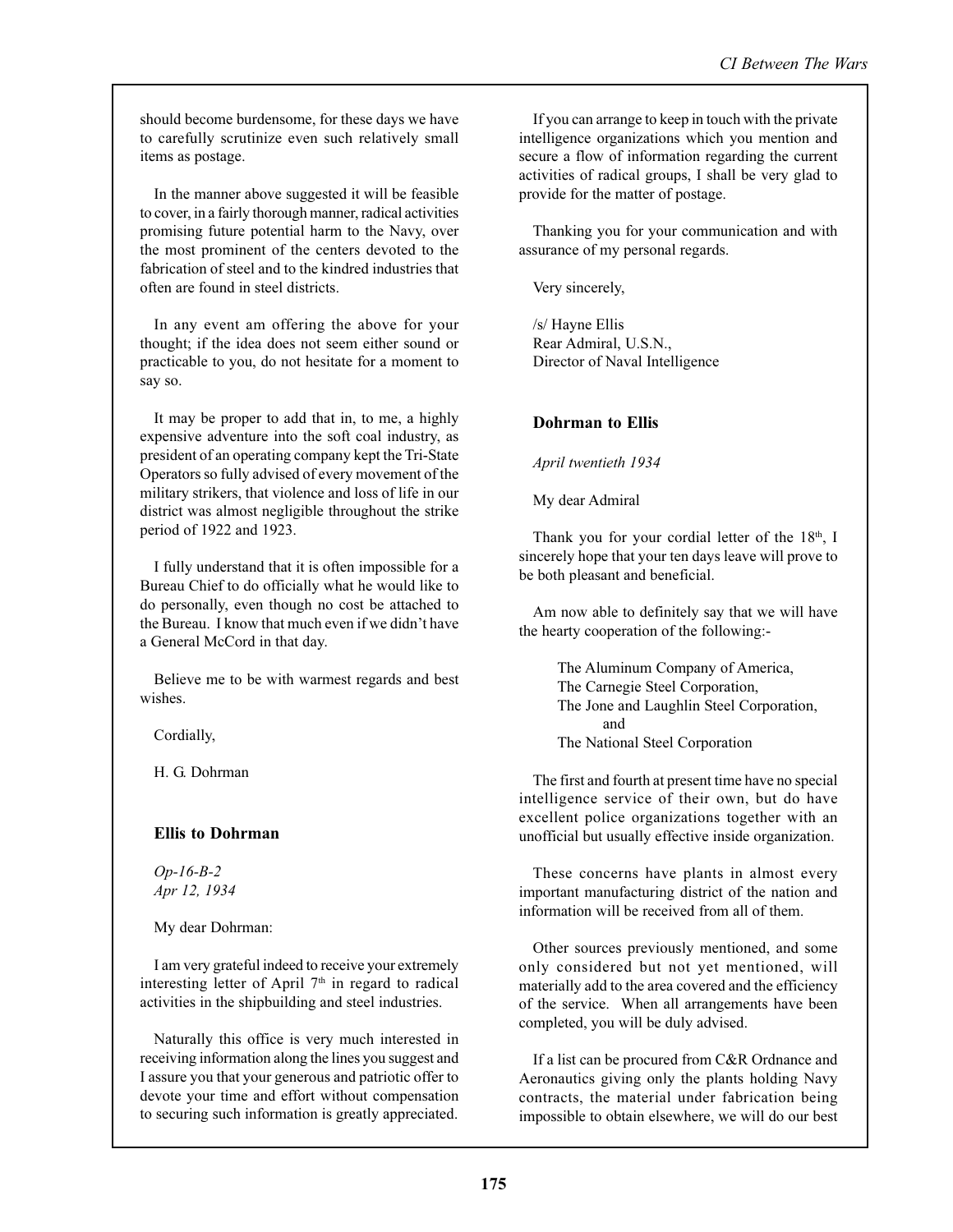to advise all such plants in advance of visits from agitators, etc. Plants making material that can be secured from numerous other plants of like type need not be included in such lists. The material being fabricated or the amounts of the several contracts are immaterial: our sole aim will be to insure, if possible, the uninterrupted flow of Navy material.

So far all former members of our old wartime organization who have been approached and had the situation explained to them, have agreed to go along with us.

With sincere good wishes,

Cordially,

 $/s/ H.G.$  Dohrman

#### **Dohrman to Ellis**

April twenty-seventh, 1934

My dear Admiral:-

Supplementing my informal report of progress made as of the twentieth, am glad to be able to advise you that negotiations have been closed with the following:

New York Central Ry. Lines The Pennsylvania Railroad The Westinghouse Electric & Mfg. Co., and, D.W. Sowers.

The latter is the executive head of a very efficient Buffalo (N.Y.) organization, maintained at private expense and not for profit, whose business it has been for approximately twenty years to combat radicalism. I know by experience in cooperating with it in the past how very efficient it has been. Mr. Sowers is president of a large manufacturing concern there that bears his name., and he had promised us cordial and prompt cooperation. His card files contain the names of some 4,000 actual and semi-radicals.

When our intelligence clearing house once gets going in good shape, we hope that it will be of value to you.

You will note that we gave covered, with the exception of the New England, Southern and far Western states, the heart of the nation's manufacturing, and through one of my old men, to whom previous reference has been made, a considerable portion of the South will likewise be covered.

As you will appreciate, it is something of a task to coordinate these varied sources of information, and to put the information received into shape for instant dissemination.

The time is certainly ripe for action. There were no evening papers here today, one paper had it's large windows smashed with bricks, etc. A strike of the folders.

In each case those cooperating with us have been advised, in advance, that the sources of information would not be revealed, and that each participant would receive only the information appertaining or useful to them. Some of those interested with us have excellent organizations already, others possess the nucleus. As often hapens the organization that needs it most has the poorest present service of information.

With best wishes and regards,

Cordially,

H.G. Dohrman

#### **Dohrman to Ellis**

April thirtieth 1934

My Dear Admiral:-

The enclosure<sup>103</sup> will illustrate the method of gleaning information adopted. You already know the institutions whose intelligence service has been placed at our disposal and with whom we now arranging inter-communicating services.

If you have two or three hundred of the green second sheets, like the enclosure, can use them to advantage. The green gives quick identification in our files.

The enclosure represents the 18 plants employing almost 17,000 men, the plants being distributed throughout the states enumerated, and all, as you have doubtless already gathered from the keyed numbers, being those of a single concern.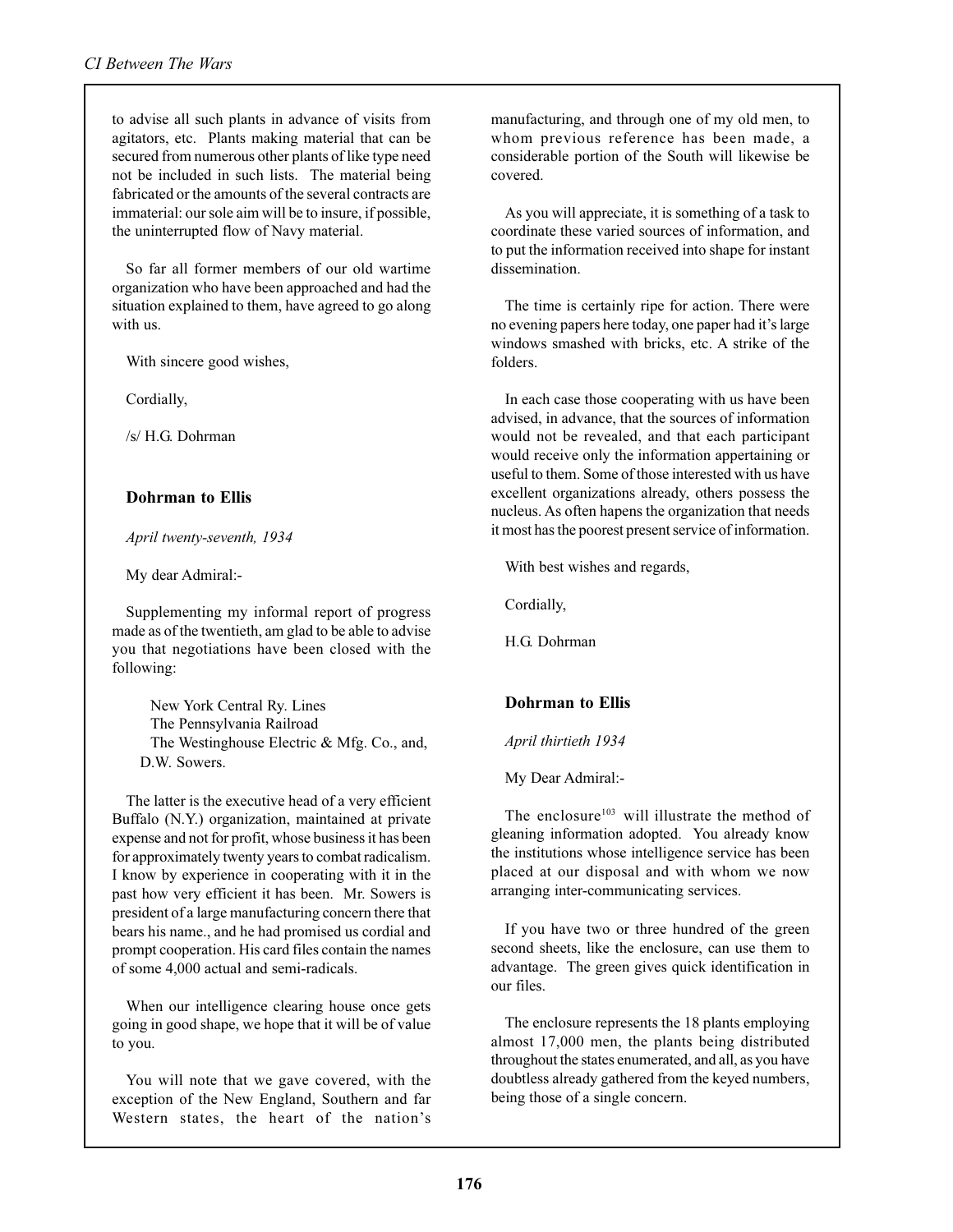The other concerns are as large or larger, though their interests are not so widely scattered.

While all operations for the present are being conducted from the local Carnegie Steel offices, the probabilities are that the several concerns, later, will provide a separate office, as the work so far gives promise of assuming a considerable volume.

Conditions are not good here; four local theatres were bombed here last night due to the rivalry of two unions, one anti-AFL. A street car strike is brewing, the truck drivers and garage attendants seem likely to "go out," so there is the devil to pay generally around here.

With best wishes and regards,

Cordially,

/s/ H.G. Dohrman

#### **Hoover to Ellis**

Division of Investigation **U.S.** Department of Justice Washington, D.C.

May 21, 1934

Rear Admiral Hayne Ellis Director, Naval Intelligence Navy Department Washington, D.C.

Dear Sir:

I am in receipt of information from the Pittsburgh Office of this Division to the effect that it has been learned from a reliable source there that one Horatio Garrott Dohrman is active in that vicinity in soliciting funds and organizing a unit for the alleged purpose of investigating communistic and other subversive activities. It is reported that Dohrman has represented himself as a former Lieutenant Commander in the Navy, in view of which it is believed that this information may be of interest to you.

Very truly yours,

/s/ J. E. Hoover Director

# **Presidential Directive Of** September 6, 1939

The attorney general has been requested by me to instruct the Federal Bureau of Investigation of the Department of Justice to take charge of investigative work in matters relating to espionage, sabotage, and violations of neutrality regulations.

This task must be conducted in a comprehensive and effective manner on a national basis, and all information must be carefully sifted out and correlated in order to avoid confusion and irresponsibility.

To this end I request all police officers, sheriffs, and all other law enforcement officers in the United States promptly to turn over to the nearest representative of the Federal Bureau of Investigation any information obtained by them relating to espionage, counterespionage, sabotage, subversive activities and violations of the neutrality law.

#### **Police Cooperation**

On September 6, 1939, I issued a directive providing that the Federal Bureau of Investigation of the Department of Justice should take charge of investigative work in matters relating to espionage, sabotage, and violations of the neutrality regulations, pointing out that the investigations must be conducted in a comprehensive manner, on a national basis, and all information carefully sifted out and correlated in order to avoid confusion and irresponsibility. I then requested all police officers, sheriffs, and other law enforcement officers in the United States, promptly to turn over to the nearest representatives of the Federal Bureau of Investigation any such information.

I am again calling the attention of all enforcement officers to the request that they report all such information promptly to the nearest field representative of the Federal Bureau of Investigation, which is charged with the responsibility of correlating this material and referring matters which are under the jurisdiction of any other Federal agency with responsibilities in this field to the appropriate agency.

I suggest that all patriotic organizations and individuals likewise report all such information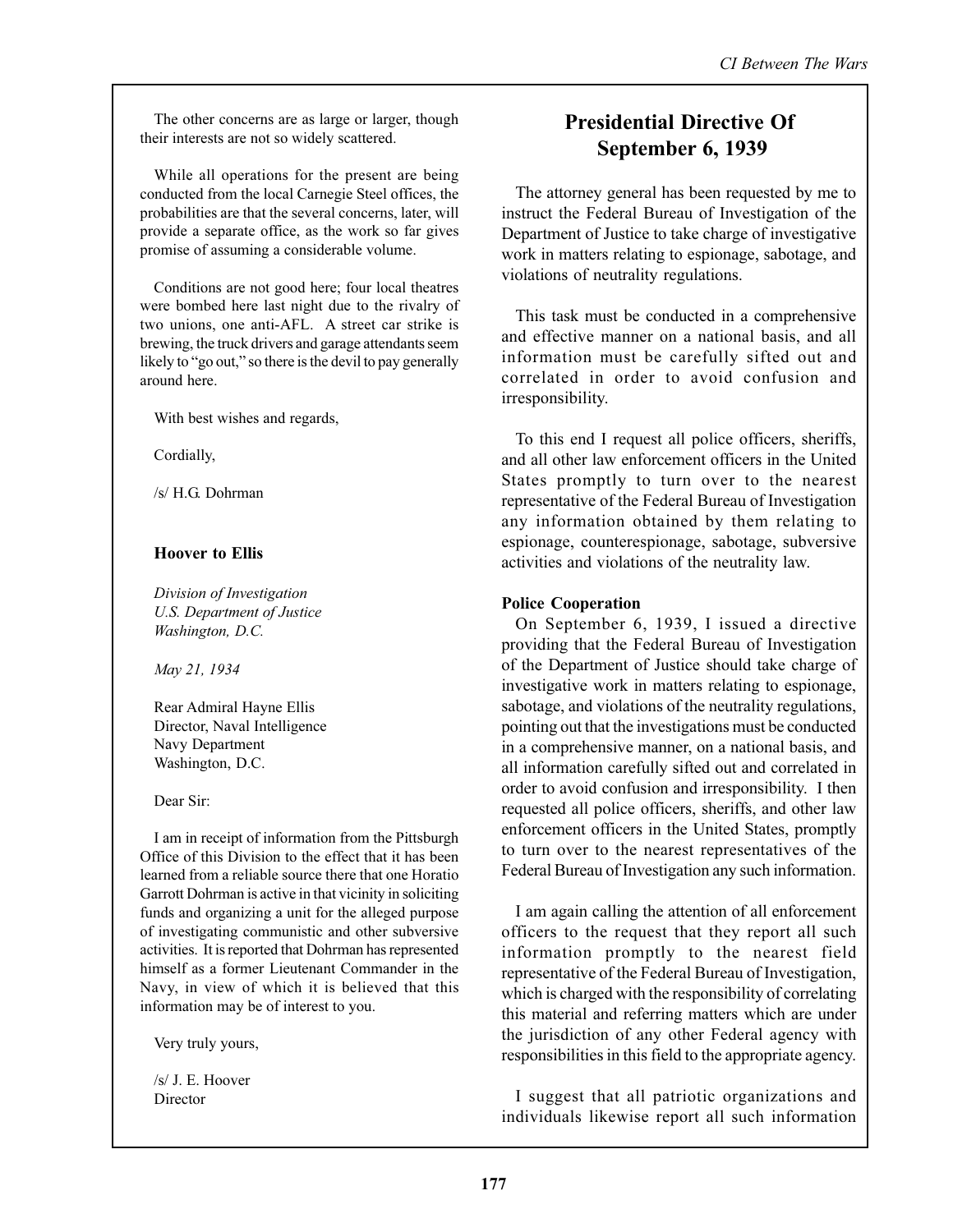relating to espionage and related matters to the Federal Bureau of Investigation in the same manner.

I am confident that all law enforcement officers, who are now rendering such invaluable assistance toward the success of the internal safety of our country, will cooperate in this matter.

(Signed) Franklin D. Roosevelt

# The Scope Of FBI **Domestic Intelligence**

A central feature of the FBI domestic intelligence program authorized by President Roosevelt was its broad investigative scope. The breadth of intelligence gathering most clearly demonstrates why the program could not have been based on any reasonable interpretation of the power to investigative violations of law. The investigations were built upon a theory of "subversive infiltration" which remained an essential part of domestic intelligence thereafter. This theory persisted over the decades in the same way the Roosevelt directives continued in effect as the basis for legal authority. Moreover, there was a direct link between the policy of investigating "subversive" influence and the reliance on inherent executive power. The purpose of such investigations was not to assist in the enforcement of criminal laws, but rather to supply the President and other executive officials with information believed to be of value for making decisions and developing governmental policies. The "pure intelligence" function was precisely what President Roosevelt meant when he asked for "a broad picture" of the impact of Communism and Fascism on American life.

A second purpose for broad domestic intelligence investigations was to compile an extensive body of information for use in the event of an emergency or actual war. This information would supply the basis for taking preventive measures against groups or individuals disposed to interfere with the national defense effort. If such interference might take the form of sabotage or other illegal disruptions of defense production and military discipline the collection of preventive intelligence was related to law enforcement. But the relationship was often

remote and highly speculative, based on political affiliations and group membership rather than any tangible evidence of preparation to commit criminal acts. As the likelihood of American involvement in the war moved closer, preventive intelligence investigations focused on whether individuals should be placed on a Custodial Detention List for possible arrest in case of war. This program was developed joint by the FBI and a special Justice Department unit in 1940-1941.

These two objectives–"pure intelligence" and preventive intelligence—were closely related to one another. Investigations designed to produce information about subversive infiltration also identified individuals thought potentially dangerous to the country's security. Likewise, investigations of persons alleged to be security threats contributed to the overall domestic intelligence picture.

Internal FBI instructions described the scope of surveillance in detail. On September 2, 1939, all FBI field offices were ordered to review their files and secure information from "reliable contacts" in order to prepare reports on "persons of German, Italian, and Communist sympathies," as well as other persons "whose interest may be directed primarily to the interest of some other nation than the United States." Such information included "a list of subscribers" and officers of all German and Italian language newspapers in the United States, language newspapers published by the Communist Party or "its affiliated organizations," and both foreign and English language newspapers "of pronounced or notorious Nationalistic sympathies." FBI offices were also instructed to identify members of all German and Italian societies, "whether they be of a fraternal character or of some other nature," and of "any other organization, regardless of nationality, which might have produced Nationalistic tendencies."<sup>104</sup>

In October 1939 the FBI was investigating the Communist Party and the German American Bund, using such techniques as "the employment of informants," "research into publications," "the soliciting and obtaining of assistance and information from political émigrés, and organizations which have for their purpose the maintenance of files of information bearing upon this type of study and inquiry," and "the attendance of mass meetings and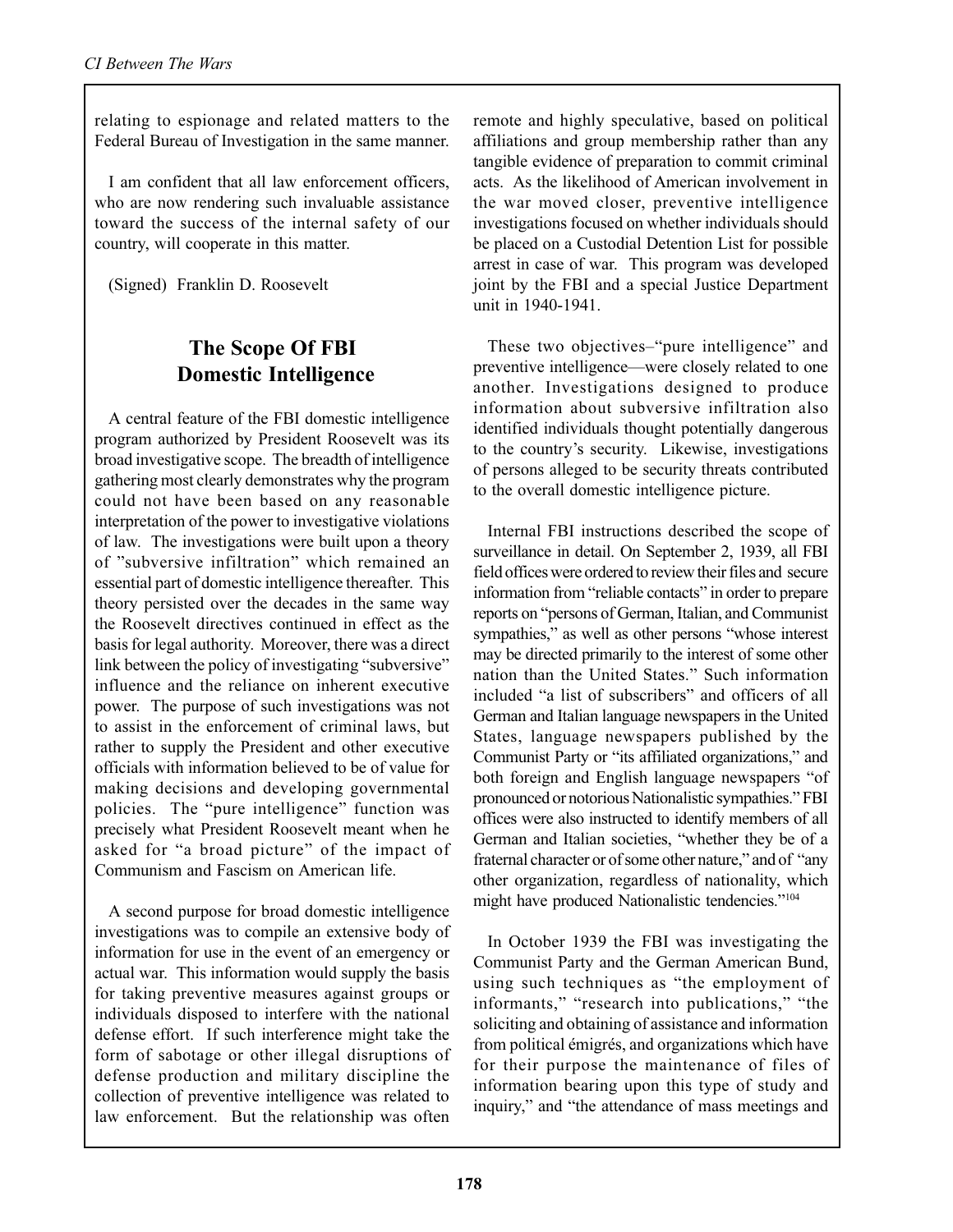public demonstrations." The compilation of information on other organizations and groups "expressing nationalist leanings" continued pursuant to the September 1939 instructions. In addition, the FBI was conducting "confidential inquiries" regarding "the various so-called radical and fascist organizations in the United States" for the purpose of identifying their "leading personnel, purposes and aims, and the part they are likely to play at a time of national crisis."105

In November 1939, the FBI began preparing a list of specific individuals "on whom information is available indicating strongly that (their) presence at liberty in this country in time of war or national emergency would constitute a menace to the public peace and safety of the United States Government." The list comprised persons "with strong Nazi tendencies" and "with strong Communist tendencies." The citizenship status of each individual was determined, and cards prepared summarizing the reasons for placing him on the list.<sup>106</sup>

FBI field offices were instructed to obtain information on such persons from "public and private" records, confidential sources of information, newspaper morgues, public libraries, employment records, school records, et cetera." FBI agents were to keep the purpose of their inquiries "entirely" confidential" and to reply to questions by stating as a cover that the investigation was being made in connection with "the Registration Act requiring agents of foreign principals to register with the State Department." FBI headquarters supervisors divided the list into two categories:<sup>107</sup>

**Class #1.** Those to be apprehended and interned immediately upon the outbreak of hostilities between the government of the United States and the Government they service, support, or owe allegiance to.

**Class #2.** Those who should be watched carefully at and subsequent to the outbreak of hostilities because their previous activities indicate the possibility but not the probability that they will act in a manner adverse to the best interests of the Government of the United States.<sup>108</sup>

This program was described as a "custodial" detention" list in June 1940, and field offices were again instructed to furnish information on persons possessing "Communist, Fascist, Nazi or other nationalistic background."<sup>109</sup>

The primary subjects of FBI intelligence surveillance under this program in mid-1940 were active Communists (including Communist candidates for public offices, party officers and organizations, speakers at Communist rallies, writers of Communist books or articles, individuals "attending Communistic meetings where revolutionary preachings are given," Communists in strategic operations "or holding any position of potential influence" and Communist agitators who participate "in meetings or demonstrations accompanied by violence"), all members of the German-American Bund and similar organizations, Italian Fascist organizations and American Fascist groups such as "Silver Shirts, Ku Klux Klan, White Camelia, and similar organizations."<sup>110</sup> Director Hoover summarized these "subversive activities" in a memorandum to the Justice Department:

The holding of official positions in organizations such as the German-American Bund and Communist groups; the distribution of literature and propaganda favorable to a foreign power and opposed to the American way of life; agitators who are adherents of foreign ideologies who have for their purpose the stirring up of internal strike (sic), class hatreds and the development of activities which in time of war would be a serious handicap in a program of internal security and national defense...<sup>111</sup>

Director Hoover claimed publicly in 1940 that advocates of foreign "isms" had "succeeded in boring into every phase of American life, masquerading behind front organizations."<sup>112</sup> Intelligence about "front" groups was transmitted to the White House. For example, in 1937 the Attorney General had sent an FBI report on a proposed pilgrimage to Washington to urge passage of legislation to benefit American youth. The report stated that the American Youth Congress, which sponsored the pilgrimage, was understood to be strongly Communistic. <sup>113</sup> Later reports in 1937 described the Communist Party's role in plans by the Workers Alliance for nationwide demonstrations protesting the plight of the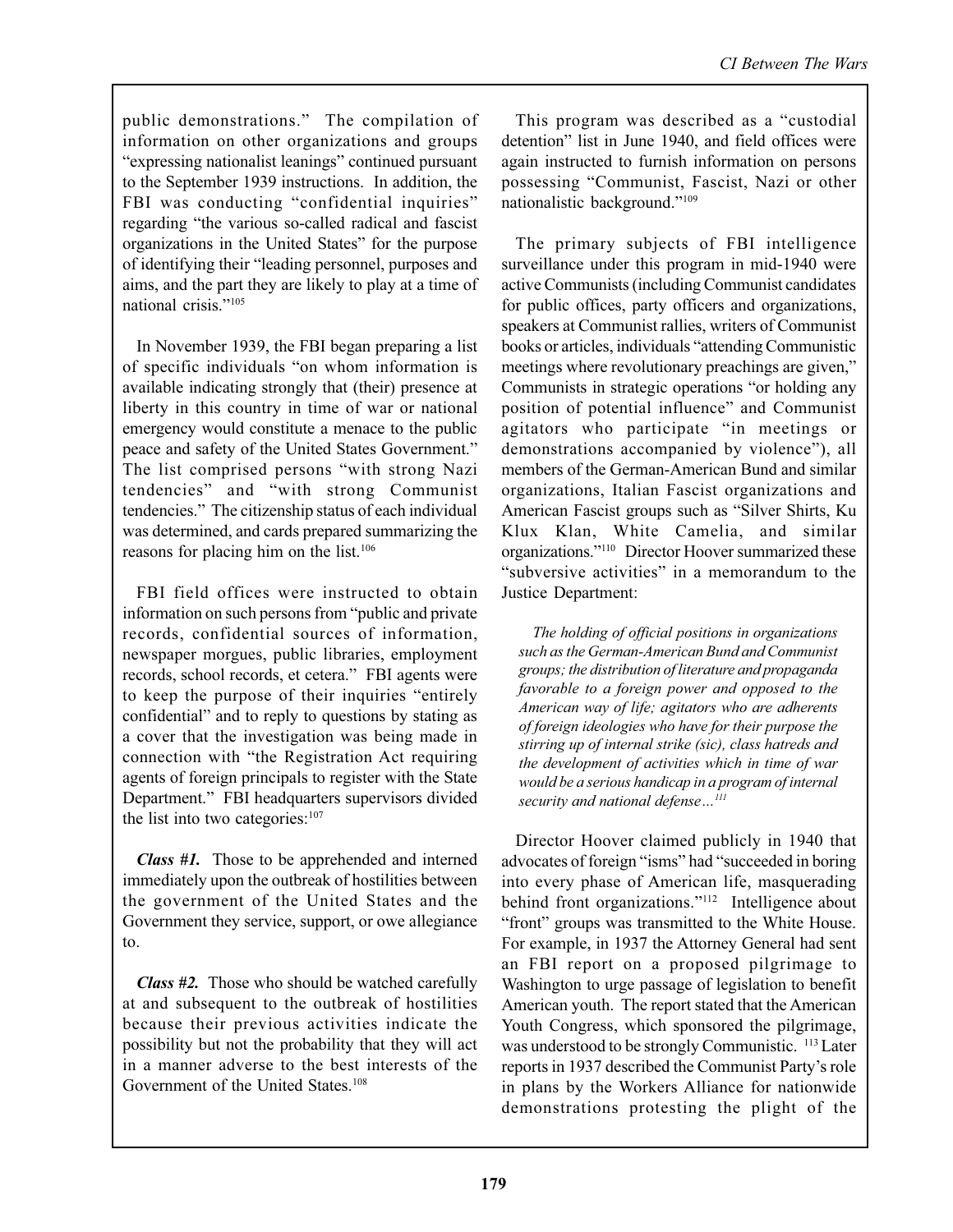unemployed, as well as the Alliance's plans to lobby Congress in support of the federal relief systems.<sup>114</sup>

FBI investigations and reports (which went into Justice Department and FBI permanent files) covered entirely lawful domestic political activities. For example, one local group checked by the Bureau was called the League for Fair Play, which furnished "speakers to Rotary and Kiwanis Clubs and to schools and colleges." The FBI reported in 1941 that:

"...the organization was formed in 1937, apparently by two Ministers and a businessman for the purpose of further fair play, tolerance, adherence to the Constitution, democracy, liberty, justice, understanding and good will among all creeds, races and classes of the United States."

A synopsis of the report stated, "No indications of Communist activities."<sup>115</sup> In 1944 the FBI prepared a more extensive intelligence report on an active political group, the Independent Voters of Illinois, apparently because it was the target of Communist "infiltration." The Independent Voters group was reported to have been formed:

"...for the purpose of developing neighborhood political units to help in the re-election of President Roosevelt and the election of progressive congressmen. Apparently, IVI endorsed or aided democrats for the most part, although it was stated to be "independent." It does not appear that it entered its own candidates or that it endorsed any Communists. IVI sought to help elect those candidates who would favor fighting inflation, oppose race and class discrimination, favor international cooperation, support a "fullemployment program," oppose Fascism, etc."116

Thus, the Bureau gathered data about left-liberal groups in its search for subversive "influence." At the opposite end of the political spectrum, the activities of numerous right-wing groups like the Christian Front and Christian Mobilizers (followers of Father Coughlin), the American Destiny Party, the American Nationalist Party, and even the less extreme "America First" movement were reported by the FBI. <sup>117</sup>

The Bureau even looked into a Bronx, New York, child center which was "apparently dominated and run" by Communists to determine whether it was being used as a "front" for carrying out the Communist Program.<sup>118</sup>

One example of the nature of continuing intelligence investigations is the FBI's reports on the NAACP. The Washington, D.C. Field Office opened the case in 1941 because of a request from the Navy Department for an investigation of protests against racial discrimination in the Navy by "fifteen colored mess attendants." FBI agents used an informant to determine the NAACP's "connections with the Communist party and other Communist controlled organizations."119

FBI headquarter sent a request to the Oklahoma City field Office in August 1941 for an investigation of "Communist Party domination" of the NAACP in connection with the development of "Nationalistic Tendency Charts." The field office report concluded, on the basis of an informant's reports, "that there is a strong tendency for the NAACP to steer clear of Communistic activities. Nevertheless, there is a strong movement on the part of the Communists to attempt to dominate this group through an infiltration of communistic doctrines. Consequently, the activities of the NAACP will be closely observed and scrutinized in the future 120

FBI informants subsequently reported on NAACP conferences at Hampton, Virginia, in the fall of 1941 at Los Angeles in the summer of 1942. These investigations were conducted "to follow the activities of the NAACP and determine further the advancement of the Communist group has made into that organization."<sup>121</sup> Similar reports came to headquarters from field offices in Richmond, Virginia; Springfield and Chicago, Illinois; Boston, Massachusetts; Oklahoma City, Oklahoma; Indianapolis, Indiana; Savannah, Georgia; and Louisville, Kentucky, in 1942-1943. Informants were used to report on efforts "to place before the NAACP certain policies or ideas which ...may be favorable to the Communist Party."<sup>122</sup> An informant attended an NAACP convention in South Carolina in June 1943 and reported on his conversations with NAACP counsel Thurgood Marshall. The informant believed that Marshall was "a loyal American" and "would not permit anything radical to be done."<sup>123</sup>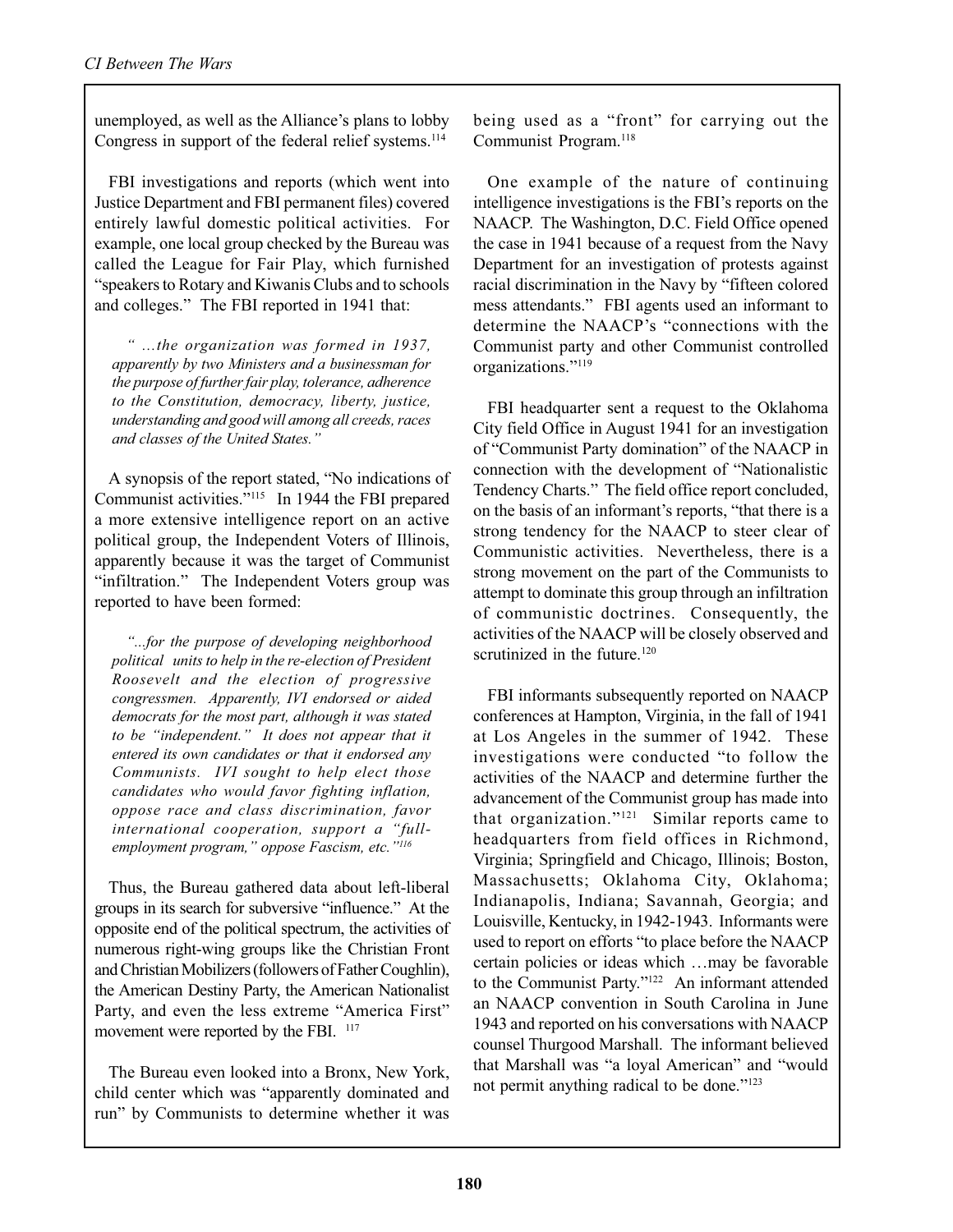Informants for the Oklahoma City Field Office reported on Communist efforts to "infiltrate" the NAACP and advised that the Communist Party would "be active" at a forthcoming NAACP conference.<sup>124</sup> On the other hand, an informant for the Chicago office reported "no evidence that there is any Communist infiltration in the Chicago branch."<sup>125</sup> And informants for the Detroit office advised that there were "numerous contacts by the CP members and NAACP members, some collaboration on issues which affect negroes, presence of CP members at NAACP meetings, interest of CP in NAACP, but no evidence of CP control."126

FBI investigation of the NAACP reflected in these and other reports to headquarters produced massive information in Bureau files about the organization, its members, their legitimate activities to oppose racial discrimination, and internal disputes with some of the chapters. One thirty-five page report contained the names of approximately 250 individuals and groups, all indexed in a table of contents.<sup>127</sup> The reports and their summaries contained little if any information about specific activities or planned activities in violation of federal law.

The scope of the information compiled through these investigations of alleged Communist "infiltration" is indicated by FBI estimate that by 1944 "almost 1,000,000 people knowingly or unknowingly had been drawn into Communist-Front activity."<sup>128</sup>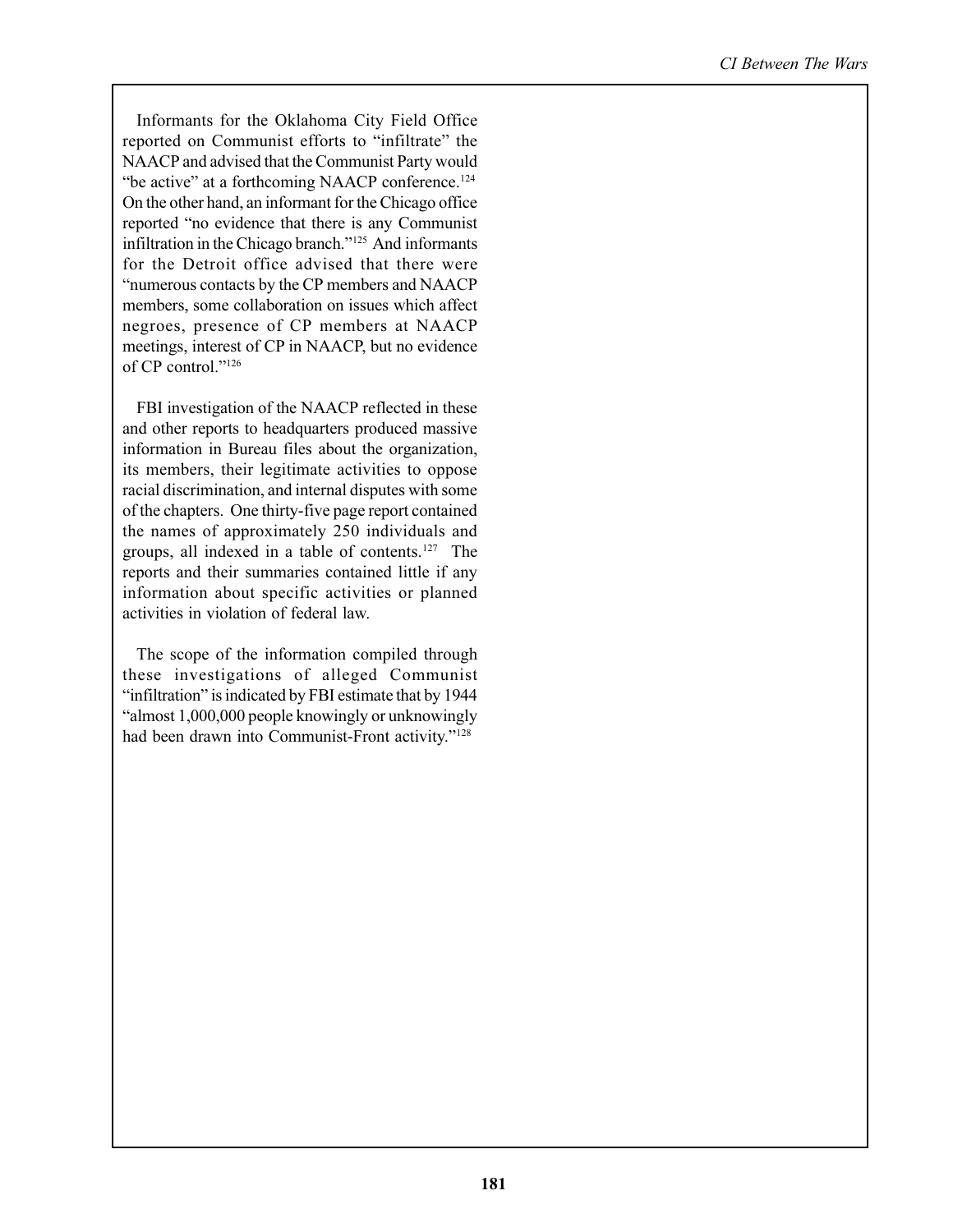# **CI Between the World Wars Bibliography**

- Ahern, James F. Police in Trouble. New York: Hawthorn Books, 1972.
- Allen, Frederick Lewis. The Big Change: America Transforms Itself. New York: Harper, 1952.
- Allen, Frederick Lewis. Since Yesterday: The Nineteen Thirties in America. New York: Harper, 1940.
- Bailey, Geoffrey. The Conspirators. New York: Harper and Row, 1960.
- Belknap, Michael R. "The Mechanics of Repression: J. Edgar Hoover, the Bureau of Investigation and the Radicals 1917-1925." Crime and Social Justice 7 (Spring-Summer 1977): 49-58.
- Bentley, Eric, ed. Thirty Years of Treason: Excerpts from Hearings before the House Committee on Un-American Activities, 1938-1968. New York: Viking Press, 1972.
- Berkman, Alexander. Prison Memoirs of an Anarchists. New York: Mother Earth, 1912.
- Berle, Adolf Augustus. Navigating the Rapids, 1918-1971: From the Papers of Adolf A. Berle. New York: Harcourt Brace Jovanovich, 1973.
- Blackstock, Paul W. The Secret Road to World War II: Soviet versus Western Intelligence 1921-1939. Chicago, Quadrangle, 1969.
- Blackstock, Paul W. The Strategy of Subversion: Manipulating the Politics of Other Nations. Chicago: Quadrangle Books, 1964.
- Blackstock, Paul W., and Scaf, Frank L. Intelligence, Espionage, Counterespionage and Covert Operations: A Guide to Information Sources. Detroit: Gale Research Co. 1978.
- Bohlen, Charles E. Witness to History, 1929-1969. New York: W.W. Norton, 1973.
- Brook-Shepherd, Gordon. The Storm Petrels: The Flight of the First Soviet Defectors 1928-1938. New York: Harcourt Brace Jovanovich, 1978.
- Coben, Stanley. A. Mitchell Palmer: Politician. New York: Columbia University Press, 1963.
- Dorwart, Jeffrey M. Conflict of Duty: The U.S. Navy's Intelligence Dilemma, 1919-1945. Annapolis, MD: Naval Institute Press, 1983.
- Deacon, Richard. Kempei Tai: A History of the Japanese Secret Service. New York: Beaufort, 1983.
- FitzGibbob, Constantine. Secret Intelligence in the Twentieth Century (Cryptologia). London: Hart-Davis, MacGibbon, 1976.
- Flicke, Wilhelm F. War Secrets in the Ether. 2 Vols. Vol. I (parts  $1 \& 2$ ): to World War II; Vol. II (part 3) : World War II. Laguna Hills, Calif.: Aegean Books, 1977.
- Friedman, William F. and Mendelsohn, Charles J. The Zimmerman Telegram of January 16, 1917 and its Cryptographic Background. Laguna Hills, California. Aegean Park Press, 1976.
- George, Willis D. Surreptitious Entry. New York: Appleton-Century, 1946.
- Hall, W. Reginald & Peaslee, Amos J. Three Wars with Germany. Edited and illustrated by Joseph P. Sims. New York: G. P. Putnam's Sons, 1944. Henry, Fred. "Japanese Espionage and Our Psychology for Failure." U.S. Naval Institute Proceedings 69 (May 1943): 639-641.
- Hynd, Alan. Betrayal from the East: The Inside Story of Japanese Spies in America. New York: McBride, 1943.
- Kahn, David. "The Annotated The American Black Chamber." Cryptologia 9:1 (1985): 1-37.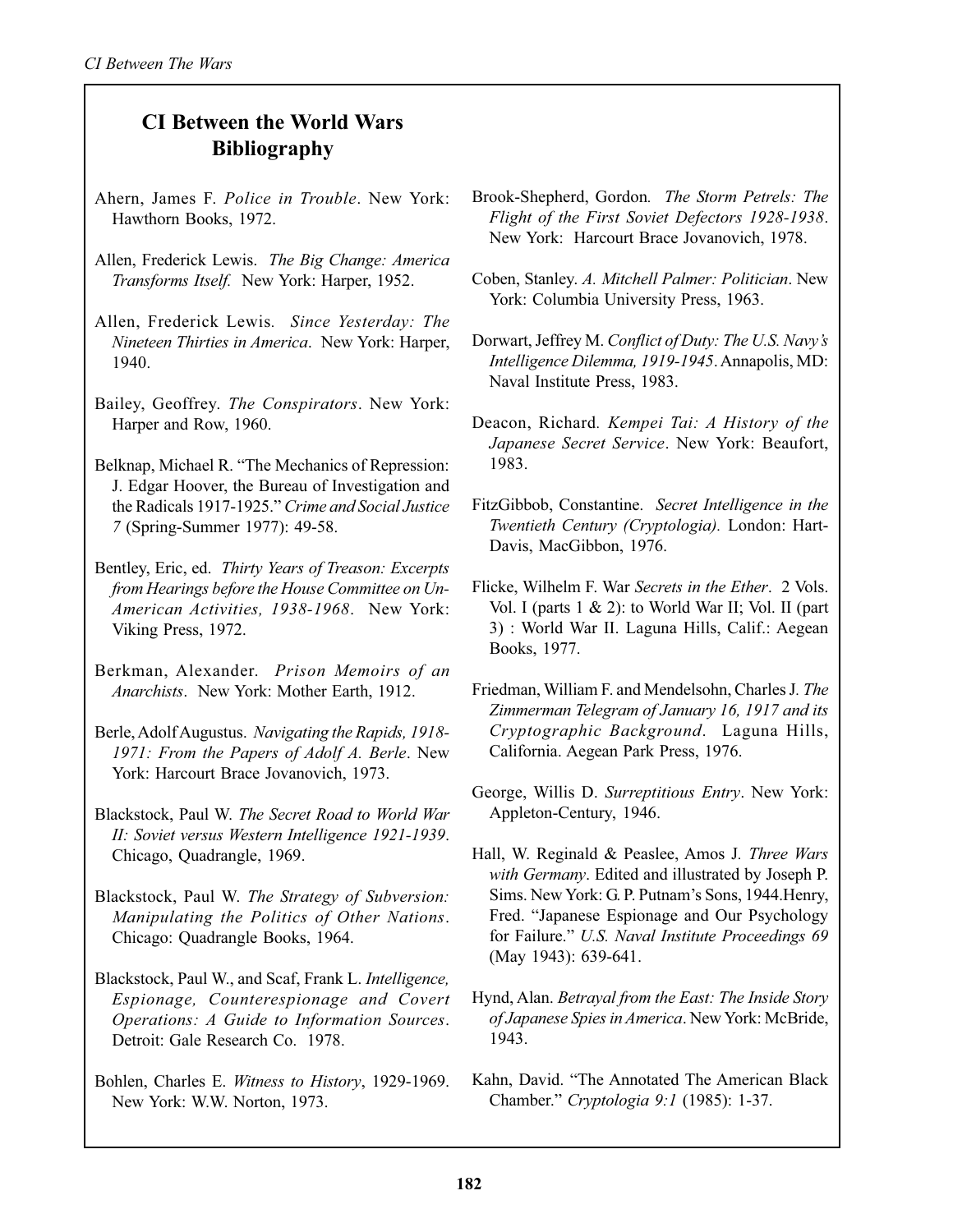- Kahn, David. "A New Source for Historians: Yardley's Seized Manuscript." Cryptologia 6:2  $(1982)$  115-118.
- Kruh, Louis. "Stimson, the Black Chamber, and the 'Gentlemen's Mail' Quote." Cryptologia 12:2  $(1988)$  65-89.
- May, Ernest K. The World War and American Isolation, 1914-1917. Cambridge: Harvard University Press, 1956.
- Murray, Robert K. The Red Scare: A Study in National Hysteria, 1919-1920. Minneapolis: University of Minnesota Press, 1955.
- Nicolai, Walther. The German Secret Service: German Military Intelligence during World War I. London: Stanley Paul, 1924.
- Rintelen, Franz von Kleist. The Dark Invader: Wartime Reminiscences of a German Naval Intelligence Officer (Sabotage against the United States) London: Lovat, Dickson, 1933.
- Rowan, Richard W. Secret Agents Against America. New York: Doubleday, Doran, 1939.
- Rowan, Richard W. Spies and the Next War. Garden City, NY: Doubleday, 1934.
- Seth, Ronald. Encyclopedia of Espionage. London: New English Library, 1972.
- Strong, Kenneth. Men of Intelligence: A Study of the Roles and Decisions of Chiefs of Intelligence From World War I to the Present Day. London: Cassell, 1970.
- U.S. Army Security Agency. Historical Background of the Signal Security Agency, Vol. III. The Peace 1919-1939. Washington, DC: Army Security Agency, 1946.
- U.S. Army Security Agency. History of Codes and Ciphers in the U.S. During the Period Between the Wars. Part I. 1919-1929. Laguna Hills, CA: Aegean Park Press, 1979.
- U.S. Army Security Agency. The Origins and Development of the Army Security Agency, 1917-1947. Laguna Hills, CA: Aegean Park Press, 1978.
- Williams, David. "The Bureau of Investigation and Its Critics, 1919-1921: The Origins of Federal Political Surveillance." Journal of American History 68 (1981): 560-579.
- Williams, David. "Failed Reforms: FBI Political Surveillance, 1924-1936." First Principles 7:1  $(1981): 1-4.$
- Yardley, Herbert Osborne. The American Black Chamber. The Bobbs-Merrill Company Indianapolis, 1931.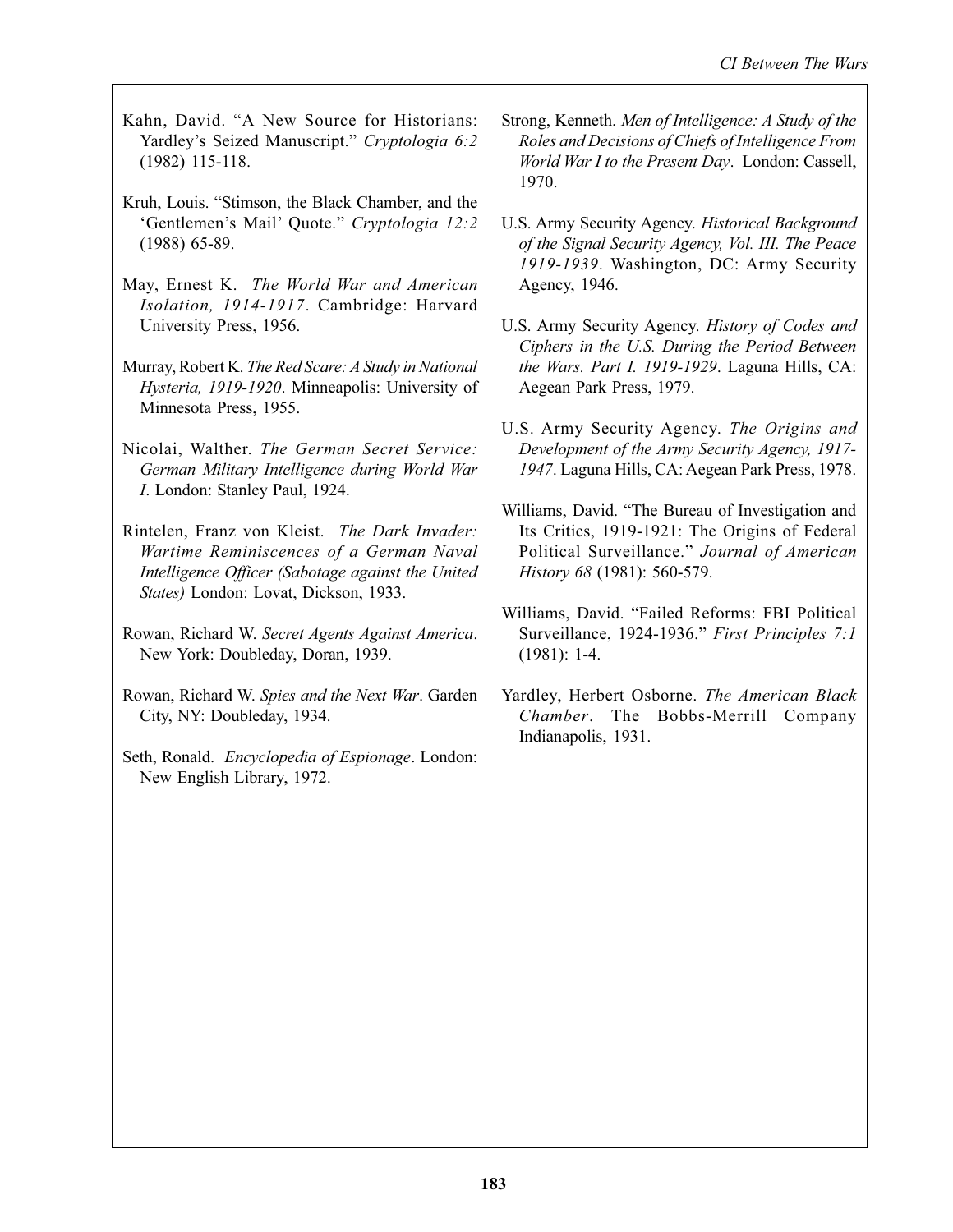# THE PERIOD BETWEEN THE WORLD WARS,

| 1920 | 1 January   | The 'Red Raids," also known as the 'Palmer Red Raids," and the 'Slacker<br>Raids"initiated.                                                                                                                                                                                |
|------|-------------|----------------------------------------------------------------------------------------------------------------------------------------------------------------------------------------------------------------------------------------------------------------------------|
| 1921 | 16 January  | Public backlash against the 'Palmer' raids prompted a Senate<br>investigation.                                                                                                                                                                                             |
|      | 6 June      | Army establishes Signal Intelligence Service (later renamed the Signal<br>Security Agency (1 June 1943) and 4 Nov 1952 became NSA.                                                                                                                                         |
|      | 19 May      | Emergency Quota Act restricts immigration to 3% of 1910 census.                                                                                                                                                                                                            |
|      | 23 December | President Harding pardons Eugene Debs and others convicted under the<br>Sedition Act of 1918 and other measures designed to curb dissent during<br>World War I.                                                                                                            |
| 1924 | 26 May      | National Origins Act places strict quotas on European immigration and<br>bars all immigration from Asia.                                                                                                                                                                   |
|      | 1 July      | Japanese condemn immigration humiliation in "Hate America" rallies.                                                                                                                                                                                                        |
|      | 10 May      | J. Edgar Hoover is appointed head of Bureau of Investigation.                                                                                                                                                                                                              |
| 1928 | 4 June      | Supreme Courts upholds Olmstead Case that use of wiretap evidence in a<br>federal court did not by itself violate constitutional guarantees in the 4 <sup>th</sup><br>and 5 <sup>th</sup> Amendments against unreasonable searches and seizures and<br>self-incrimination. |
| 1929 | 29 October  | Secretary of State withdraws funding from the 'Black Chamber,"<br>effectively abolishing the office.                                                                                                                                                                       |
| 1933 | 30 January  | Hitler is appointed as the German Chancellor.                                                                                                                                                                                                                              |
|      | 7 June      | Congress authorizes use of subpoena power in sabotage cases.                                                                                                                                                                                                               |
|      | 16 November | US establishes diplomatic relations with the Soviet Union.                                                                                                                                                                                                                 |
|      | 27 August   | Corp. R. Osman court-martialed for violating Espionage Act. Sentenced to<br>two years hard labor and fined \$10,000. President Roosevelt orders new<br>trial in 1934. He was acquitted on 21 May.                                                                          |
| 1934 | 15 December | Japan asks France, England, and U.S. for removal of diplomatic status<br>from Army and Navy language officers in Tokyo as one is suspected of<br>espionage. U.S. grants request.                                                                                           |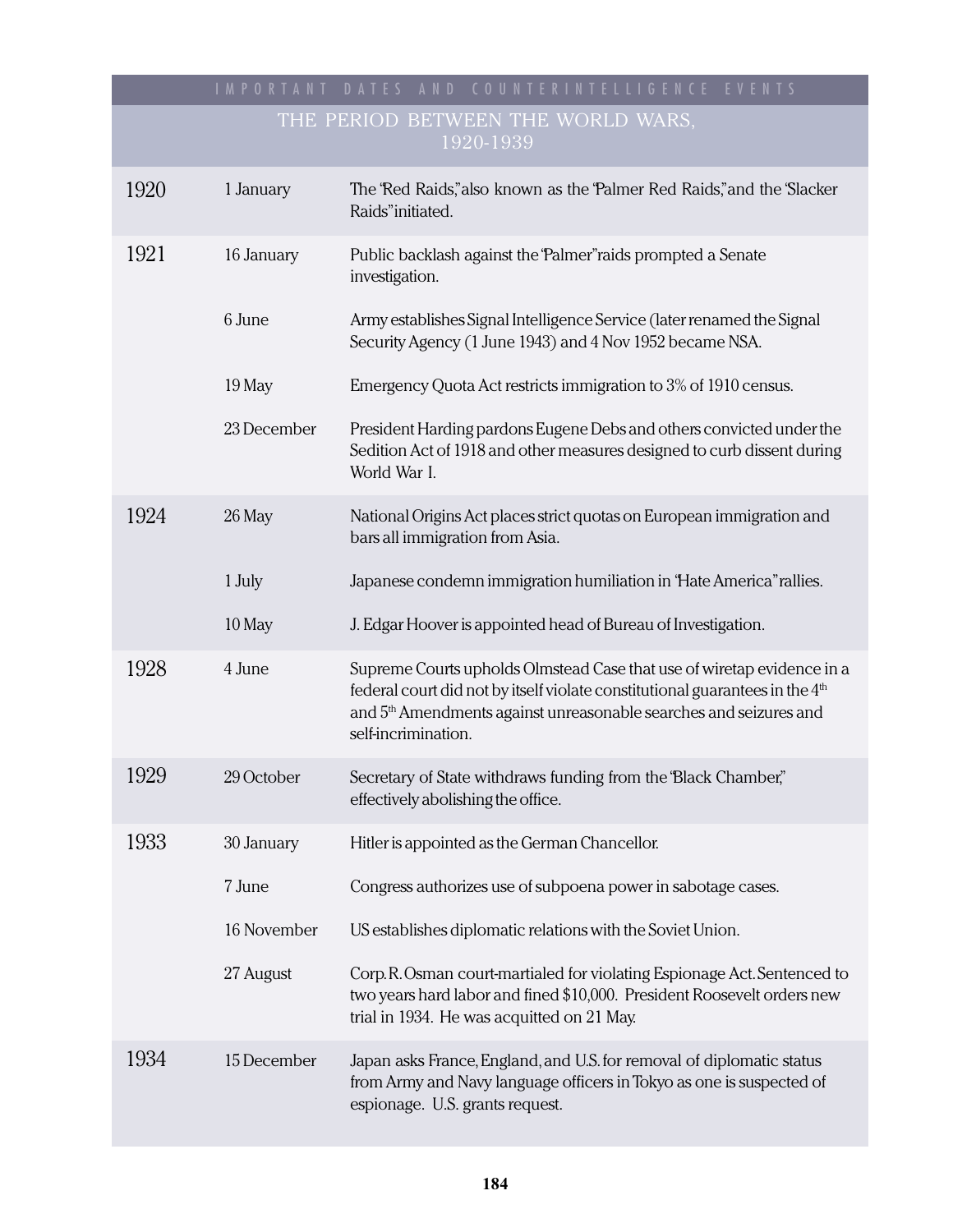# THE PERIOD BETWEEN THE WORLD WARS,

| 1936 | 12 December | German pro-Nazi Bund societies formed as "Amerika-deutscher<br>Volkbund," ostensibly devoted to social and athletic pursuits.                                                                                                                                                |
|------|-------------|------------------------------------------------------------------------------------------------------------------------------------------------------------------------------------------------------------------------------------------------------------------------------|
|      | 2 July      | H.T. Thompson tried on charges of selling U.S. naval information to Lt.<br>Comdr. Miyazaki, Japanese Spy.                                                                                                                                                                    |
|      | 15 July     | John Semer Farnsworth, ex-U.S. naval officer, held on charges of selling<br>confidential naval book to Japanese. Found guilty and sentenced to prison.                                                                                                                       |
| 1938 | 26 May      | Dies Committee established to investigate un-American activities.                                                                                                                                                                                                            |
|      | 19 August   | President Roosevelt, in reaction to Turrou incident, says he favors larger<br>appropriations for military intelligence services to expand<br>counterespionage activities in the U.S. However, he made it clear he<br>would not sanction espionage by American agents abroad. |
|      | 16 October  | Ernst Kuhrig and Heinrich Schackow, German citizens, arrested on<br>espionage charges in the Canal Zone. Both sentenced to two years in<br>prison in January 1939.                                                                                                           |
| 1939 | 26 June     | Interception of Soviet communication between New York and Moscow<br>that would be the subject of the VENONA project begins.                                                                                                                                                  |
|      | 17 April    | Counterintelligence Branch established in Army's Military Intelligence<br>Division.                                                                                                                                                                                          |
|      | 15 June     | Mixed Claims Commission finds Germany guilty of both the Black Tom<br>and Kingsland explosions but Germany never pays the \$55 million<br>damage award.                                                                                                                      |
|      | 26 June     | Presidential Directive gives investigations of all espionage, sabotage and<br>counterespionage to FBI, Military Intelligence Division and Office of Naval<br>Intelligence.                                                                                                   |
|      | 1 September | World War II begins as Germany invades Poland.                                                                                                                                                                                                                               |
|      | 2 September | Journalist Don Levine escorts Whittaker Chambers to Asst. Secretary of<br>State Adolph Berle's home where Chambers reveals intelligence activities<br>of Alger and Donald Hiss.                                                                                              |
|      | 4 September | French intelligence informs American Ambassador Bullitt in Paris that<br>Alger and Donald Hiss are Soviet agents.                                                                                                                                                            |
|      | 6 September | Presidential Directive gives FBI the sole responsibility for investigating<br>espionage, counterespionage and sabotage.                                                                                                                                                      |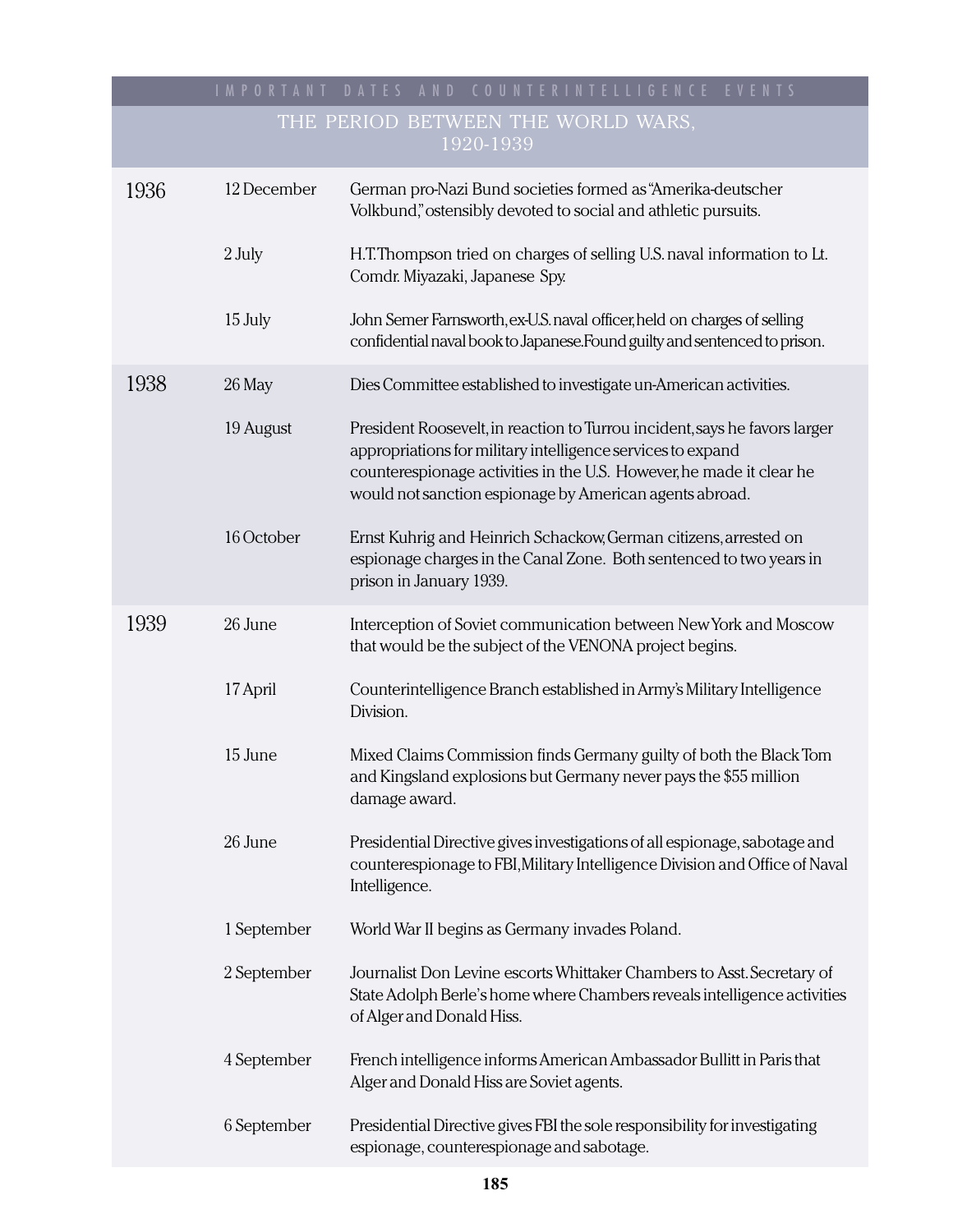# **American Revolution End Notes**

- This article was written by Frank J. Rafalko, Chief Community Training Branch, National Counterintelligence Center.
- $\overline{2}$ . Thomas Hutchinson came from a prominent New England family. In 1737, despite his family's admonishment to him about going into politics, he was elected to the Massachusetts House of Representative. He later served as Chief Justice of the colony and then royal governor.
- Francis Bernard was the nephew of Lord Barrington, the secretary of state for war in London. Barrington arranged for Bernard to be appointed as royal governor of New Jersey, but after two years Bernard move to Massachusetts to become royal governor there. He was recalled to London in 1769.
- $\overline{4}$ Dr. Benjamin Church.
- A.J. Langguth, Patriots The Men Who Started the American Revolution, Simon and Schuster, New York, 1988, p. 311.
- 6. Edmund R. Thompson, ed., Secret New England Spies of the American Revolution, The David Atlee Phillips New England Chapter, Association of Former Intelligence Officers, Kennebunk, Maine, 1991, p. 17.
- Allen French, General Gage's Informers, Greenwood Press, New York, 1968, p166-167.
- $\,$  8. Capt. James Wallace.
- Godfrey Wainwood or Wenwood, Letter from Washington to the President of Congress, October 5, 1775.
- $10.$ Letter from George Washington to the President of Congress, October 5, 1775.
- $11.$ The 28th article of war provided that anyone caught communicating with the enemy should suffer such punishment as a court martial might direct. Unfortunately for those who favored hanging Dr. Church, article 51 stated that such punishment was limited to thirty-nine lashes, or a fine of two months' pay, and/or cashiering from the service.
- $12.$ Letter from George Washington to Governor Jonathan Trumball, November 15, 1775 in which Washington inserted the resolve of Congress he received from John Hancock regarding Church.
- 13. This article was written by Frank J. Rafalko, Chief, Community Training Branch, National Counterintelligence Center.
- $14.$ Col. Jacobus Swartwout (d.1826), commander of the 2d Dutchess County Regiment of Minute Men.
- $15.$ Johnathan Fowler.
- $16.$ James Kip.
- 17. This article was written by Dan Lovelace, National Counterintelligence Center.
- <sup>18.</sup> Carl Van Doren's description of Benedict Arnold in his Secret History of the American Revolution.
- 19. This article is copyrighted by Eric Evans Rafalko and used with his permission.
- $20. \,$ Secret New England Spies of the American Revolution, ed. by Edmund R. Thompson (The David Atlee Phillips New England Chapter, Association of Former Intelligence Officers, Kennebunk, Maine, 1991, p. 73.
- Revolutionary Diplomatic Correspondence of the United States, ed. by Francis Wharton, U.S. Department of State, 6 vols., Washington, Government Printing Office, 1889, pp. 78-80.
- 22. Silas Deane to the Secret Committee of Congress, August 18, 1776, in The Deane Papers, ed. Charles Isham, 5 vols, New York Historical Society Collections, Vols. XIX-XXIII, New York, 1886-1891, XIX, p. 206.
- 23. Bemis, Samuel F., The Diplomacy of the American Revolution, New York, D. Appleton Co., 1935, pp. 44-45.
- $24.$ Dr. Edward Bancroft to the Most Honorable Marquis of Carmarthen, September 17, 1784, Samuel F. Bemis,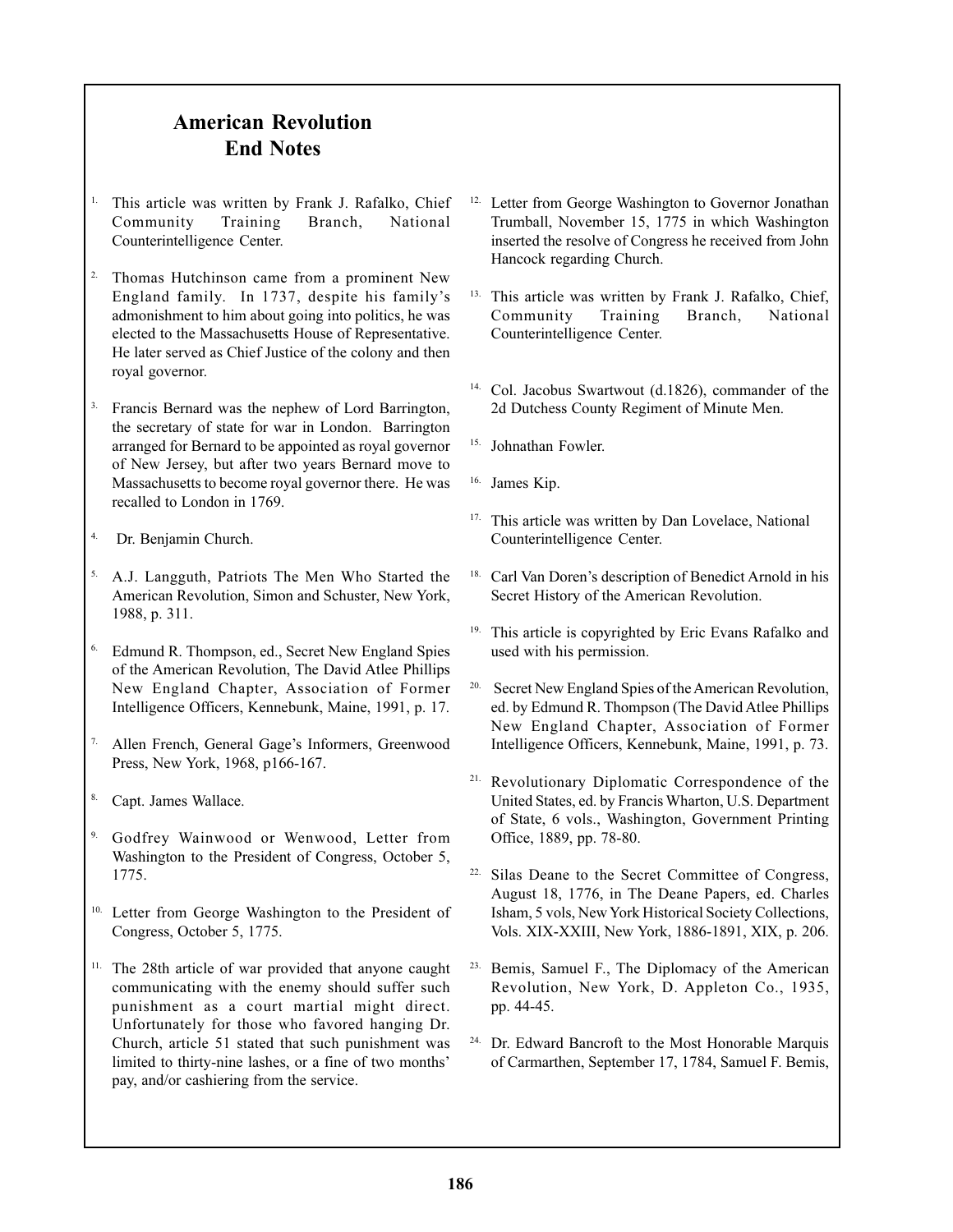British Secret Service and the French-American Alliance, American Historical Review, XXIX, No. 3 (April, 1924), p. 493.

<sup>25.</sup> There was no organization within the government known as the British Secret Service. Intelligence collection was conducted by major figures within the Foreign Ministry or military for their own purposes. In this respect, Eden was probably in charge of a small group of intelligence collectors for Lord Suffolk.

- <sup>26.</sup> Dr. Edward Bancroft to the Most Honorable Marquis of Carmarthen, September 17, 1784, op. cit., p. 493.
- <sup>27.</sup> Secret New England Spies of the American Revolution, ed. Edmund R. Thompson, op.cit., p. 80.
- <sup>28.</sup> Jacob Bankson was one of Washington's spies.
- <sup>29.</sup> Thomas Shanks, formerly an ensign of the Tenth Pennsylvania Regiment. He had been cashiered Oct. 12, 1777, for stealing shoes.
- <sup>30.</sup> The board voted 10 to 4 that he was a spy and 8 to 6 that he ought to suffer death.
- Elijah Hunter, assistant commissary of forage, at 31. Bedford, N.Y.
- $32.$ Elijah Hunter. In the draft he is designated "H-
- 33. Lieut. Gen. Frederick Haldimand, Governor of Canada.
- $34. \,$ This article was written by Frank J. Rafalko, Chief, Community Training Branch, National Counterintelligence Center.
- 35. Smith obtained this information which he communicated to Eden in "Information obtained by Lt. Col. Smith during the six weeks of his intercourse with Capt. Hyson, in February and March 1777," Mar 27-28, 1777, Stephens's Facsimiles of Manuscripts in European Archives relating to America, 1773-1783, no. 670.
- William Eden to George III, Oct 20, 1777, Stevens, op cit., no. 275.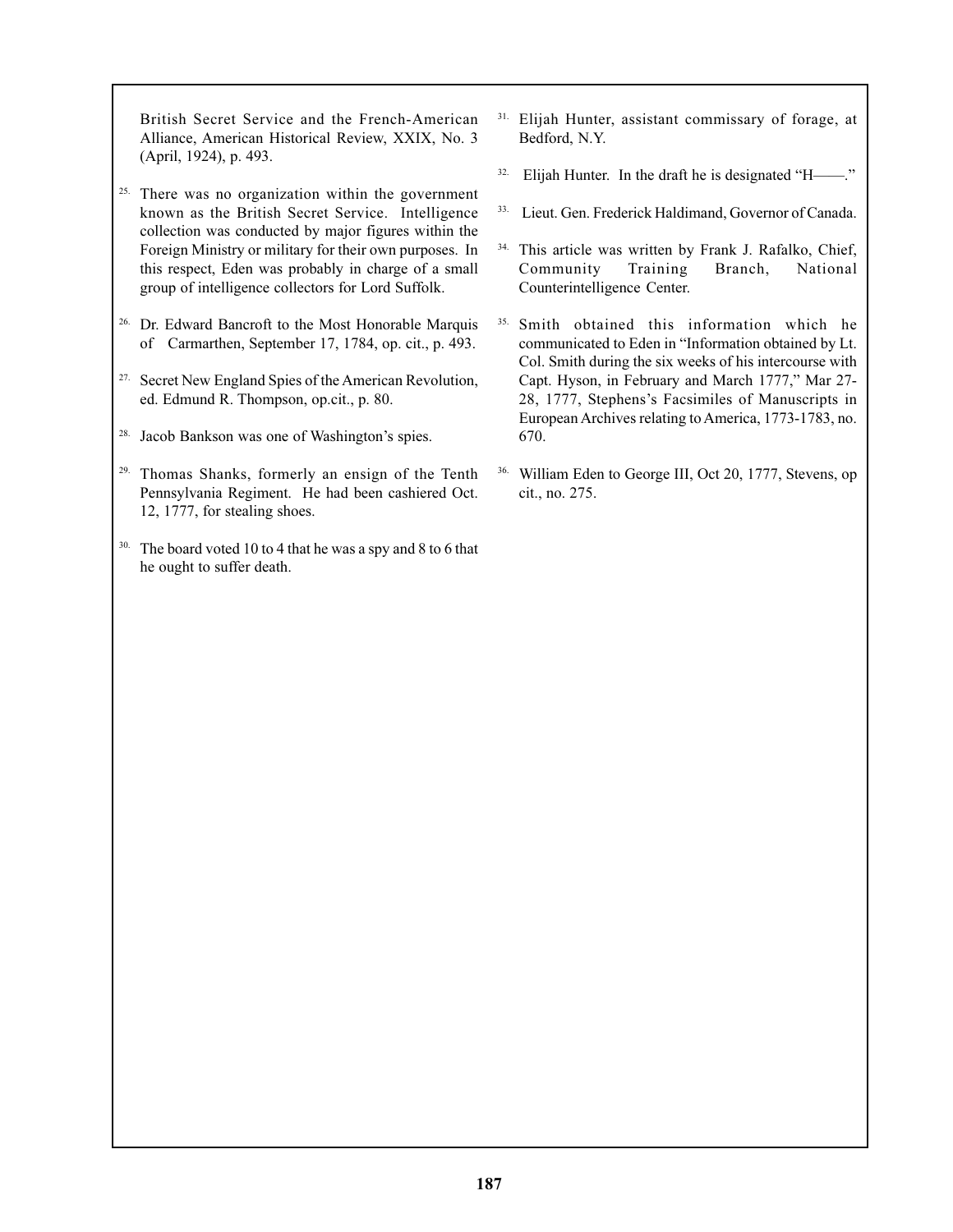## **Civil War End Notes**

- $1.$ Dr. Harold R. Relyea, Analyst in American National Government, Government and General Research Division, Congressional Research Center, Library of Congress, for the Select Committee on Intelligence and printed in Supplemental Reports on Intelligence Activities, Book VI, Final Report of the Select Committee to Study Governmental Operations with respect to Intelligence Activities, United States Senate, 1976.
- $2.$ George Fort Milton. Abraham Lincoln and the Fifth Column. New York, the Vanguard Press, 1942, p.48.
- Frederick Bancroft. The Life of Williams H. Seward (Vol.2). New York, Harper and Brothers, 1900, p. 260.
- $4.$ Ibid., pp. 261-262.
- See Richardson, op cit. (Vol.7), pp.3303-3305.
- The correspondence of this panel and lists of those released at its direction may be found in Fred C. Ainsworth and Joseph W. Kirkley, comps. The War of the Rebellion: A Compilation of the Official Records of the Union and Confederate Armies, Series II (Vol.2). Washington, U.S. Govt. Print. Off., 1897.
- $7.$ Milton, op. cit., p. 49.
- 8. See John W. Headley, Confederate Operations in Canada and New York. New York and Washington, The Neale Publishing Company, 1906; also of related interest is James D. Bulloch, The Secret Service of the Confederate States in Europe, New York, Thomas Yoseloff, 1956; originally published 1884.
- 9. Milton, loc. cit.
- $10$  *Ibid.*, pp.50-51.
- <sup>11.</sup> This article was written by Louise Sayre, National Security Agency.
- <sup>12.</sup> Allan Pinkerton, *The Spy of the Rebellion*, New York, G.W. Carleton and Company, 1883, pp. 247-248.
- $13.$  *Ibid*, pp. 429-430.
- <sup>14.</sup> Dr. Harold R. Relyea, Analyst in American National Government, Government and General Research Division, Congressional Research Center, Library of

Congress, for the Select Committee on Intelligence and printed in Supplemental Reports on Intelligence Activities, Book VI, Final Report of the Select Committee to Study Governmental Operations with respect to Intelligence Activities, United States Senate, 1976.

- 15. See L.C. Baker, History of the United States Secret Service, Philadelphia, King and Baird, 1868, pp. 15-20: Jacob Mogelever, Death to Traitors: The Story of General Lafayette C. Baker, Lincoln's Forgotten Secret Service Chief. New York, Doubleday and Company, 1960, pp-22-48.
- <sup>16.</sup> Baker, op. cit., pp. 45-72: Mogelever, op. cit. pp. 48-62.
- Baker. op. cit., pp. 72-84: Mogelever, op. cit., pp. 68-72.
- $18.$  Mogelever, op. cit., p. 73.
- See Baker, op. cit., pp. 85-101.
- <sup>20.</sup> *Ibid.*, pp. 102-111: Mogelever, op. cit., pp. 74-79.
- 21. Mogelever, op. cit., p. 79.
- <sup>22.</sup> See *Ibid.*, pp. 79-81.
- $23.$  *Ibid.*, p. 84.
- <sup>24.</sup> See Mogelever, op. cit., pp. 86-88.
- $25.$ *Ibid.*, p. 89.
- <sup>26.</sup> Wilfred E. Binkley. President and Congress. New York, Alfred A. Knopf, 1947, p. 126.
- <sup>27.</sup> Letter to Albert G. Hodges (April 4, 1864) in Roy P. Baslet, ed. The Collected Works of Abraham Lincoln (Vol. 8). New Brunswick, Rutgers University Press, 1953, p. 281.
- $28. \,$ Rossiter, op. cit., p. 229.
- Mogelever, op. cit., p. 91.
- <sup>30.</sup> *Ibid.*, pp. 95. 169.
- $31.$  *Ibid.*, p. 111.
- 32. Ibid., pp. 169-170.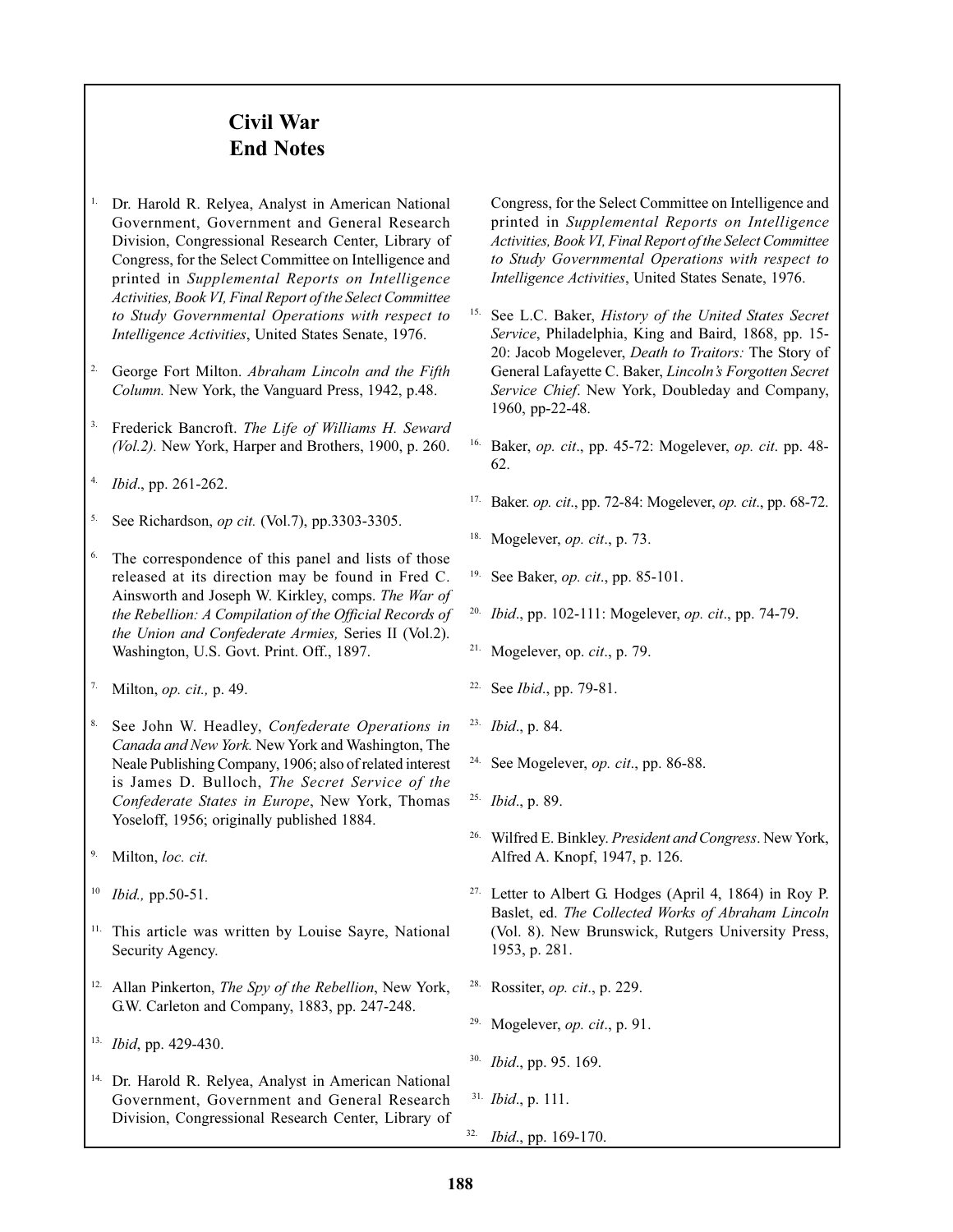- <sup>33.</sup> *Ibid.*, p. 109.
- *Ibid.*, p. 242; also see Baker, op. cit., pp. 174-178.
- *Ibid.*, p. 241.
- 36. *Ibid.*, p. 164.
- 37. See *Ibid.*, pp. 101-107, 139-140.
- 38. See Ibid., p. 108.
- 39. See *Ibid.*, pp. 107-108.
- 40. See Baker, op. cit., pp. 195-203.
- 41. Mogelever, op. cit., p. 214; the District of Columbia had only one cavalry unit during the civil war but counted the First and Second Regiment Infantry, serving from 1861 until 1865, and several short-lived infantry battalions and militia companies which were hastily organized in 1861 and mustered out by the end of the year.
- 42. *Ibid.*, pp. 215-216.
- *Ibid.*, p. 220.
- *Ibid.*, p. 221.
- 45. See Baker, op. cit., pp. 241-253; Mogelever, op. cit., pp. 245-248.
- 46. Generally see Mogelever, op. cit., pp. 213-241.
- 47. Baker's own account of his bureau's activities and his troops' adventures is thin and, compared with the Mogelever account which relies on Baker's correspondence and the letters and diaries of relatives, fails to convey the questionable nature of their operations or their possible illegality; see Baker, op. cit., pp. 147-198, 230-241, 253-261, 329-378, 384-452.
- Mogelever, op. cit., p. 249; in 1863 (12 Stat. 713 at 726) Congress authorized the Secretary of the Treasury to appoint three revenue agents". . . to aid in the prevention, detection, and punishment of frauds upon the revenue." These were the small beginnings of the Treasury Department's intelligence organization and the only designated investigative force available to the Secretary at the time of the Baker inquiry.
- 49. See Mogelever, op. cit., p. 252.
- Generally, see *Ibid.*, pp. 252-278; Baker, op. cit., pp. 261-287.
- 51. Generally, see Baker, op. cit., pp. 452-476; Mogelever, op. cit., pp. 278-292; John W. Headley, Confederate Operations in Canada and New York, New York and Washington, The Neale Publishing Company, 1906, pp. 211-382.
- Mogelever, op. cit., 291-292.
- See *Ibid.*, p. 337.
- *Ibid.*, p. 339.
- Generally, see Baker, op. cit., pp. 476-567; Mogelever, op. cit., 342-385.
- Mogelever, op. cit., p. 386.
- 57. Generally, see Baker, op. cit., pp. 582-693; Mogelever, op. cit., pp. 385-419.
- 58. Dr. Harold R. Relyea, Analyst in American National Government, Government and General Research Division, Congressional Research Center, Library of Congress, for the Select Committee on Intelligence and printed in Supplemental Reports on Intelligence Activities, Book VI, Final Report of the Select Committee to Study Governmental Operations with respect to Intelligence Activities, United States Senate, 1976.
- 59. G.R. Tredway, Democratic Opposition to the Lincoln Administration in Indiana. Indianapolis, Indiana Historical Bureau, 1973, pp. 209-210.
- *Ibid., p. 216.*
- Milton, op cit., pp. 76-77.
- Tredway, op cit., p. 217.
- 63. Ibid. p.216: also see William Dudley Foulke. Life of Oliver P. Morgan (Vol.1). Indianapolis-Kansas City, The Bowen-Merrill Company, 1899, pp.405-407; also, for a view of Carrington's spies reporting on each other and otherwise over-ingratiating themselves with unsuspecting rebels, see Tredway, op. cit., pp. 216-217.
- Tredway, op cit., p. 218.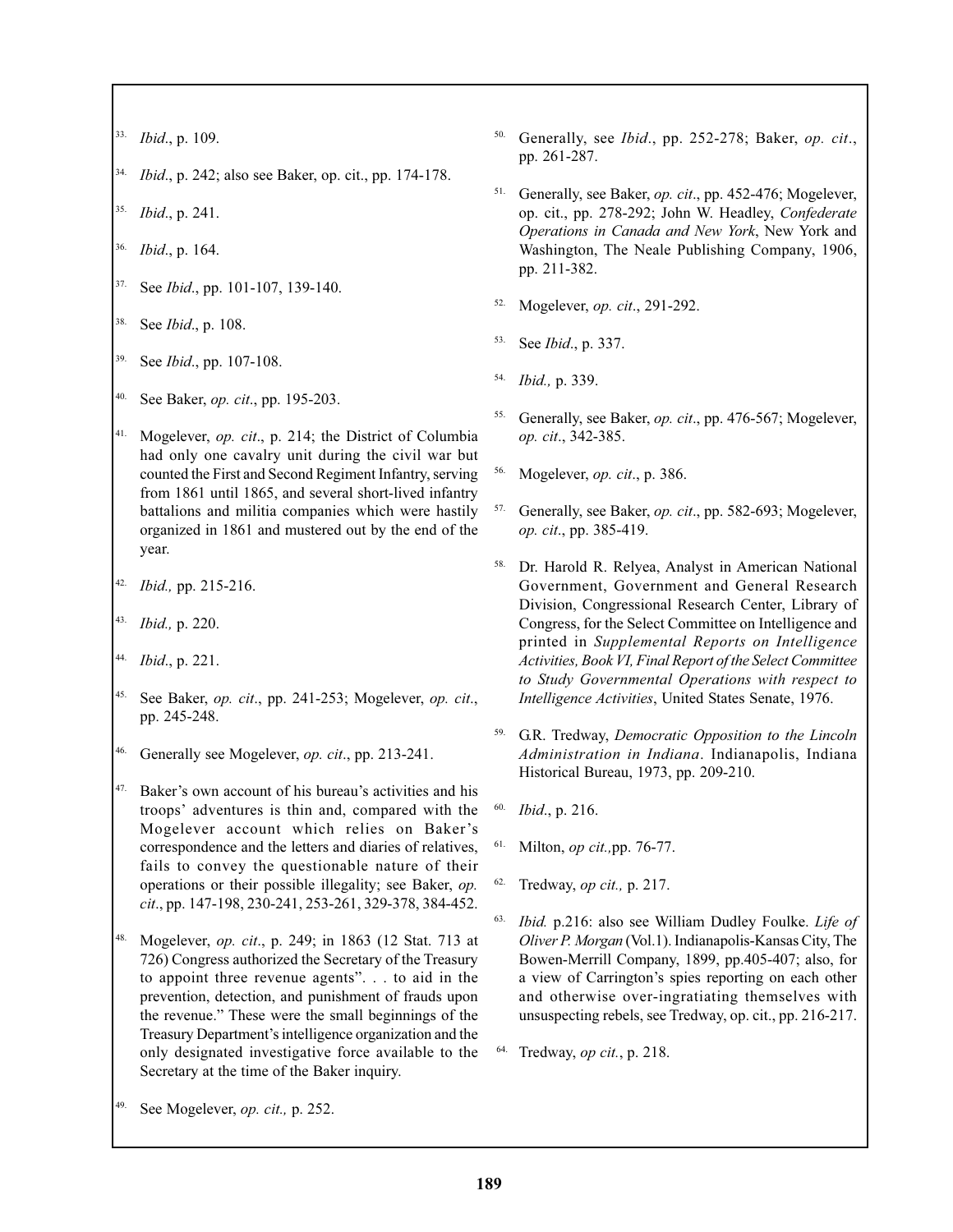## **Post Civil War End Notes**

- <sup>1.</sup> This article was written by S/A Wayne Goldstein, Naval Criminal Investigative Service.
- Jeffrey M. Dorwart, The Office of Naval Intelligence, The Birth of America's First Intelligence Agency, 1865-1918, 1979, p. 6.
- <sup>3.</sup> Ibid, pp. 10-11.
- <sup>4.</sup> Thomas F. Troy, *Donovan and the CIA: A History of* the Establishment of the CIA, Frederick, MD, 1981, p. 8.
- <sup>5.</sup> Ibid. p. 120.
- <sup>6.</sup> 38 Stat 770. Enabling legislation was also passed three days later to provide for raising volunteer forces as needed "in time of actual or threatened war." See: Stat  $347 - 51$ .
- 7. Memo Chief of Staff for TAG, 3 Mar 1914. This crippling restriction against crossing the border was not lifted until after General Pershing's Punitive Expedition had entered Mexican territory in 1916.
- 8. 38 Stat 514-16.
- See "Report of the Signal Officer," War Department Annual Reports, 1913, I, p. 781.
- <sup>10.</sup> The latter item had recently received its first boost since 1903, in the meager form of an increase from \$10,000 to \$11,000 for FY 1915.
- <sup>11.</sup> Memo, Chief of War College Division for Chief of Staff, 3 May 1915.
- $12.$  Ibid.
- <sup>13.</sup> A German sabotage campaign at impeding the flow of munitions and supplies from America to the Allied powers was in full swing at this time. See: Henry Landau, The Enemy Within, New York, 1937.
- <sup>14.</sup> Maj. Gen. Otto L. Nelson, Jr., National Security and the General Staff, Washington, 1946, pp. 145-147.
- <sup>15.</sup> Telegram Squire to AG for McClernaud, 14 December 1912.
- <sup>16.</sup> Memorandum from Col. Biddle to Col. Hughes, 9 February 1914, and Memorandum from Col. Biddle to Chief of Staff, 27 April 1914.
- <sup>17.</sup> Memorandum from Brig. Gen. Macomb for Chief of Staff, 3 August 1914. Nevertheless, Lt. Col. George O. Squier, the American Military Attache in London, was allowed to visit the British Army in France as an official military observer from 16 November 1914 to 2 January 1915.
- <sup>18.</sup> Memorandum from Brig. Gen. Charles G. Treat, Acting Chief of War College Division, to Chief of Staff, 14 November 1916.
- 19. War Division memorandum 14 November 1916.
- <sup>20.</sup> Letter, Chief, Military Mission, Paris to Chief, War College Division, 29 December 1916.
- <sup>21.</sup> James Morton Callahan, American Foreign Policy in Mexican Relations, New York, 1932, pp. 562-63.
- <sup>22.</sup> "Report of the Chief of Staff," War Department Annual Reports, 1916, I, p. 187.
- <sup>23.</sup> From August 1911 to July 1914, Maj. Ryan had been an associate professor of modern languages at the United States Military Academy. He was replaced as Expedition Intelligence officer by Capt. (later Lt. Col.) W.O. Reed, 6th Cav, on 30 April 1916.
- <sup>24.</sup> Van Deman, R.H. (Maj. Gen.), Memorandum, 8 April 1949.
- <sup>25.</sup> "Report of the Chief of Staff," War Department Annual Reports, 1916, I, p. 201.
- <sup>26.</sup> Letter, Pershing to Commanding General Southern Department, 27 March 1916, subject: Preliminary Report of Punitive Expedition.
- <sup>27.</sup> Capt. Nicholas N. Campanole, "Report Covering Operations of United States Punitive Expedition, Intelligence Section, 15 March 1916-5 February 1917."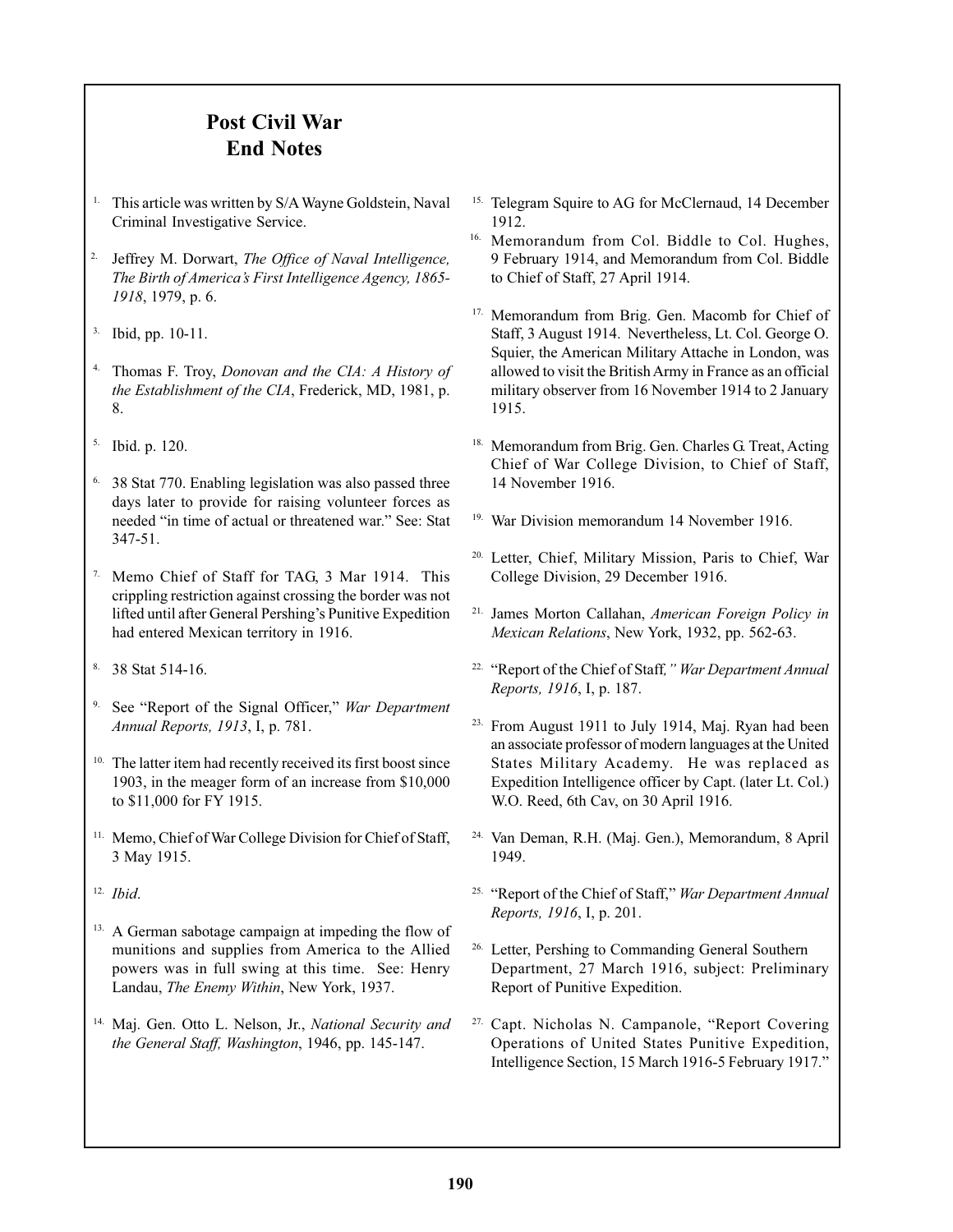Capt. (later Col.) Campanole succeeded Capt. W.O. Reed as Expedition Intelligence Officer, effective 10 October 1916, and then remained in that capacity until the withdrawal of the force from Mexico on 5 February 1917.

- <sup>28.</sup> Harry Aubrey Toulmin, With Pershing in Mexico, Harrisburg, 1935, pp. 85-88. This turned out to be the last time that the US Army employed a regular Indian Scout unit in its field operations.
- Van Deman memorandum, 8 April 1949.
- $30.$  Ibid.
- <sup>31.</sup> Comment, Brig. Gen. H.H. Macomb for Chief of Staff, 21 June 1916, attached to Van Deman "Historical Sketch."
- <sup>32.</sup> Three years earlier, in compliance with a formal request from Secretary of War Stimson, the General Staff had prepared a full report on "The Organization of the Land Forces of the United States," which recommended several specific military reforms regarding the effective mobilization of American manpower. As soon as Woodrow Wilson became President in 1912, however, this so-called "Stimson Plan" was pigeonholed. See: "Report of the Secretary of War," War Department Annual Reports, 1912, pp. 69-128.
- <sup>33.</sup> "Report of the Chief of Staff," War Department Annual Reports, 1916, p. 155.
- <sup>34.</sup> "Report of the Secretary of War," War Department Annual Reports, 1915, pp. 22-23. This plan was generally known as the "Continental Army Plan."
- <sup>35.</sup> Memo from Chief, War College Division for Chief of Staff, 11 December 1916.
- <sup>36.</sup> Written by Charles H, Harris and Louis R. Sadler. This article appeared in The Americas, Volume XXXIX, July 1982, Number 1. Used with the permission of the authors.
- 37. Mexican Rebel: Pascual Orozco and the Mexican Revolution, 1910-1915 (Lincoln, 1967).
- <sup>38.</sup> Robert Ryall Miller, Arms Across the Border: United States Aid to Juarez During the French Intervention in Mexico (Philadelphia, 1973), pp.7, 32, 38.
- <sup>39.</sup> Francisco Almada's La rebelion de Tomochi (Chihuahua, 1938) is the standard source for the insurrection. Also see the U.S. v Victor L. Ochoa,

District Court, El Paso, FRC-FW, No. 893 and District Court, El Paso, nos. 4,8,7,6,5,1009, 1024, all in FRC-FW. See also Yolanda Guaderrama Alexander, "Las Palomas: Years of Turmoil, 1893-1917" (Graduate Seminar Paper, Department of History, New Mexico State University, 1974), pp. 7-16.

- 40. U.S. v. Leocardio B. Trevino et al., U.S. Commissioner, El Paso, FRC-FW, no. 83, and District Court, El Paso, FRC-FW, No. 1361. See also U.S. Commissioner, El Paso, FRC-FW, nos. 100, 156, 88, 117, 101. Additional details are available in National Archives, Numerical and Minor Files of the Department of State, Microcopy M-862, roll 429, file nos. 5026 and 5028; and Richard Estrada, Border Revolution: The Mexican Revolution in the Ciudad Juarez/El Paso area, 1906-1915," (unpublished M.A. thesis, University of Texas, at El Paso, 1975), pp. 38-44.
- 41. Charles H. Harris III and Louis R. Sadler, "The 1911 Reyes Conspiracy: The Texas Side," Southwestern Historical Quarterly (April, 1980), pp 325-348.
- $42.$ For a study of United States arms policy see Harold Eugene Holcombe, "United States Arms Control and the Mexican Revolution, 1910-1924," (unpublished Ph.D. dissertation, University of Alabama, 1968), pp.26-33. The Madero government's use of the British Foreign Office in persuading Taft to ban the exportation of munitions to the Orozquitas can be found in: Lord Codry telegram to the British Ambassador in Washington James Bryce, March 12, 1912; Cowdry to Bryce, March 13, 1912; Cowdry to Enrique Creel, March 12, 1912; and Foreign Office minute of March 13, 1912, all in Foreign Office 115/1683, British Public Record Office, Kew Gardens, London. See also Peter Calvert, The Mexican Revolution, 1910-1914: The Diplomacy of Anglo-American Conflict (Cambridge, 1968), pp. 108-109.
- 43. Ironically, the Rangers, whose strength had been more than doubled (15-43) in October, 1911 at federal expense to pacify the Texas border had been reduced to their former numbers by late January, 1912, because the border appeared peaceful. Senate Document no. 404, 62nd Cong., 2nd sess. (Washington, 1912). During the Orozco rebellion, after first being ordered not to assist Federal officials in the enforcement of the neutrality laws, they generally worked closely with the Bureau of Investigation. See Texas Governor O.B. Colquitt to Adjutant General Henry Hutchings, February 2, 1912, Walter Prescott Webb Papers, vol. 18, Barker Texas History Center, University of Texas at Austin. Also see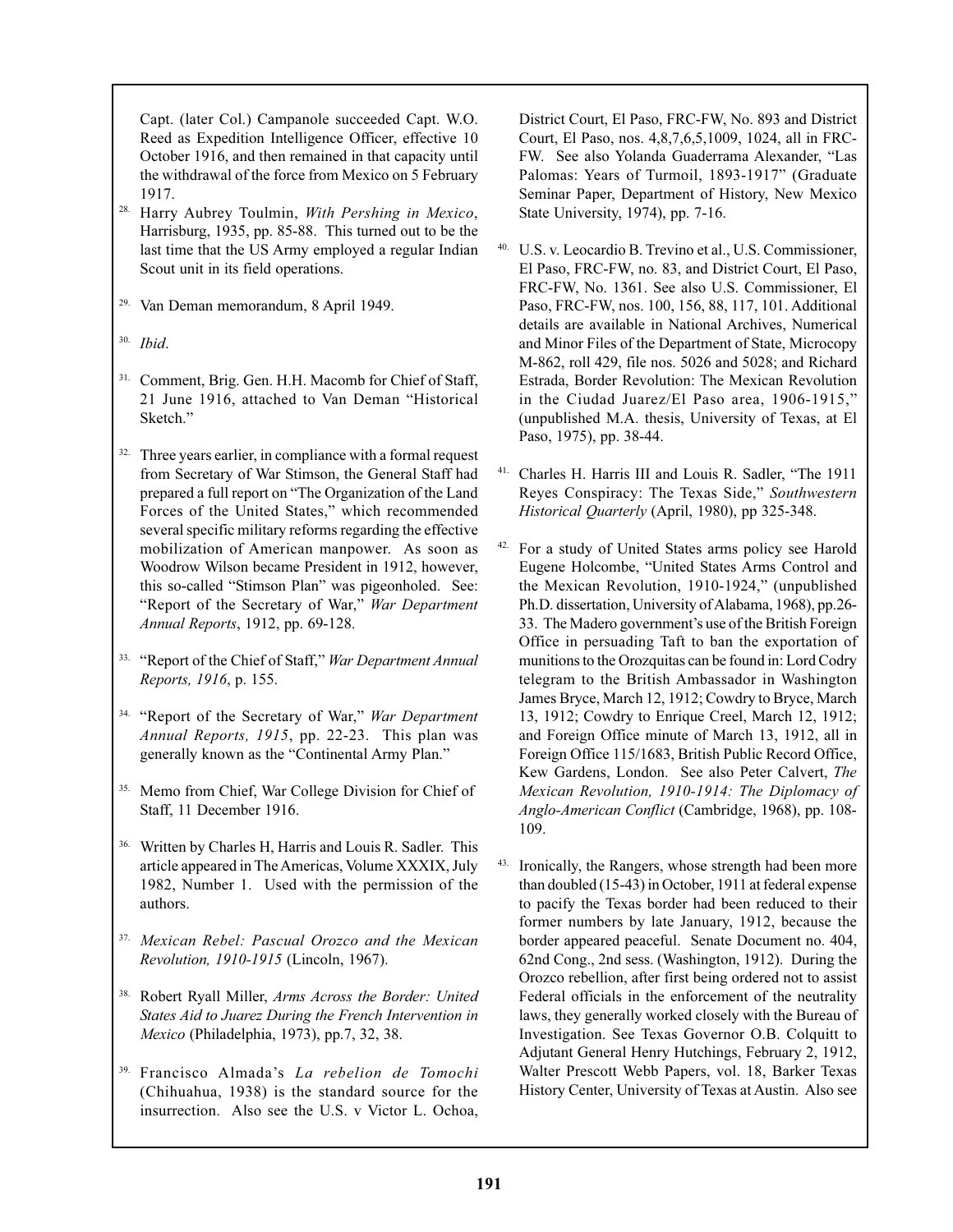Monthly Returns Company A, March, April and June, 1912 and Company B, February, May and June, 1912, Texas Ranger Archive, Texas State Library, Austin, Texas.

- The key word in the statement is blatant. As is well known, the British Secret Intelligence Service operated on a rather large scale in the United States during both World War I and II; however, they were rather more discreet. See for example, H. Montgomery Hyde, Room 3603: The Story of the British Intelligence Center in New York during World War II (New York, 1963) and William Stephenson's somewhat sensationalized A Man Called Intrepid: The Secret War (New York, 1976).
- <sup>45.</sup> H.A. Thompson to S.W. Finch, April 21, 1912, National Archives, Federal Bureau of Investigation (hereafter cited as BI), Record Group 65, microcopy, no number, roll 1; See also Edward Tyrell to Chief, U.S. Secret Service, September 26, 1912, National Archives, Microcopy no. 3, 157, Record Group 87, Records of the U.S. Secret Service, Daily Reports of Agents, 1875 through 1936, Daily Report, March 1, 1912, BI, roll 2.
- 46. F.H. Lancaster report, March 1, 1912, BI, roll 2.
- 47. Testimony of James G. McNary, Vice-President, First National Bank of El Paso, who stated that \$500,000 was involved, Revolutions in Mexico: Hearings Before a Subcommittee of the Committee on Foreign Relations, United States Senate. 62nd Cong., 2nd sess. (Washington, 1913), 169; Felix Sommerfeld who should have known gave the figure as being between \$600,000 and \$700,000, Ibid., 437. Two stories, emanating from officials of the Huerta government in 1913, cite Llorente's expenditure as being \$283,943 and another account states that \$150,000 was spent. See El Paso Morning Times, June 3, and July 21, 1913.
- <sup>48.</sup> See the Sommerfeld file. Military Intelligence Division (hereafter cited as MID), National Archives, Record Group 165, Records of the War Department General and Special Staffs, MID, 9140-1754; Sommerfeld's testimony in Revolutions in Mexico, pp. 387-447. Also see Michael C. Meyer, "Villa, Sommerfeld, Columbus y los alemanes." Historia Mexicana 28 (April-June 1979), pp. 546-566.
- <sup>49.</sup> I.J. Bush, Gringo Doctor (Caldwell, Idaho, 1939), pp. 183-186, 226; William H. Beezley, Insurgent Governor: Abraham Gonzalez and the Mexican Revolution in Chihuahua (Lincoln, 1973), pp. 33-69.
- <sup>50.</sup> L.E. Ross reports, March 1 and 9, 1912, BI, roll 2.
- Lancaster reports, March 1 and 9, 1912, roll 2 and March 4, 5, 6, 8, 1912, roll 1; Ross report, March 19, 1912, roll 1; Thompson to Finch, March 3, 1912, roll 1; Thompson, April 19, 1912, BI roll 1; C.D. Hebert to Finch, April 29, 1912, roll 1; Hebert reports, May 5, 8, 14, 15, 1912, roll 2 all in BI; For example, see the Thiel Agency's reports, entitled "Revolutionary Information," March 4, 5, 6, 8, 16, 22, 23, 24, 26, 27, 28, 29, April 2, 4, 8, 10, 22, and 28, BI, roll 1. For the Thiel Agency's reports to the Mexico Northwestern, see Revolutionary Information," October 22, 1912, John H. McNeely Collection, Box 13, Packet "Misc. 1912-1914," Records of the Mexico Northwestern Railway, Archives, University of Texas at El Paso. For the Thiel Agency's reports to the Mexican government, see Isidro Fabela et al., (eds.) Documentos historicos de la Revolucion Mexicana, 27 vols. (Mexico 1964-1973) (hereafter cited as DHRM) VII, pp. 371-375, 391-394, 416-418.
- 52. Lancaster to Finch, "Personal and Confidential," March 23, 1912, BI, roll 1.
- 53. Sanche de Gramont, The Secret War: The Story of International Espionage Since World War II (New York, 1962), pp. 149-150.
- 54. Thompson report, June 21, 1912, BI, roll 1; E.M. Blanford report, April 7, 1913, roll 3, both in BI; Manuel Cuesta to Secretario de Relaciones Exteriores, March 9, 1912, DHRM, VII, 183; Enrique de la Sierra to same, February 24, 1913, Ibid., XIV, pp. 78-79.
- Lancaster reports, March 13, 18, 22, 1912; Ross report, April 24, 1912; Hawkins reports, April 17, 18, 24, 1912; Thiel Agency report, March 27, 1912; and Thompson report, April 19, 1912, all in BI roll 1.
- 56. Ross reports, March 19, 20, 23, April 5, 23, 1912, roll 1; Hebert report, May 8, 1912, roll 2, all in BI.
- M.L. Gresh report, October 22, 1912, roll 2; J.W. Vann report, October 28, 1912, roll 3; C.E. Breniman reports, October 25 and 30, November 3, 4, 24, 1912, roll 3, all in BI. Ross's reports to Llorente, dated October 18 and 19, November 1912, are in the Enrique C. Llorente Papers, Manuscripts Division, New York Public Library.
- Inspector of Consulates to Secretario de Relaciones Exteriores, May 14, 1913, *DHRM*, XIV, pp. 229-230; See also Abraham Molina to Jose Maria Maytorena, April 22, 1913, Ibid., XIV, 190; Jose Maria Maytorena to Abraham Molina, May 8, 1913, Ibid., XIV, 221.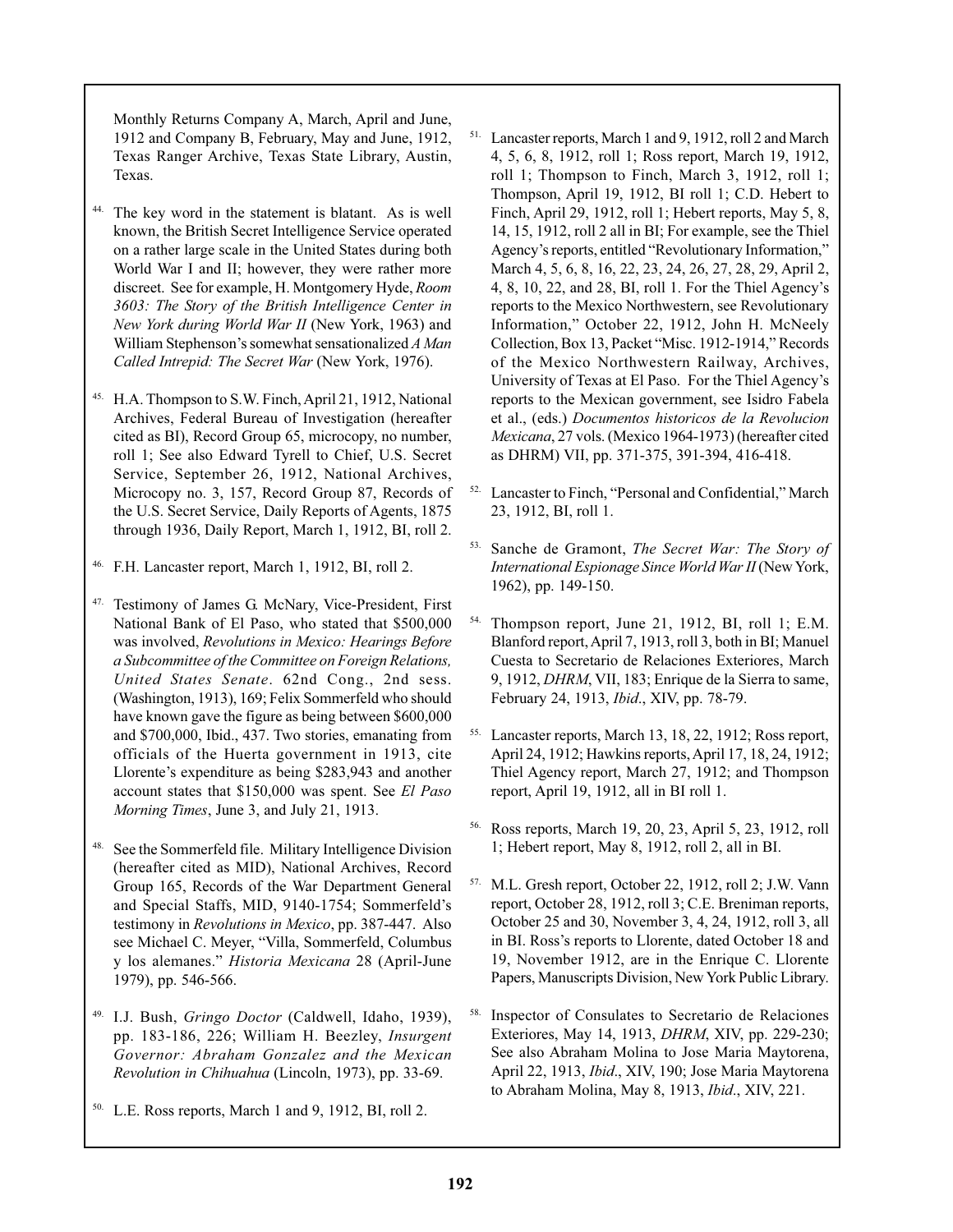- <sup>59.</sup> U.S. v. Victor L. Ochoa, District Court, El Paso, FRC-FW, No. 893 and Almada, La rebelion de Tomochi, pp. 127-128, 133. The best summary of his revolutionary career is found in the El Paso Times, September 20, 1921.
- R.L. Barnes reports, June 21-25, 1912, BI, roll 2.
- Zork Hardware Company Records, Archives, University of Texas at El Paso. In 1912, the firm's name was Krakauer, Zork and Moye's Sucs., Inc. The Company was one of the largest hardware dealers in the Southwest, with assets exceeding  $$1,100,000$ . Although the 1912 account books do not indicate to whom the sales of arms and ammunitions were made, they clearly show that a sizable percentage of the firm's sales for the year were munitions.
- 62 Revolution in Mexico, 124.
- U.S. v. Robert Krakauer, Castulo Herra, Pascual Arellano, Adolph Krakauer, Victor L. Ochoa, S. Dominguez, G. Gutierrez, Francisco Navarro, Julius Krakauer, District Court, El Paso, FRC-FW, no. 1626. See also U.S. v. Sabino Guaderrama, Avelino Guarderrama, Longino Gonzalez, Isabel Larrazola, District Court, El Paso, FRC-FW, no. 1629.
- 64 U.S. v. Shelton-Payne Arms Co., Douglas Hardware Co., W. H. Shelton, John Henry Payne, W.F. Fisher, District Court, Phoenix, FRC-LN, no. c-676; U.S. v. L.D. McCartney, Shelton-Payne Arms Co., W.H. Shelton, John Henry Payne, J.N. Gonzalez, District Court, Phoenix, FRC-LN, no. C-677; U.S. v. Krakauer, Zork & Moye, Julius Krakauer, L.D. McCartney, District Court, Phoenix, FRC-LN, no. C-679.
- 65 See cases in footnote 28.
- U.S. v. Arnulfo-Chavez, U.S. Commissioner, El Paso, no. 1081, District Court, El Paso, no. 1590, both in FRC-FW. The Guaderrama clan in El Paso exemplified this type of entrepreneur. For information concerning their activity during this period see, U.S. v. Sabino Guaderrama, Isabel Rangel, Jose Cerros, U.S. Commissioner, El Paso, no. 1135; U.S. v. Castulo Herrera, Sabino Guaderrama, Avelino Guaderrama, U.S. Commissioner, El Paso, no. 1070; U.S. v. Sabino Guaderrama, Avelino Guaderrama, Longino Gonzalez, Isabel Larrazola, District Court, El Paso, no. 1629, all in FRC-FW. The Guaderrama were still going strong in 1915, being involved, among other things, in the Huerta conspiracy. See U.S. v. Sabino Guaderrama,

U.S. Commissioner, El Paso, no. 1376, and U.S. v. Victoriano Huerta et al., District Court, San Antonio, no. 2185, both in FRC-FW.

- 67 See, for instance, the following cases in U.S. District Court, El Paso, FRC-FW: U.S. v. James McKay, no. 1555; U.S. v. John Thomas, no. 1552; U.S. v. Peter S. Aikin, no. 1553, U.S. v. Francisco M.F. Najera, no. 1560; U.S. v. Allen L. Rogers, no. 1551; U.S. v. Alfredo Guerro, no. 1554; U.S. v. Francisca Molina, no. 1575; U.S. v. Petra Ochoa, no. 1593; U.S. v. Josefina Santa Cruz, no. 1602; U.S. v. Maria Solis, no. 1603.
- U.S. v. Fred Freepartner, W.E. Mason, Joe de Lauter, Lou Mullady, Enrique Esparza, Agustin Gallo, U.S. Commissioner, El Paso, nos. 1066 and 1067, District Court, El Paso, no. 1598, both in FRC-FW.
- 69 U.S. v. John Dickson, U.S. Commissioner, El Paso, no. 1097, District Court, El Paso, no. 1598, both in FRC-FW.
- 70 Testimony of Felix Sommerfeld, Revolution in Mexico, pp 427-431; El Paso Herald, August 22-23, 1912; El Paso Morning Times, July 2, 25, 1912.
- $71\,$ Ross reports, May 18-22, 1912; Thompson reports, May 21-23, October 3, 18, 21, 1921; Hebert report, May 22, 1912; Harris reports, May 25, 28, 29, June 6, 7, 10, 14, October 13, 18, 1912, all in BI, roll 2; Harris reports, October 27 and 30, November 3, 4, 6, 1912; Gresh report, October 31, 1912; Breniman report, November 13, 1912; Blanford report, November 14, 1912; Harris to A. Bruce Bielaski, November 20, 1912, all in BI, roll 3; U.S. v. Ignacio Salvador Rojas Vertiz, Frank Borbon, T.C. Cabney, Pascual Orozco, Jr., Gonzalo C. Enrile, U.S. Commissioner, El Paso, FRC-FW, no. 1089 and District Court, El Paso, FRC-FW, nos. 1628, 1633.
- U.S. v. Ignacio Lopez, Salvador Rojas Vertiz, Frank Borbon, T.C. Cabney, Pascual Orozco, Jr., Gonzalo Enrile, District Court, El Paso, FRC-FW, no. 1628.
- Thompson report, June 7, 1912; Barnes report, June 8, 1912; Ross reports, June 8 and 10, 1912, all in BI, roll 2; U.S. v. Castulo Herrera, Ignacio Gutierrez, Eduardo Ochoa, Jesus de la Torre, Ignacio Nunez, U.S. Commissioner, District of New Mexico, Federal Records Center, Denver (hereafter cited as FRC-D), No. 1161, District Court, Santa Fe, FRC-D, no. 85; U.S. v. Ignacio Nunez and Jesus de la Torre, U.S. Commissioner, District of New Mexico, FRC-D, nos. 1024 and 1604, District Court, Santa Fe, FRC-D, no.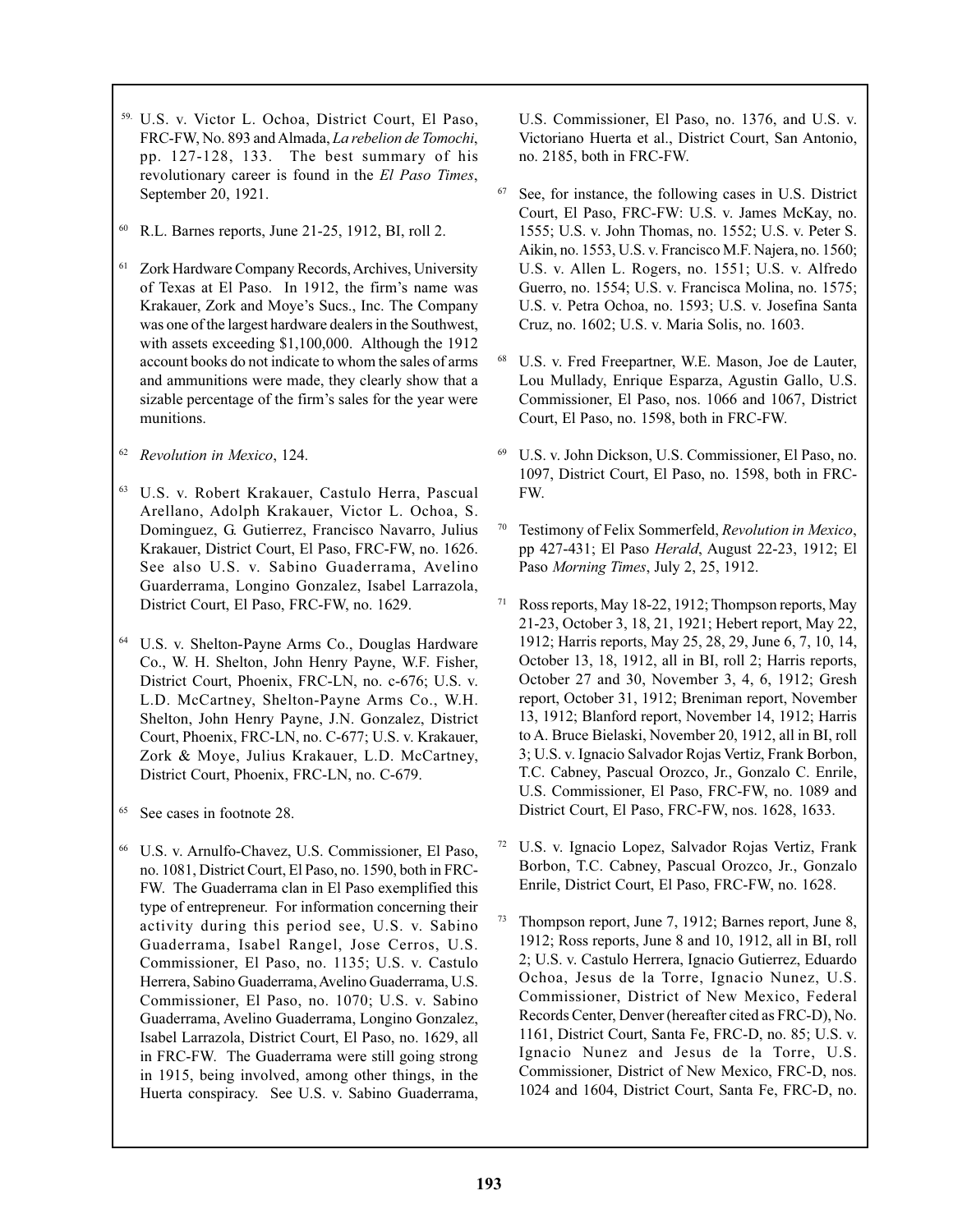1654; U.S. v. Ignacio Gutierrez, U.S. Commissioner, District of New Mexico, FRC-D, no. 1251.

- 74. U.S. v. Lazaro Alanis (Jose) Ines Salazar, Roque Gomez, Concepcion Tovar, Marcial Andujos, U.S. Commissioner, District of New Mexico, FRC-D, nos. 1158 and 1268, U.S. Commissioner, El Paso, FRC-FW, nos. 1158 and 1167, District Court, Santa Fe, FRC-D, no. 84; Thompson reports, August 12 and 14, 1912, BI, roll 2; Ross report, August 14, 1912, BI. roll 2; Barnes report, August 16, 1912, BI roll 2, El Paso Morning Times, August 13, 1912.
- Testimony of Manuel L. Lujan, Revolutions in Mexico, pp 296-297; Dispatches from the U.S. Military Attaché, Capt. W.A. Burnside, July 24, 1912, MID 5761-532 and July 24, 1912, MID 5384-16.
- $76. \,$ Francisco I. Madero to Enrique Llorente, May 30, 1912, DHRM, VII, 422.
- 77. Charpentier's testimony in Revolutions in Mexico, pp. 447-451, 505-528; McDonald's testimony, Ibid., pp. 680-683; Mahoney's testimony, *Ibid.*, pp. 683-686.
- $78. \,$ Charpentier, Mahoney, and McDonald were tried and acquitted in 1912. See U.S. v. E.L. Charpentier, D.J. Mahoney, Robert McDonald, A Monahan (sic-J.H. Noonan), District Court, El Paso, FRC-FW, no. 1607; Llorente's case was continued until April 14, 1916, when it was dismissed. See U.S. v. Enrique C. Llorente, R.H.G. McDonald, D.J. Mahoney, J.H. Noonan, E.L. Charpentier, District Court, El Paso, FRC-FW, no. 1650. As an example to the permutations that occurred among border characters, in 1914 Victor L. Ochoa was enlisting men for the Carrancistas, and one of those he enlisted was R.H.G. McDonald. See U.S. v. Victor L. Ochoa, Fred Mendenhall, R.H.G. McDonald, Agustin Pantoja, Ramon Gutierrez, District Court, El Paso, FRC-FW, no. 1810; U.S. v. E.L. Holmdahl, Victor L. Ochoa, Tandy Sanford, Fred Mendenhall, U.S. Commissioner, El Paso, FRC-FW, no. 1363; U.S. v. Victor L. Ochoa, Tandy Sanford, John Sanford, Fred Mendenhall, Rafael Diaz, R.H.G. McDonald, Jose Orozco, Francisco Rojas, Vicente Carreon, U.S. Commissioner, El Paso, FRC-FW, no. 1359.
- 79. Ernest Knable, Assistant Attorney General to Secretary of State, May 15, 1912, National Archives, Record group 60, Department of Justice (hereafter cited as DJ), file no. 90755-1557; Also see Wickersham to Charles Boynton, May 16, 1912, DJ, 90755-1562 and May 20, 1912, DJ 90755-1565; Charles Boytin to Wickersham, May 17, 1912, DJ, 90755-1564 and June 8, 1912, DJ, 90755-1590; Not until it was obvious that Orozco had

lost did the U.S. government begin putting pressure on Llorente. See Huntington Wilson to Wickersham, June 24, 1912, Records of the Department of State Relating to the Internal Affairs of Mexico, 1910-1929, National Archives Microfilm Publications, Microcopy no. 274, file no. 812.00/4246; Wickersham to Boynton, June 27, 1912, DJ, 90755-1605 and J.A. Fowler to Secretary of State, June 28, 1912, DJ, 90755-1605; Thompson reports, November 6, 7, and 3o, 1912, BI, roll 3.

- U.S. v. Luis Diaz de Leon, U.S. Commissioner, El Paso, no. 1036 and District Court, El Paso, no. 1563; U.S. v. Canuto Leyva, District Court, El Paso, no. 1617; U.S. v. Rutilio Rodriguez, District Court, El Paso, no. 1618; U.S. v. Victor Ochoa, District Court, El Paso, no. 1625; U.S. v. Jesus Quintana et al., U.S. Commissioner, El Paso, no. 1037; U.S. v. J. Saldivar, District Court, El Paso, no. 1569, all in FRC-FW.
- 81. El Paso Morning Times, June 24, 1912.
- 82. Ross reports, July 6 and September 8, 11, 1912, roll 3; Harris reports, July 29, August 2, 7, October 31, 1912, roll 3; R.L. Barnes report, September 28, 1912, roll 2, all in BI.
- 83. Walter Mills, The Road to War, Boston, 1935, p. 147.
- Captain Franz Rintelen von Kleist, The Dark Invader: Wartime Reminiscences of a German Intelligence Officer, New York, 1933, pp. 57-60. This book should be treated with great circumspection as it contains much swashbuckling daring-do as believable information.
- $85. \,$ Reinhard R. Doerries, Imperial Challenge, Ambassador Count Bernstorff and German-American Relations, 1908-1917, Chapel Hill, 1989, p. XV.
- 86. Copyrighted by Eric Rafalko. Used with his permission.
- 87. Colonel Allison Ind, A Short History of Espionage, New York, David McKay Company, Inc. 1963, p. 155.
- 88. The article is from an interview with Robert L. Bannerman, who served in the Office of Security, Department of State from 1936 to 1947, becoming director in the latter year.
- 89. Heinrich von Eckhardt.
- Joan M. Jensen, Military Surveillance of Civilians in American, Morristown, New Jersey, General Learning Press, 1975, p. 5.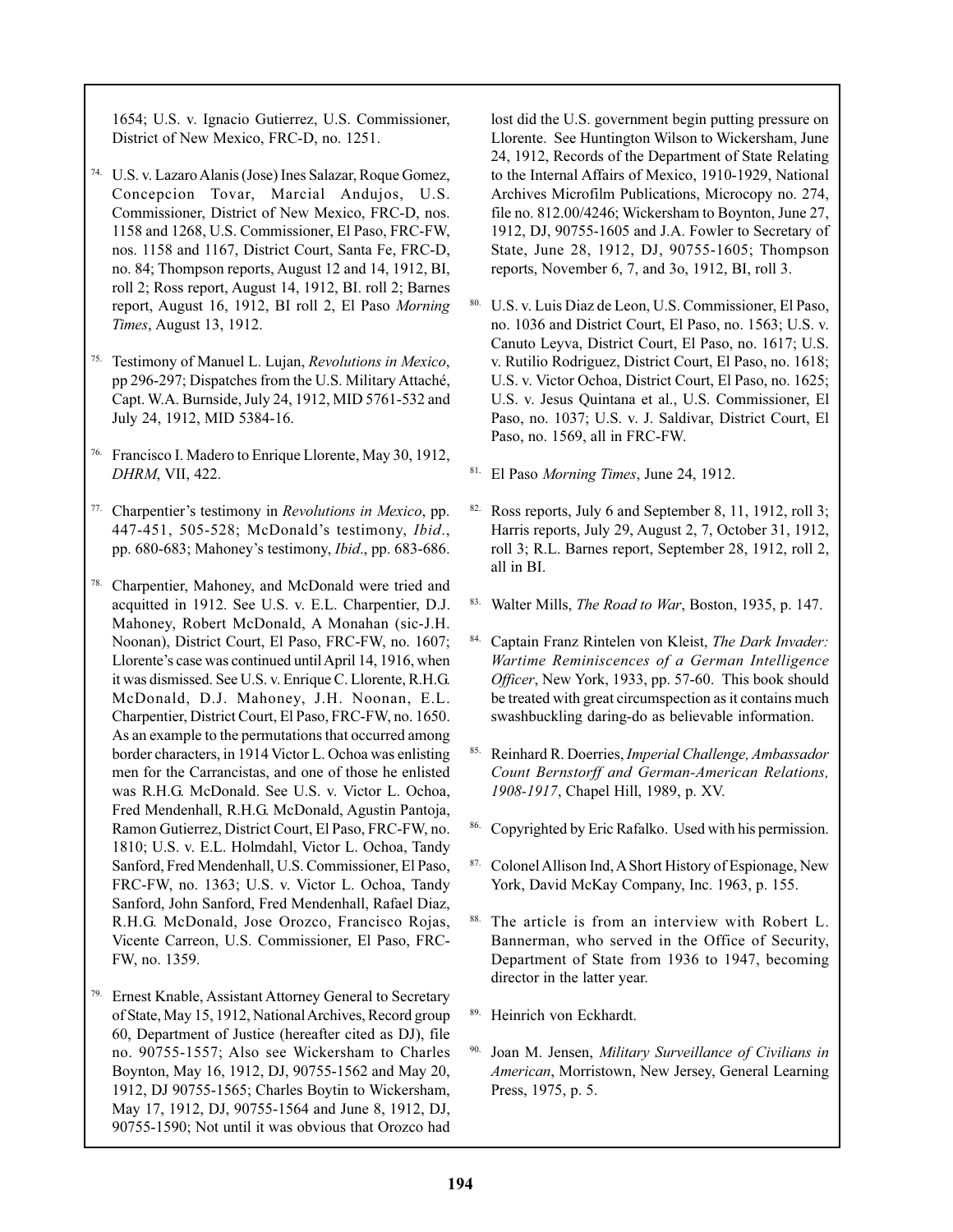- <sup>91.</sup> Joan M. Jensen, *The Price of Vigilance*, Chicago, Ill, Rand McNally, 1968, p. 12.
- <sup>92.</sup> Jensen, Military Surveillance, *op cit.*, pp. 4-5.
- 93. 41st Cong., Sess. III, Ch. 14.
- <sup>94.</sup> Max Lowenthal, The Federal Bureau of Investigation, New York, Harcourt Brace Jovanovich, 1950, pp. 10-13.
- 95. 28 U.S.C. 533 (3).
- <sup>96.</sup> Jensen, *The Price of Vigilence* 15; Homer Cummings and Carl McFarland, Federal Justice, New York, McMillian Co., 1937, pp. 415-416.
- <sup>97.</sup> Cummings and McFarland, op. cit., p. 416.
- <sup>98.</sup> 33 U.S. Statute at Large 1214.
- 39 U.S. Statute at Large 889.
- <sup>100</sup>. Cir. Ltr, Bruce Bielaski to all Special Agents and Local Officers, Bureau of Investigation, 22 Mar 1917.
- <sup>101.</sup> French Strother, Fighting Germany's Spies, New York, 1918. P. 394.
- <sup>102</sup>. History of MID. P. 1042.
- <sup>103.</sup> Letter from McAdoo to Gregory, 2 June 1917.
- <sup>104.</sup> Letter from McAdoo to President Wilson, 2 June 1917.
- <sup>105.</sup> Letter from Gregory to President Wilson, 14 Jun 1917.
- <sup>106.</sup> Joan M. Jensen, The Price of Vigilence, op. cit. Pp. 118-119.
- <sup>107</sup>. FBI Intelligence Division, An Analysis of FBI Domestic Security Intelligence Investigations: Authority, Official Attitudes and Activities in Historical Perspective, 10/ 28/75.
- <sup>108.</sup> Memorandum of F.X. O'Donnell, 10/24/38.
- <sup>109</sup> Jensen, *op. cit.*, pp. 102-103.
- <sup>110</sup>. Act of June 15, 1917, Title I, Section 3.
- <sup>111.</sup> The Supreme Court upheld such convictions in Schenck v. U.S., U.S. 47 (1919) and Abrams v. U.S., 250 U.S. 616 (1919).
- <sup>112</sup>. Zechariah Chafee, Free Speech in the United States, Cambridge, Harvard University Press, 1941, p. 69.
- <sup>113.</sup> Homer Cummings and Carl McFarland, Federal Justice, op. cit., p. 247.
- <sup>114.</sup> Copyrighted by Charles H. Harris III and Louis R. Sadler. Used with the permission of the authors.
- <sup>115.</sup> See, for example, Allen Dulles, The Craft of Intelligence, Harper & Row Publishers, N.Y., 1965, pp38-39.
- <sup>116.</sup> Michael C. Meyer, "The Mexican-German Conspiracy of 1915," The Americas, July 1966, pp-76-89; James A. Sandos, "German Involvement in Northern Mexico, 1915-1916: A New Look at the Columbus Raid, "The Hispanic American Historical Review, February 1970, pp 70-88; and Barbara Tuchman, The Zimmerman Telegram, The Viking Press Inc., N.Y., 1958, passim.
- 117. The only printed source which treats the Jahnke conspiracy in detail is Henry Landau, The Enemy Within: The Inside Story of German Sabotage in America, G.P. Putnam's Sons, N.Y., 1937, which can still be read with profit although it contains errors and is undocumented. Surprisingly, this study has generally been neglected by historians of American intelligence.
- <sup>118.</sup> "Interrogation of Lothar Witzke," San Antonio, Texas, 16-18 September 1919, Volume II, Exhibit 24, and "Affidavit of Alfred Edward Woodley Mason," Cairo, Egypt, 15 February 1929, Volume II, Exhibit 625, Mixed Claims Commission (MCC), United States and Germany, Federal Records Center, East Point, Ga.
- <sup>119</sup>. Landau, op cit, pp 77-84 and 114.
- <sup>120.</sup> "Affidavit of Admiral Sir W. Reginald Hall," former chief of British Naval Intelligence, 28 December 1926, with annexed copies of 327 German cablegrams intercepted by the British government during World War I, Volume VII, Exhibit 320, MCC, United States and Germany, Federal Records Center, East Point, Ga.
- <sup>121.</sup> Major R.L. Barnes to Colonel Garrison, 9 April 1919, National Archives, Record Group 165, Records of the War Department General and Special Staffs, Military Intelligence Division (MID), 51-45.
- <sup>122.</sup> Testimony of Altendorf in "U.S. War Department Record of the Court Martial of Lothar Witzke," Volume VIII, Exhibit 321, MCC, United States and Germany, Federal Records Center, East Point, Ga.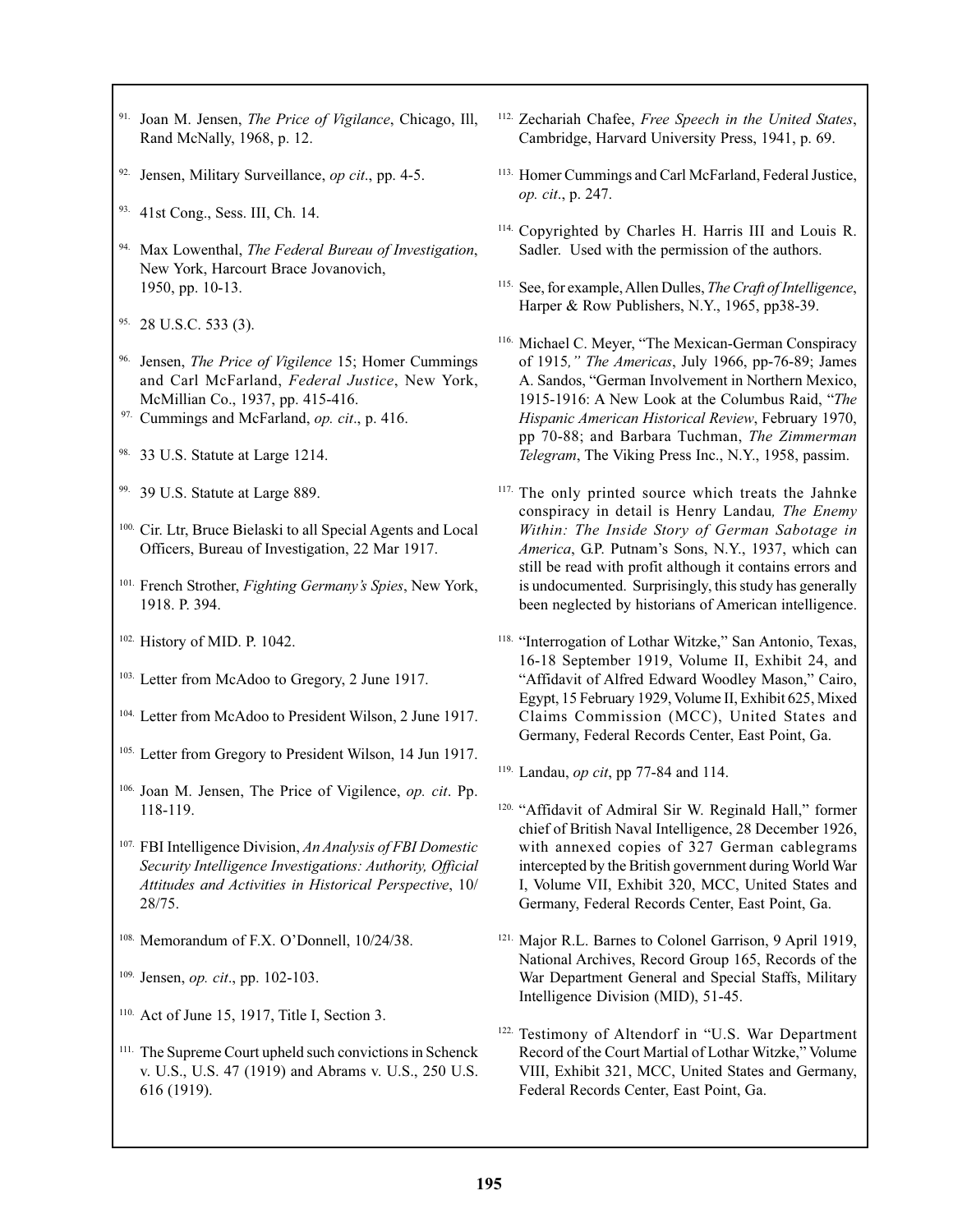- <sup>123.</sup> William Gleaves to Captain R. Davila, 1 August 1915, Venustiano Carranza Archives, Centro de Estudios de Historia de Mexico, Departmento Cultural de Condumex, S.A., Mexico City, Mex.; and "Affidavit of Alfred Edward Woodley Mason," op cit. Also, see Gleaves file, MID, 10541-546.
- <sup>124.</sup> Testimony of Altendorf and Gleaves, "U.S. War Department Record of the Court Martial of Lothar Witzke," op cit.
- <sup>125.</sup> Testimony of Butcher, Ibid.
- <sup>126.</sup> "Affidavit of Alfred Edward Woodley Mason," op cit.; Testimony of Gleaves, "U.S. War Department Record of the Court Martial of Lothar Witzke," op cit.; and Guy L. Fake Affidavit, 18 August 1924, Volume II, Exhibit 10, MCC, United States and Germany, Federal Records Center, East Point, Ga.
- $127.$ Testimony of Gleaves, Altendorf, Nuenhoffer and Major R.M. Campbell, "U.S. War Department Record of the Court Martial of Lothar Witzke." op cit.
- <sup>128.</sup> Testimony of Altendorf and Major R.M. Campbell, "U.S. Department of Record of the Court Martial of Lothar Witzke," op cit.; and Van Deman to intelligence officer, Western Department, 17 January 1918, MID, 10541-268.
- <sup>129.</sup> Testimony of Altendorf, "US War Department Record of the Court Martial of Lothar Witzke," op cit; and Altendorf Report, undated, in MID, 10541-268.
- <sup>130.</sup> See Chapman's cipher telegram to Butcher, 26 January 1918, in National Archives, Record Group 84, Records of the Foreign Service Posts of the Department of State, Nogales, Sonora, Mex., Consulate Files, 1918, File Number 820.
- <sup>131.</sup> Special Border Report, 4 February 1918, Nogales, Ariz., MID, 10541-268.
- <sup>132</sup> Ibid.
- <sup>133</sup>. Percy Altendorf, "My Trip to Mexico," and Butcher Report, undated, both in MID, 10541-268. See also the file on Calles, MID, 8536-297.
- <sup>134.</sup> Butcher Report, op cit.
- <sup>135.</sup> Ibid.; and Testimony of Charles Beatty, "U.S. War Department Record of the Court Martial of Lothar Witzke," op cit.
- 136. Testimony of Butcher, "U.S. War Department Record of the Court Martial of Lothar Witzke," op cit.; and Butcher Report, op cit. and Special Border Report, Nogales, Ariz., 2 February 1918, both in MID 10541-268.
- 137. Testimony of Butcher, "U.S. Was Department Record of the Court Martial of Lothar Witzke," op cit.
- $138.$ The best account of the decrypting of the telegram is the testimony of Manly, "U.S. War Department Record of the Court Martial of Lothar Witzke." op cit. See also Herbert O. Yardley, The American Black Chamber, Bobbs-Merrill Co. Inc., Indianapolis, Ind., 1931, pp 90-114; David Kahn, The Codebreakers: The Story of Secret Writing, The Macmillan Co, N.Y., 1967, pp 253-54; Yardley memorandum attached to telegram from R.L. Barnes to Milstaff, 7 August 1918, MID, 10541-268; and Major General Ralph H. Van Deman, Memoirs, Unpublished Manuscript, Library, US Army Intelligence Center and School, Fort. Huachuca, Ariz., pp 62-63.
- 139. Exhibit 13, "U.S. War Department Record of the Court Martial of Lothar Witzke," op cit.
- 140. John M. Maguire to Lieutenant Van Dusen, 11 June 1918, in MID, 10541-268.
- <sup>141.</sup> Testimony of Witzke, "U.S. War Department Record of the Court Martial of Lothar Witzke," op cit.
- <sup>142.</sup> Court-Martial Verdict, "U.S. War Department Record of the Court Martial of Lothar Witzke," op cit.
- <sup>143</sup>. For example, see Special Border Report, Nogales, Ariz., 7 February 1918, in MID 8536-293.
- <sup>144</sup> Campbell to Van Deman, 18 March 1918, MID 10541-367.
- <sup>145.</sup> Campbell to chief, Military Intelligence Branch, 4 September 1918, MID, 10541-367.
- <sup>146.</sup> See Consul Chapman to Consul Lawton, 26 March and 18 April 1918, Consul Lawton to Consul McPherson, 20 April 1918, Consul Chapman to Captain Joel Lipscomb, 29 April 1918, and Consul Simpich to Consul Lawton, 3 May 1918, all found in File Number 820, 1918, Nogales Consulate File; Captain G.L. Jones to R.L. Barnes, 14 May 1918, MID 8536-314; and Captain H.S. Dickey to chief, MID, 28 August 1918, MID 51-45.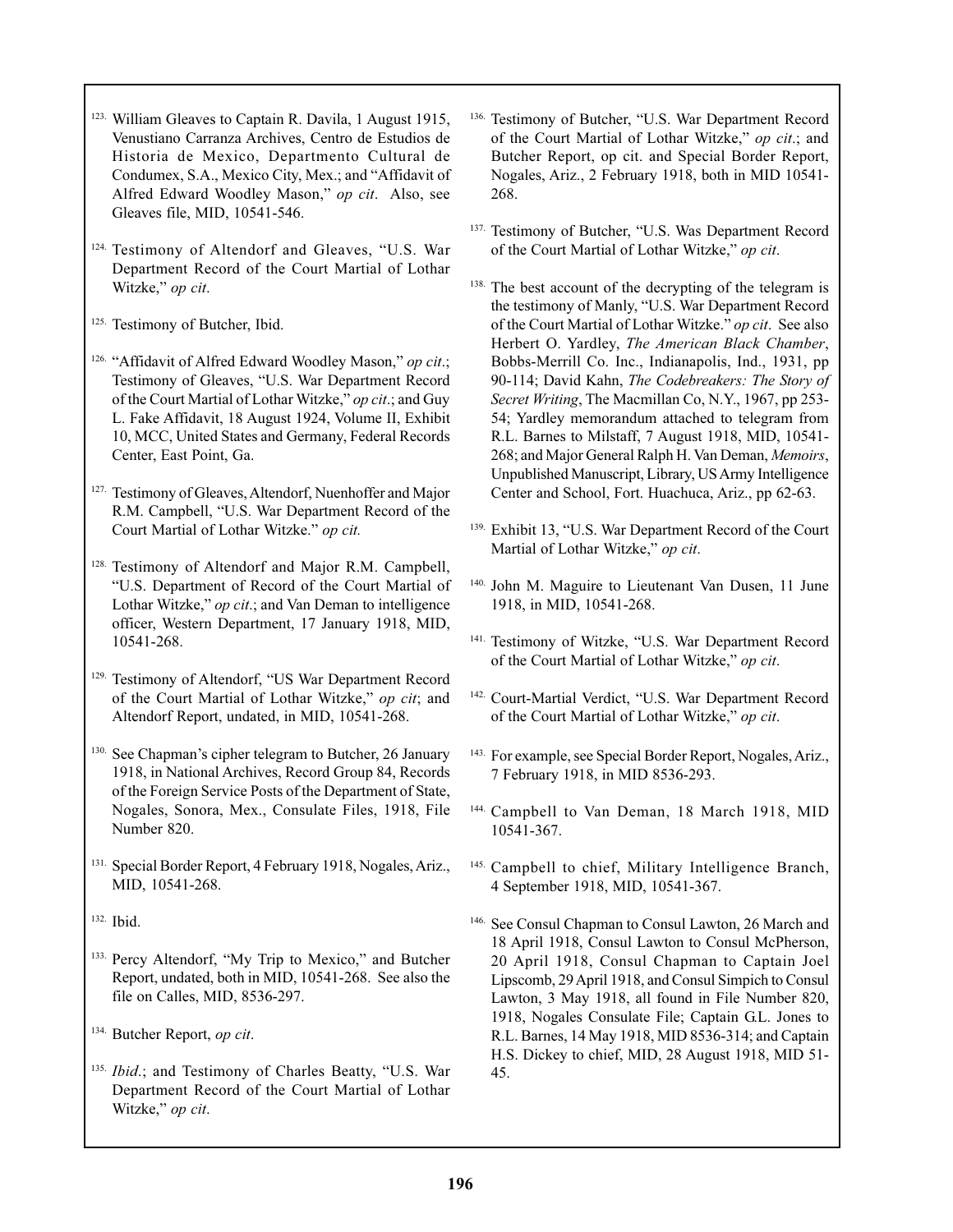- <sup>147.</sup> The correspondence can be found in Department of State File Number 150. 636/31, National Archives; Nogales Consulate File 820, 1918; and Colonel Marlborough Churchill to A. Caminetti, 14 August 1918, MID, 51-45.
- <sup>148.</sup> A detailed statement of this controversy can be found in Joan M. Jensen, The Price of Vigilance, Rand McNally & Co., Chicago, Ill., 1968, pp 118-29; and William R. Corson, The Armies of Ignorance: The Rise of the American Intelligence Empire, Dial Press/James Wade Books, N.Y., 1977, pp 52-63.
- <sup>149</sup>. Acting judge advocate general to the adjutant general, 17 January 1921, Volume II, Exhibit 157, MCC, United States and Germany, Federal Records Center, East Point, Ga.; and Gregory to Wilson, 25 November 1918, MID, 10541-268. See also Edmund M. Morgan, "Court-Martial Jurisdiction Over Non-Military Persons Under the Articles of War," Minnesota Law Review, January 1920, pp76-116. Morgan, however, has one serious error in the article-that Witzke died in prison (p 80). For Wilson's commutation of Witzke's sentence, see enclosure in the "U.S. War Department Record of the Court-Martial of Lothar Witzke," op cit.
- <sup>150.</sup> Captain Frank P. Stretton to director of Military Intelligence, 2 October 1919, Major R.B. Woodruff to same, 26 January 1920 and MID Memorandum, 25 May 1921, all in MID, 10541-268; and interrogation of Witzke, 16-18 September 1919, Volume II, Exhibit 24, MCC, United States and Germany, Federal Records Center, E. Pt., Ga.
- <sup>151.</sup> German Embassy Memorandum to the Department of State, September 1923, in MID, 10541-268; The Washington Post, 21 November 1923; Landau, op cit., pp 183-85. Also see Admiral Sir Reginald Hall and Amos J. Peaslee, Three Wars With Germany, G.P. Putnam's Sons, N.Y., 1944, p 110; and Report Number 590, 11 October 1935, MID, 10541-268.
- <sup>152</sup>. Colonel Edward Davis to director of Military Intelligence, 18 June and 30 July 1920; Davis to military attaché, Mexico City, Mex., 13 August 1920, all in MID, 10541-367; and Ladislas Farago, The Game of the Foxes: The Untold Story of German Espionage in the United States and Great Britain During World War II, David McKay Co. Inc., N.Y. 1971, pp 654-58 and 622. Surprisingly Farago does not mention Jahnke's espionage career during World War I.
- <sup>153</sup>. Alvaro Obregón, Ocho mil kilómetros en campaña. Third Edition, Fondo de Cultura Económica, Mexico City, Mex., 1960, pp 199 and 207; and Major R.L. Barnes to director of Military Intelligence, 6 November 1918, MID, 9685-129.
- Gleaves file, MID, 10541-546; and Guy L Fake Affidavit, op cit.
- <sup>155</sup>. See the voluminous Altendorf file, MID, 51-45. The last entry, referring to his activities in Havana is Lieutenant Colonel V.W. Cooper to Major J.C. Schwenck, 5 November 1928.
- <sup>156</sup>. Act of October 16, 1918.
- <sup>157.</sup> Confidential Memorandum to all Special Agents and Employees, 8/12/19.
- 158. Coben, A Mitchell Palmer, New York, Columbia University Press, 1963, pp. 130, 207.
- Coben, op. cit., pp. 210, 215-216; see also Preston's Aliens and Dissenters, chs, 7-8; Chafee, Free Speech in the United States, ch 5.; Robert K. Murray, Red Scare: A Study in National Hysteria, Minneapolis, University of Minnesota Press, 1955.
- Preston, op. cit., p. 221.
- <sup>161.</sup> Confidential Memorandum, 8/12/19.
- <sup>162.</sup> Memorandum from Burke to Caminetti, 11/19/19, cited in Preston, Aliens and Dissenters, pp. 216-217.
- <sup>163</sup>. Memorandum from Hoover to Caminetti, 12/17/19, cited in Coben, A. Mitchell Palmer, p. 223.
- <sup>164</sup>. Memorandum from Hoover to Caminetti, 1/22/20, cited in Preston, op. cit., p. 219.
- 165. Memorandum from Hoover to Caminetti, 3/16/20, cited in Preston, p. 219.
- 166. Memorandum from Hoover to Caminetti, 2/2/20; 4/6/ 20, cited in Preston, p. 224.
- $167.$  Preston, *op. cit.*, p. 222.
- <sup>168</sup>. Memorandum from Hoover to Caminetti, 3/16/20, cited in Preston, p. 223.
- <sup>169.</sup> Preston, *op. cit.*, pp. 223-224; see Louis F. Post, *The* Deportations Delirium of Nineteen-Twenty, Chicago, Kerr, 1923.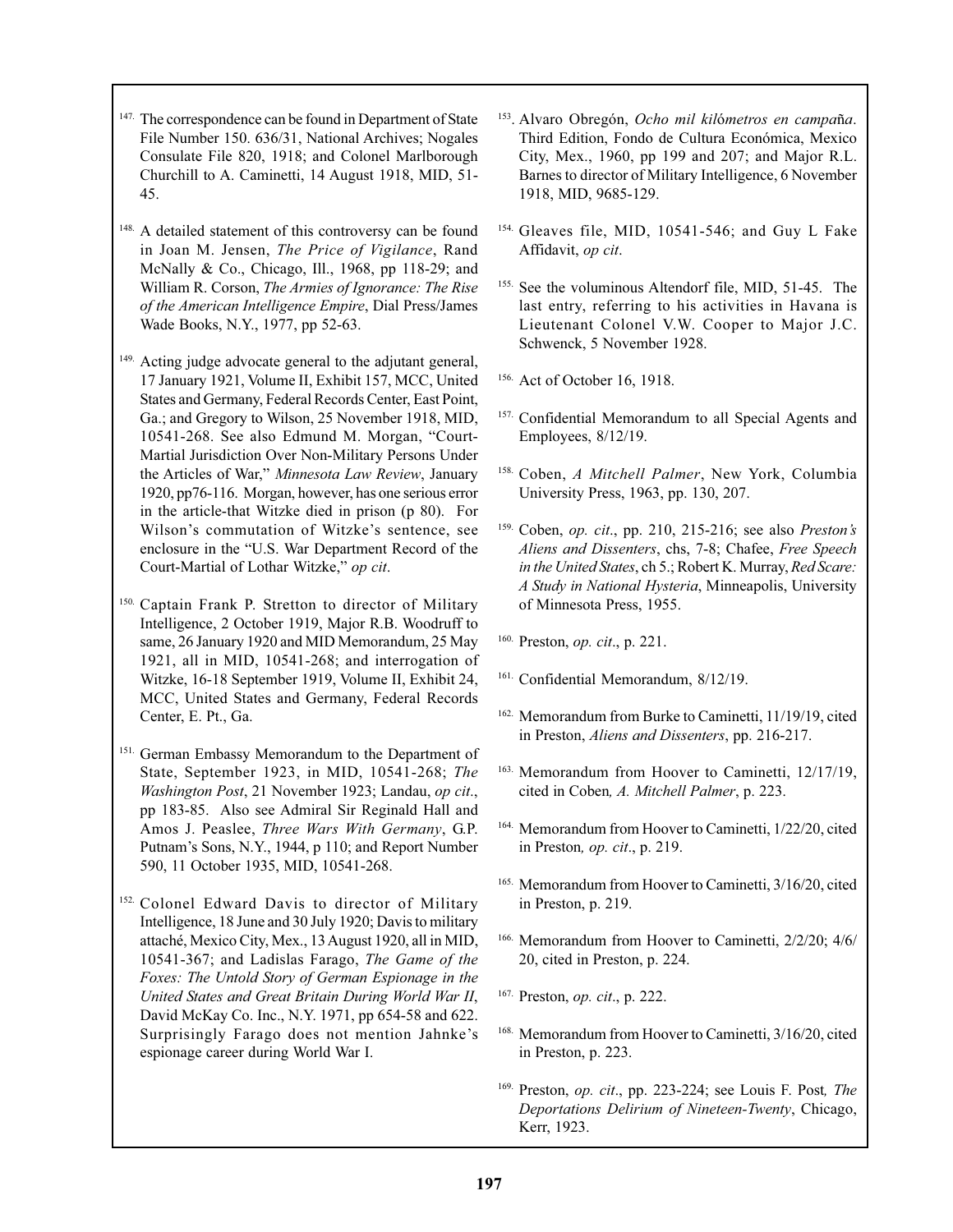## **CI Between The War End Notes**

- 1. Japanese.
- <sup>2</sup> Memorandum from Chief, MI4 to G-2 Exec., 28 July 1923.
- <sup>3.</sup> Federal troops were dispatched to West Virginia during both 1920 and 1921, for the purpose of preserving order in coal mining districts. See: S. Doc., 263, 67th Cong., 2d sess., "Federal Aid in Domestic Disturbances 1903-1922," 18 September 1922.
- $4.$ Lecture delivered by Director of Military Intelligence at Conference of Department and Division Commanders," 12 January 1920, quoted in MID 10560- $367 - 4.$
- <sup>5.</sup> Letter, Acting Director, MID to Department of Justice, 11 August 1920.
- "Political Spy System in U.S.," New York Call, 16 August 1920.
- <sup>7.</sup> See MID 10560-272, 30 June 1921.
- <sup>8.</sup> See MID 10560-60, 28 January 1920, and Memorandum 1st. Lt. G.L. Harding for Gen. Churchill, 13 March 1920.
- <sup>9.</sup> Memorandum from Chief, MI4 for Gen. Churchill, 23 March 1920.
- $10.$  See Files 62-375-13X, 15 and 22, dated respectively 4, 18, and 20 January 1921. Records of the FBI. Department of Justice.
- <sup>11.</sup> File  $62-375-15$ , 18 January 1921. Records of the FBI.
- <sup>12.</sup> Letter, TAG to Third Corps Area, 9 June 1922, AG 322.999 (3-26-21).
- <sup>13.</sup> See "Emergency Plan White, War Department Basic 1940." File 382 Reg. No. 53. DRB, TAG.
- <sup>14.</sup> Letter, TAG to Corps Area Commanders, 6 December 1922, AG 322.999 (3-26-21).
- <sup>15</sup>. MID 271-A-9-117, 16 October 1922.
- $16.$  Ibid.
- <sup>17.</sup> MID 271-A-9-58, 16 January 1923; MID 271-A-69, 30 June 1923.
- 18. Memorandum, Assistant Chief of Staff G-2 for TAG, 30 January 1923. Lt. Long eventually received an official reprimand for his part in this affair.
- 19. Memorandum, Assistant Chief of Staff G-2 for TAG, 19 February 1923.
- $20. \,$ Letter, CG Ninth Corps Area to CO's all Posts, Camps and Stations, 20 December 1922.
- $21.$ MID 2710A-9-209, incl. 4, 12 March 1923.
- <sup>22</sup>. Letter from Assistant Chief of Staff G-2 Hawaiian Department to Assistant Chief of Staff G-2, War Department General Staff, 16 February 1924.
- 23. Letter G-2 Executive to Assistant Chief of Staff G-2 Hawaiian Department, 6 March 1924.
- <sup>24.</sup> MID 10560-731, 8 September 1924.
- Memorandum, Acting Assistant Chief of Staff G-2 for 25. Chief of Staff, 8 March 1924.
- <sup>26.</sup> Col. Reeves had succeeded Col. (later Brig. Gen.) W.K. Naylor as Assistant Chief of Staff G-2, effective 1 July 1924. He continued to serve in that capacity until 1 May 1927, when he was relieved by Brig. Gen. (later Maj. Gen.) Stanley Ford.
- 27. Memorandum, Acting Assistant Chief of Staff G-2 for Chief of Staff, 2 April 1925.
- <sup>28.</sup> MID 248-20-372, 383, and 392.
- <sup>29.</sup> Gen. Smith served as Assistant Chief of Staff G-2 at the War Department General Staff from 3 January 1931 to 25 May 1933. His successor was Brig. Gen. (later Maj. Gen.) Harry S. Knight, who served from 22 December 1934 to 25 November 1935.
- <sup>30.</sup> Memorandum, Assistant Chief of Staff G-2 for Chief of Staff, 19 February 1931.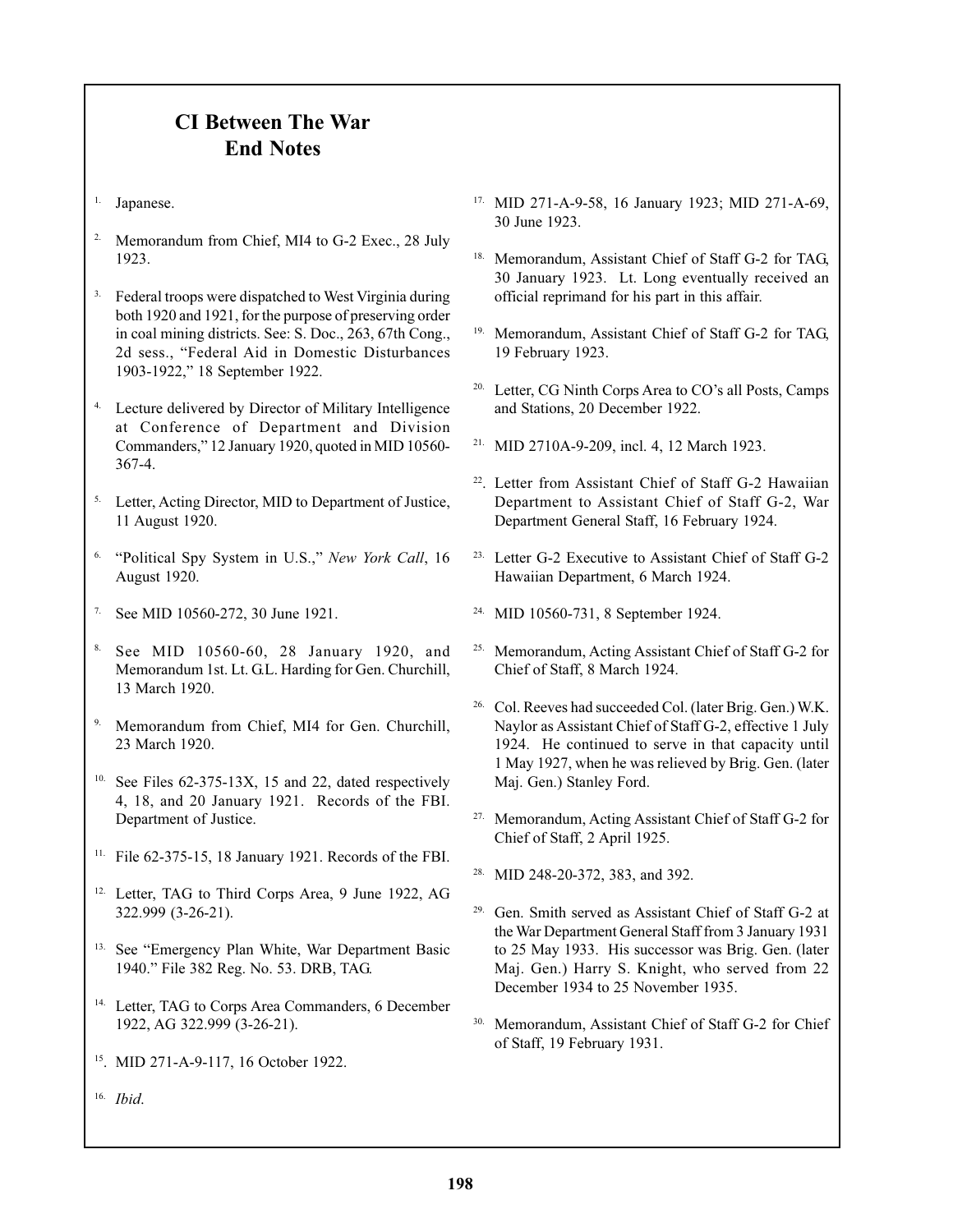- <sup>31.</sup> Memorandum, Assistant Chief of Staff for Chief of Staff, 9 June 1932.
- <sup>32.</sup> See Benjamin Gitlow, The Whole of Their Lives, New York, 1948, pp. 226-30; Congressional Record, 31 August 1949, pp. 12529-32. The latter document contains conclusive statements on this subject made to Howard Rushmore of the New York Journal-American by bonus marcher John T. Pace, self-admitted Communist leader of the BEF.
- 33. Superintendent of the Metropolitan Police Department, D.C. during the initial bonus march was Brig. Gen. Pelham D. Glassford, USA-Ret, USMA Class of 1904.
- <sup>34.</sup> Letter, Special Agent M.H. Purvus, Chicago, Illinois, to Director, Division of Investigation, 28 May 1932.
- <sup>35.</sup> It should be recalled that this first BEF march on Washington was actually the forerunner of several other marches of the same general nature. While some of the later marches did turn out to be of major concern to the MID officials, the BEF affair was by far the largest and the only one requiring the use of Federal troops for eviction purposes.
- <sup>36.</sup> Letter, CG First Corps Area to TAG, 6 January 1938; Memorandum, Assistant Chief of Staff G-2 for Chief of Staff, 5 April 1938.
- <sup>37.</sup> Letter, G-2 Exec to Assistant Chief of Staff G-2 Ninth Corps Area, 21 August 1934.
- <sup>38.</sup> Memorandum, Ch Opns Br to G-2 Exec, June 1936.
- <sup>39.</sup> Letter TAG to CG Panama Canal Department, 12 March 1934.
- <sup>40.</sup> OCS Memorandum dated 2 August 1935. Maj. Taylor had been in charge of the original counterintelligence group formed in MID during World War I to investigate War Department civilian employees. Following his demobilization, he had served in the New York City Police Department and retired as a police captain.
- <sup>41.</sup> Memorandum, Assistant Chief of Staff G-2 for Chief of Staff, 8 June 1938. Responsibility for espionage planning was transferred from the Counterintelligence Branch to the Intelligence Branch in May 1941.
- <sup>42.</sup> These censorship instructions were derived mainly from an AEF booklet that had been published in 1918. See History of Military Censorship, CSGID 314.7, 30 October 1942.
- Letter, Brig. Gen. John T. Bissell, USA-Ret, to OCMH, 16 July 1954.
- 44. Memorandum, Assistant Chief of Staff G-2 for Chief of Staff, 1 December 1939.
- MID 383.4, CFCP, 6 October 1940.
- Memorandum, Assistant Chief of Staff G-2 for Chief of Staff, 28 August 1941. Twelve copies of this plan were also sent to the Director of Naval Intelligence for distribution to the 12 Naval Districts organized within the continental limits of the United States.
- <sup>47.</sup> Letter J. E. Hoover to John J. McCloy, 16 November 1940; Ralph Budd to SW, 12 September 1940.
- <sup>48.</sup> White House Memorandum to Cabinet members, 17 March 1941.
- Following the outbreak of war in Europe, President Roosevelt first proclaimed a national emergency with certain specified limits, on 8 September 1939, and then, on 27 May 1941, declared that the Nation was confronted with an "unlimited national emergency." See Federal Register, IV, (July-Sept 1939), p. 3851 and VI (May 1941), p. 2617.
- 50. Alpheus Thomas Mason, Harlan Fiske Stone: Pillar of the Law, New York, Viking, 1956, pp. 149-151.
- <sup>51.</sup> Memorandum from Attorney General Stone to J. Edgar Hoover, 5/13/24, cited in Mason, op. cit., p. 151.
- 52. Mason, op. cit., pp. 150-152; Donald Johnson, The Challenge to American Freedoms: World War I and the Rise of the American Civil Liberties Union, University of Kentucky Press, 1963, p. 174.
- 53. Mason, op. cit., p. 113. See charges of Illegal Practices of the Justice Department, Hearings before the Senate Committee on the Judiciary, 66th Cong. 3rd Sess,  $(1921).$
- 54. Johnson, The Challenge to American Freedoms, pp. 174-175.
- 55. Baldwin v. Franks, 120 U.S. 678.
- Memorandum from Earl J. Davis to the Attorney General, 6/10/24, cited in Preston, op. cit., pp. 241-242.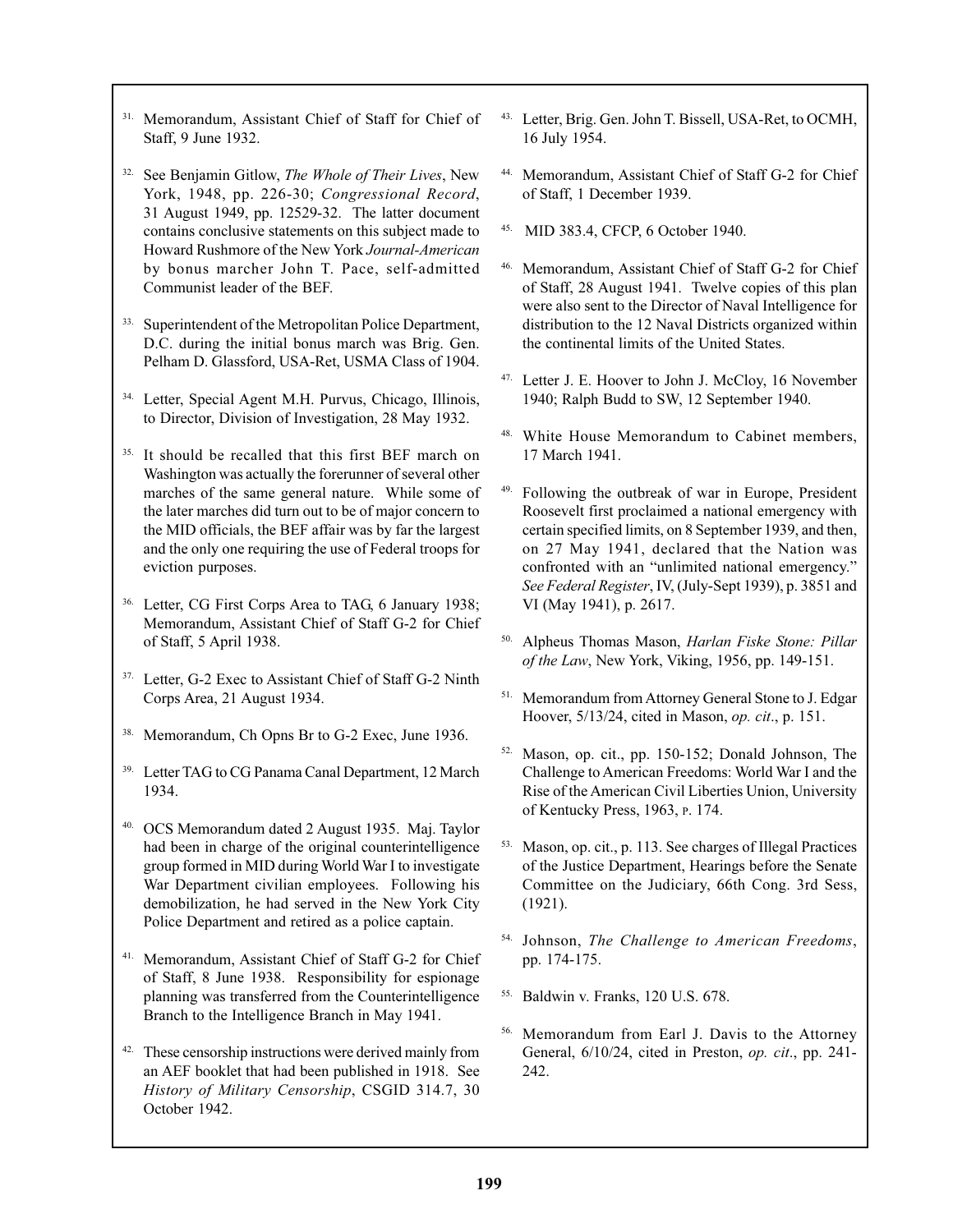- 57. Memorandum from Roger Baldwin, 8/7/24, cited in Preston, op. cit., p. 243.
- <sup>58.</sup> Memorandum from Hoover to the Attorney General,  $12/13/24.$
- <sup>59.</sup> Memorandum from Hoover to Ridgeley, 5/14/25.
- <sup>60.</sup> Memorandum from Colonel Reeves, Office of the Chief of Staff, to Hoover, 9/29/25.
- <sup>61.</sup> Memorandum from Hoover to Colonel Reeves, 10/7/ 25.
- <sup>62.</sup> U.S. Senate Committee on Education and Labor, Industrial Espionage, 75th Cong, 2d Sess. (1937), cited in Jerold Auerbach, Labor and Liberty: The LaFollette Committee and the New Deal, Indianapolis, Bobbs-Merrill, 1966, p. 98.
- <sup>63.</sup> Jensen, *Military Surveillance*, pp. 23-24.
- <sup>64.</sup> Memorandum of telephone call between J. Edgar Hoover and Congressman Fish, January 19, 1931.
- <sup>65.</sup> Memorandum from Hoover to the Attorney General,  $1/2/32$ .
- <sup>66.</sup> Memorandum from Hoover to Field Offices, 9/5/36.
- <sup>67.</sup> Memorandum from E.A. Tamm to Hoover, 8/28/36.
- <sup>68.</sup> Hoover memorandum, 8/24/36.
- <sup>69.</sup> Memorandum from Hoover to Tamm, 9/10/36.
- <sup>70.</sup> Letter from Cummings to the President, 10/20/38.
- $71.28$  U.S.C. 533(3).
- 72. Hoover memorandum, enclosed with letter from Cummings to the President, 10/20/38.
- 73. Hoover memorandum, enclosed with letter from Cummings to the President, 10/20/38.
- 74. Hoover memorandum, enclosed with letter from Cummings to the President, 10/20/38.
- 75. Confidential memorandum, by J. Edgar Hoover,  $11/7/38.$
- <sup>76.</sup> Hoover memorandum, enclosed with letter from Cummings to the President, 10/20/38.
- 77. Letter from Cummings to the President, 10/20/38.
- <sup>78</sup> On 2/7/39, the Assistant to the Attorney General wrote letters to the Secret Service, the Bureau of Internal revenue, the Narcotics Bureau, the Customs Service, the Coast Guard, and the Postal Inspection service stating that the FBI and military intelligence had "undertaken activities to investigate matters relating to espionage and subversive activities." (Letter from J. B. Keenan, Assistant to the Attorney General, to F. J. Wilson, Chief, Secret Service, 2/7/39.) a letter from attorney General Murphy to the Secretary of the Treasury shortly thereafter also referred to "subversive activities." (Letter from Attorney General Murphy to the Secretary of the Treasury,  $2/16/39$ .) However, a similar letter two days later referred only to matters "involving espionage, counterespionage, and sabotage," without mentioning "subversive activities." (Letter from Attorney General Murphy to the Secretary of the Treasury, 2/18/39.) Attorney General Murphy had abandoned this reference, although there is no record of any reasons for doing so.
- 79. Memorandum from J. Edgar Hoover to Attorney General Murphy, 3/16/39.
- <sup>80.</sup> Memorandum from Hoover to Murphy, 3/16/39.
- Memorandum from J. Edgar Hoover to Alexander Holtzoff, Special Assistant to the Attorney General,  $1/18/39.$
- <sup>82.</sup> Memorandum from Hoover to Murphy, 3/16/39.
- 83. Memorandum from Hoover to the Acting Assistant to the Attorney General, 5/5/39.
- 84. Letter of J. B. Keenan, Assistant to the Attorney General, 2/7/39. (Compare the similar letter from Attorney General Murphy, omitting the term "subversive activities," at p. 401, note 93.)
- 85. Memorandum from Hoover to the Attorney General,  $3/16/39.$
- 86. Memorandum from E. A. Tamm to Hoover, 5/31/39.
- <sup>87.</sup> Letter from Murphy to the President, 6/17/39.
- 88. Confidential Memorandum of the President, 6/26/39. President Roosevelt also dictated a separate additional memorandum for Secretary Hull which read, in part,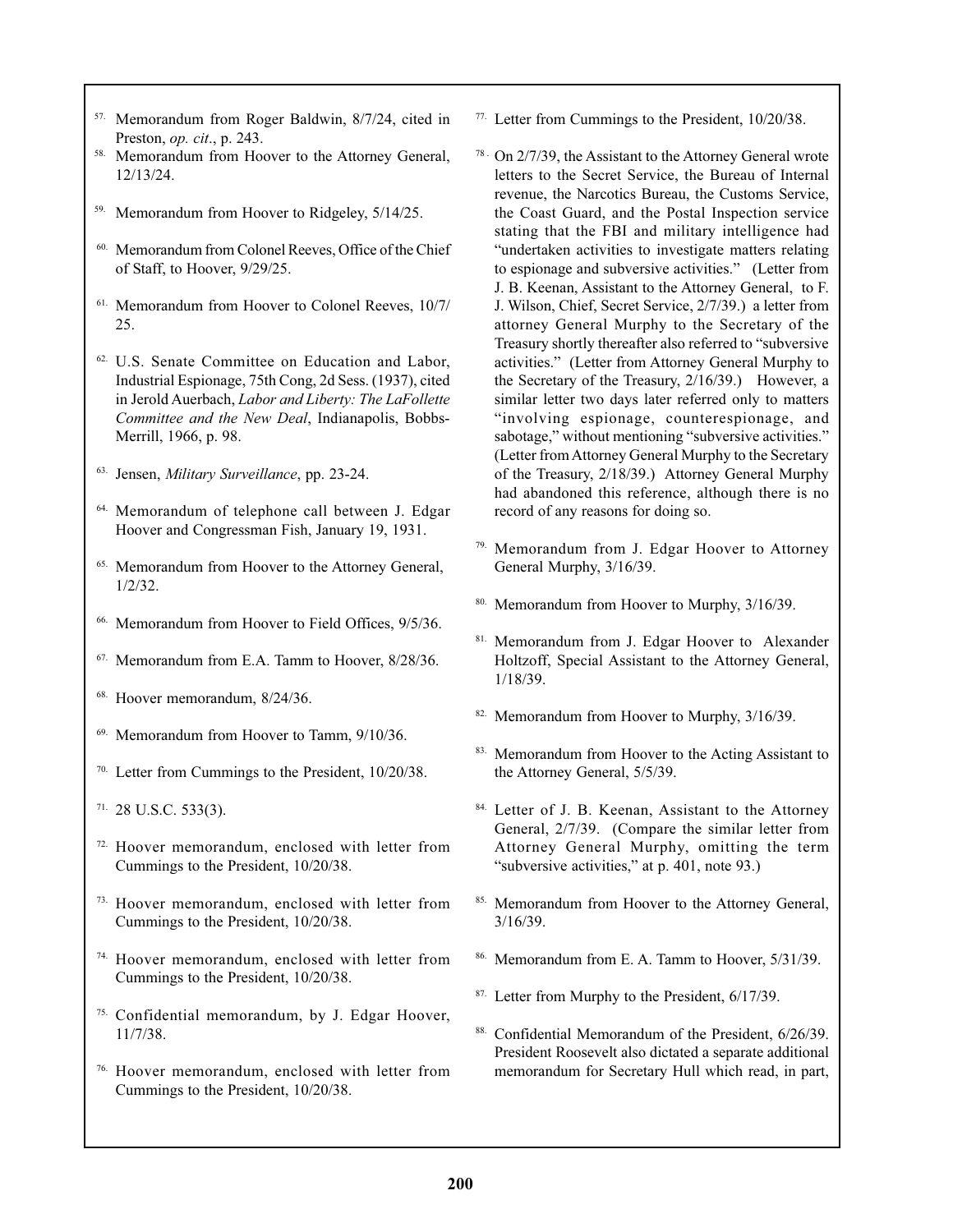"This does not mean that the intelligence work of the State Department should cease in any way. It should be carried on as heretofore but the directors of the three agencies should be constantly kept in touch by the State Department with the work it is doing." (Memorandum from the President to the Secretary of State, 6/26/39.)

- 89. Hoover memorandum, enclosed with letter from Cummings to the President, 10/20/38.
- <sup>90.</sup> Memorandum from Hoover to the Attorney General,  $9/6/39.$
- <sup>91.</sup> Letter from Murphy to the President, 9/6/39.
- <sup>92.</sup> E. A. Tamm, Memoranda for the File, 9/6/39, 11:34 a.m., 12:47 p.m., 2:30 p.m., 6:20 p.m. This memorandum indicates Tamm was told that the President's statement would declare that the FBI was authorized to investigate "subversive activities." There is no explanation for the disparity between this message and the President's actual statement.
- <sup>93.</sup> Statement of the President, 9/6/39.
- 94. New York Times, 9/7/39, p. 8, col. 1.
- 95. New York Times, 10/1/39, p. 38, col. 3.
- Proclamation, 9/8/39, 54 Stat. 2643.
- 97. Executive Order No. 8247, 9/8/39, cited in letter from Attorney General Murphy to the President, 9/12/39, Roosevelt Library, Official File 14-b, Box 14.
- 98. 1939 Public Papers of Franklin D. Roosevelt, pp. 495-496.
- <sup>99.</sup> Confidential memorandum from President Roosevelt to Attorney General Jackson, 5/21/40. In May 1941 the Secretary of War and the Secretary of the Navy urged "a broadening of the investigative responsibility of the Federal Bureau of Investigation in the fields of subversive control of labor." (Memorandum from the Secretary of War and the Secretary of the Navy to the President, 5/29/41.) The President replied that he was sending their letter to the Attorney General with my General approval. (Memorandum from President Roosevelt to the Secretaries of War and Navy, 6/4/41.) Attorney General Biddle's response cited investigations under the recently enacted Smith Act. (Memorandum from Attorney General Biddle to the President,  $6/23/41.$
- <sup>100.</sup> Attorney General's Order No. 3732, 9/25/42.
- <sup>101.</sup> Statement of the President on "Police Cooperation," 1/8/43. A note in the President's handwriting added that the FBI was to receive information "relating to espionage and related matters."
- 102. Memorandum from Attorney General Biddle to Assistant Attorney General Hugh Cox and FBI Director Hoover, 7/16/43.
- <sup>103.</sup> The enclosure is not provided as it did not add anything of CI significance.
- <sup>104</sup>. Memorandum from Hoover to Field Offices, 9/2/39.
- 105. Memorandum from Clyde Tolson to Hoover, 10/30/ 39.
- 106. Memorandum for E. A. Tamm, 11/9/39.
- <sup>107</sup>. Memorandum from Hoover to Field Offices, 12/6/39.
- <sup>108.</sup> Memorandum for E. A. Tamm, 12/2/39.
- <sup>109.</sup> Memorandum from Hoover to Field Offices, 6/15/40.
- <sup>110</sup>. Memorandum for the Director, 8/19/40.
- <sup>111.</sup> Memorandum from Hoover to M. F. McGuire, the Assistant to the Attorney General, 8/21/40.
- <sup>112.</sup> Proceedings of the Federal-State Conference on Law Enforcement Problems of National Defense, 8/5-6/40.
- <sup>113.</sup> Letter from Attorney General Cummings to the President (and enclosure), 1/30/37. (FDR Library.)
- <sup>114</sup>. Letter from Attorney general Cummings to the President (and enclosure), 8/13/37. (FDR Library.)
- <sup>115.</sup> Report of New York City Field Office, 10/22/41, summarized in Justice Department memorandum from s. Brodie to Assistant Attorney General Quinn,  $10/10/47$ .
- <sup>116.</sup> Report of Chicago Field Office, 12/29/44, summarized in Justice Department memorandum from S. Brodie to Assistant Attorney General Quinn, 10/9/47.
- Justice Department memorandum re Christian Front,  $10/28/41$ .